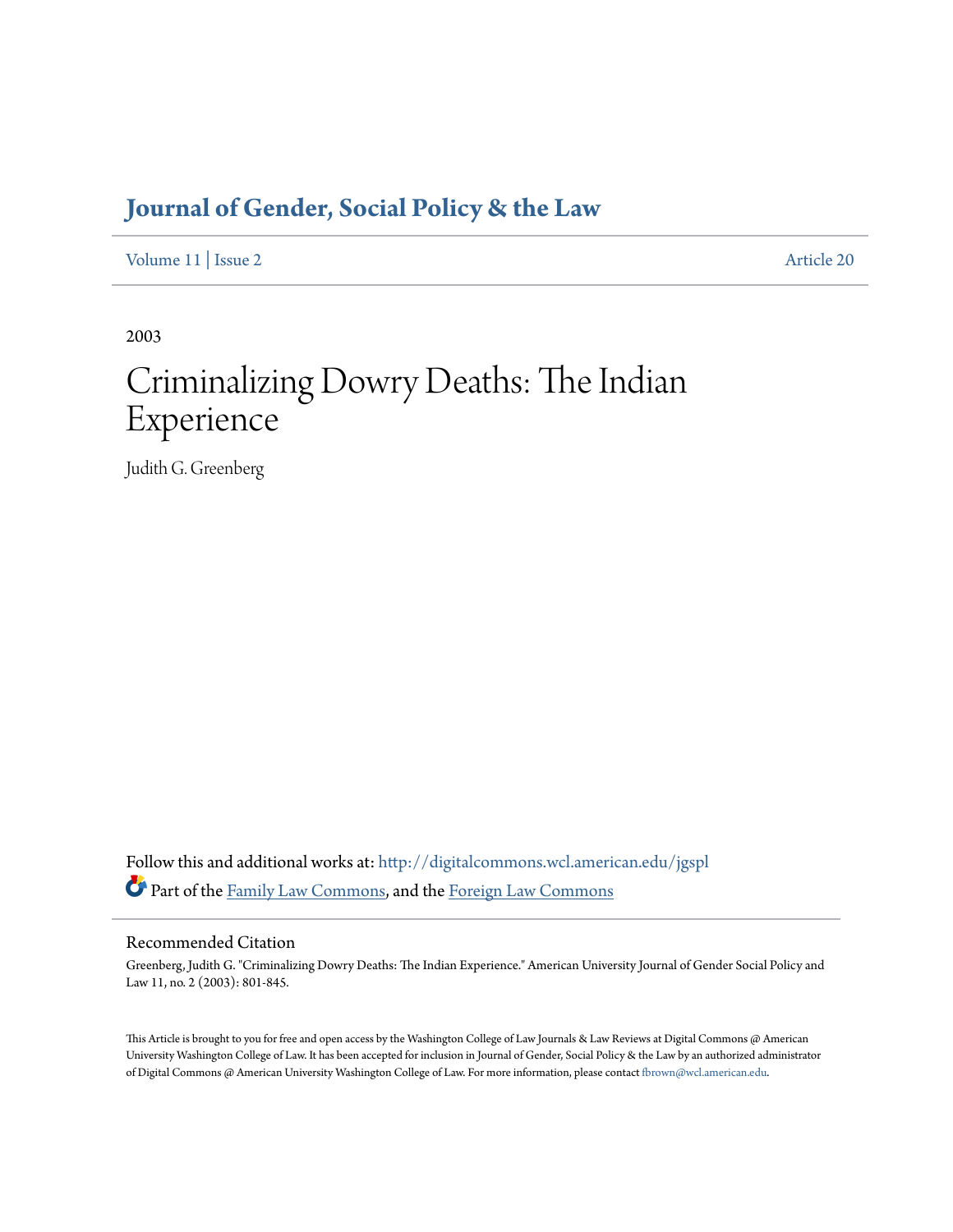## CRIMINALIZING DOWRY DEATHS: THE INDIAN EXPERIENCE

JUDITH G. GREENBERG\*

| Ι.   | Background: The Anti-Dowry Violence Criminal Laws805       |  |
|------|------------------------------------------------------------|--|
| II.  | Problem One: Enforcement Through a Criminal Justice        |  |
|      | System not Trained in the Dynamics of Domestic Violence809 |  |
| III. | Problem Two: Criminalizing only Dowry Violence             |  |
|      | Implies that other Forms of Domestic Violence Against      |  |
|      |                                                            |  |
|      | IV. Problem Three: Identifying the Evil Force Behind       |  |
|      |                                                            |  |
| V —  | Problem Four: Criminal Law is Individualistic in Nature836 |  |
|      |                                                            |  |

### **INTRODUCTION**

Violence among intimates is a major problem in India, as it is in the rest of the world including the United States. One common approach to this problem has been to look to criminal laws. Thus, women's advocates in both the United States and India have sought legislative and policy changes that criminalize such violence. In the United States, violations of civil protective orders are usually criminal offenses. Many states and localities have adopted policies that call for mandatory arrest of spousal abusers.<sup>1</sup> Prosecutors' offices have

801

<sup>\*</sup> Professor of Law, New England School of Law. I would like to thank Russell Engler, Ken Greenberg, Manju Parikh, Nirva Kapasi, and Christina Shea for reading earlier versions of this Article, the New England School of Law for providing financial assistance for the writing of the Article, Barry Stearns for research assistance at many crucial moments, and Liz Schneider for her path-breaking and continuing work on battered women that helped to create a field where none had previously existed.

<sup>1.</sup> See Linda G. Mills, Killing Her Softly: Intimate Abuse and the Violence of State Intervention, 113 HARV. L. REV. 550, 558 (1999) (responding positively to women's advocates, at least fifteen states and Washington, D.C., have adopted mandatory, or limited-discretion arrest policies). Mandatory arrest policies were not only a response to frustration with police officers who trivialized or ignored domestic violence, but also a means of deterring domestic abusers from committing new acts.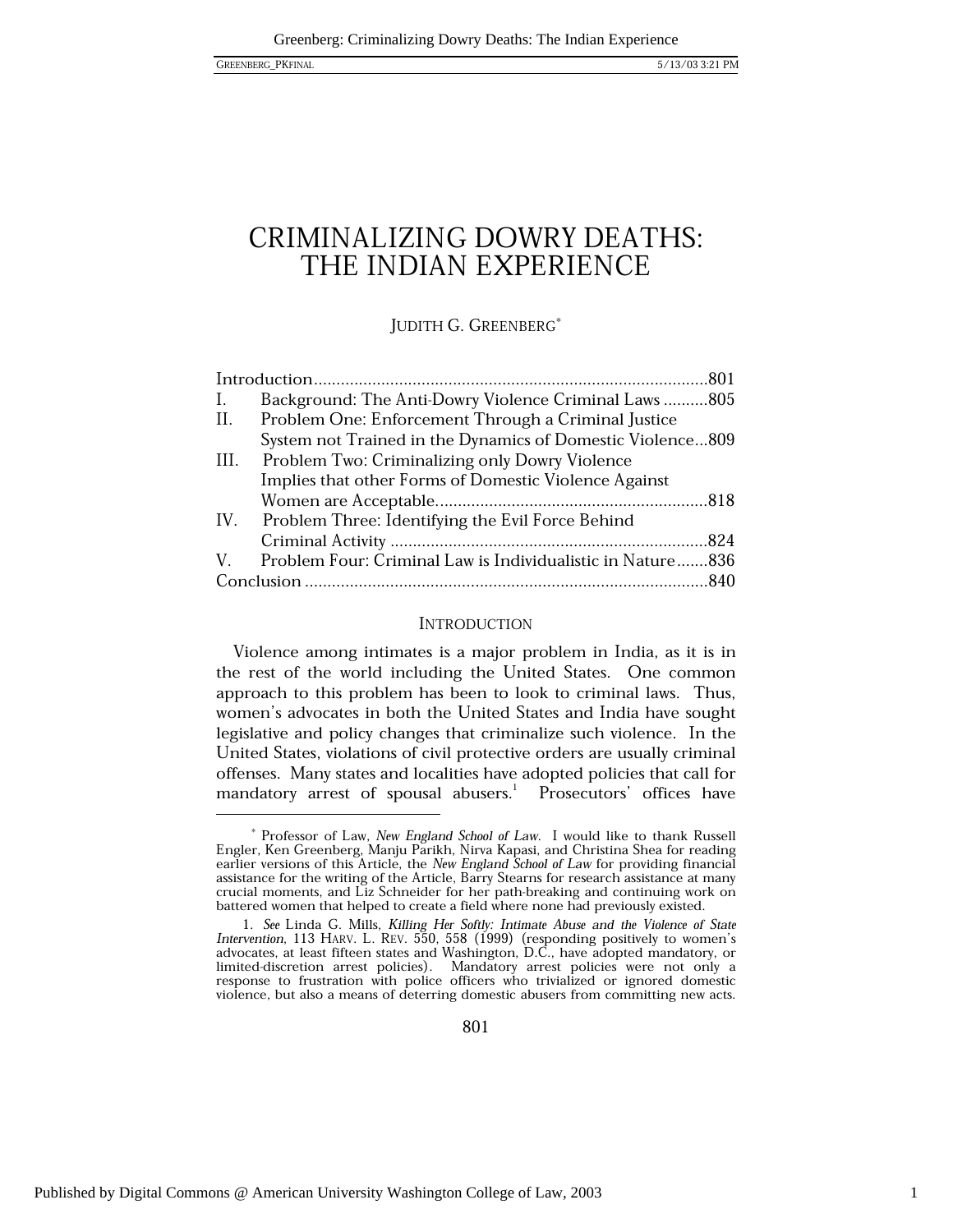adopted "no-drop" policies that require prosecution of such cases regardless of whether the victim wishes to pursue judicial relief.<sup>2</sup> For the past several years, some of those most dedicated to improving the lives of battered women have started criticizing, and even opposing, this heavy reliance on the criminal system to deal with the problem of intimate violence.

One criticism of the impact of criminalization in the United States involves the potential result of benefits to white, middle class women at the expense of poorer women of color.<sup>3</sup> Furthermore. criminalization of domestic violence increases the opportunities for state control over the same women who are routinely marginalized on account of their race, class or immigrant status.<sup>4</sup> Others, claiming that mandatory state intervention risks replicating the abuse that victims experienced at the hands of their abusers, have criticized the reliance on criminal remedies to address the problems of domestic violence; this time however, the abuse is at the hands of the state.<sup>5</sup> All of these indicate that we, as advocates of victims of intimate abuse, must reassess the reliance currently placed on criminal remedies.

In India, women's advocates succeeded in the 1980s in getting two important laws passed to make at least some forms of domestic violence criminal.<sup>7</sup> An analysis of how these laws have worked in

Id. at 559.

<sup>2.</sup> See id. at 561 (explaining that mandatory prosecution is a natural extension of mandatory arrest and was created to solve the problem of battered women's reluctance to testify against their batterers).

<sup>3.</sup> See Janell D. Schmidt & Lawrence W. Sherman, *Does Arrest Deter Domestic Violence*?, *in* DO ARRESTS AND RESTRAINING ORDERS WORK? 43, 49 (Eve S. Buzawa & Carl G. Buzawa eds., 1996) (suggesting that mandatory arrest policies may reduce domestic violence overall, but increase violence against its poorest victims).

<sup>4.</sup> See Donna Coker, Crime Control and Feminist Law Reform in Domestic Violence Law: A Critical Review, 4 BUFF. CRIM. L. REV. 801, 801 (2001) (recognizing that although the police, as agents of the state, are responsible for protecting citizens, often that responsibility is carried out in such a way that it reinforces disadvantages already experienced by women).

<sup>5.</sup> See Mills, supra note 1, at 551 (proposing that alternate measures must be taken to promote respectful relationships between battered women and state actors so that mandatory state interventions will not replicate the emotions that are endemic to abusive relationships).

<sup>6.</sup> See generally JEFFREY FAGAN, NAT'L INST. OF JUST., THE CRIMINALIZATION OF DOMESTIC VIOLENCE: PROMISES AND LIMITS 1 (1996) (decrying the lack of reliable empirical studies of the effects of using criminal law to combat domestic violence), at http://www.ncjrs.org/txtfiles/crimdom.txt.

<sup>7.</sup> See infra notes 27-28 and accompanying text. Both sections 304B and 498A of the Indian Penal Code focus on dowry violence. Id. When section 304B was passed, section 113B of the Indian Evidence Code was also enacted, creating a presumption that a death under certain circumstances is a dowry death. Id. Both statutes only address marital violence; accordingly, this article also focuses solely on marital violence. This Article does not deny the existence of either heterosexual or homosexual non-marital couples' violence in India. However, such non-marital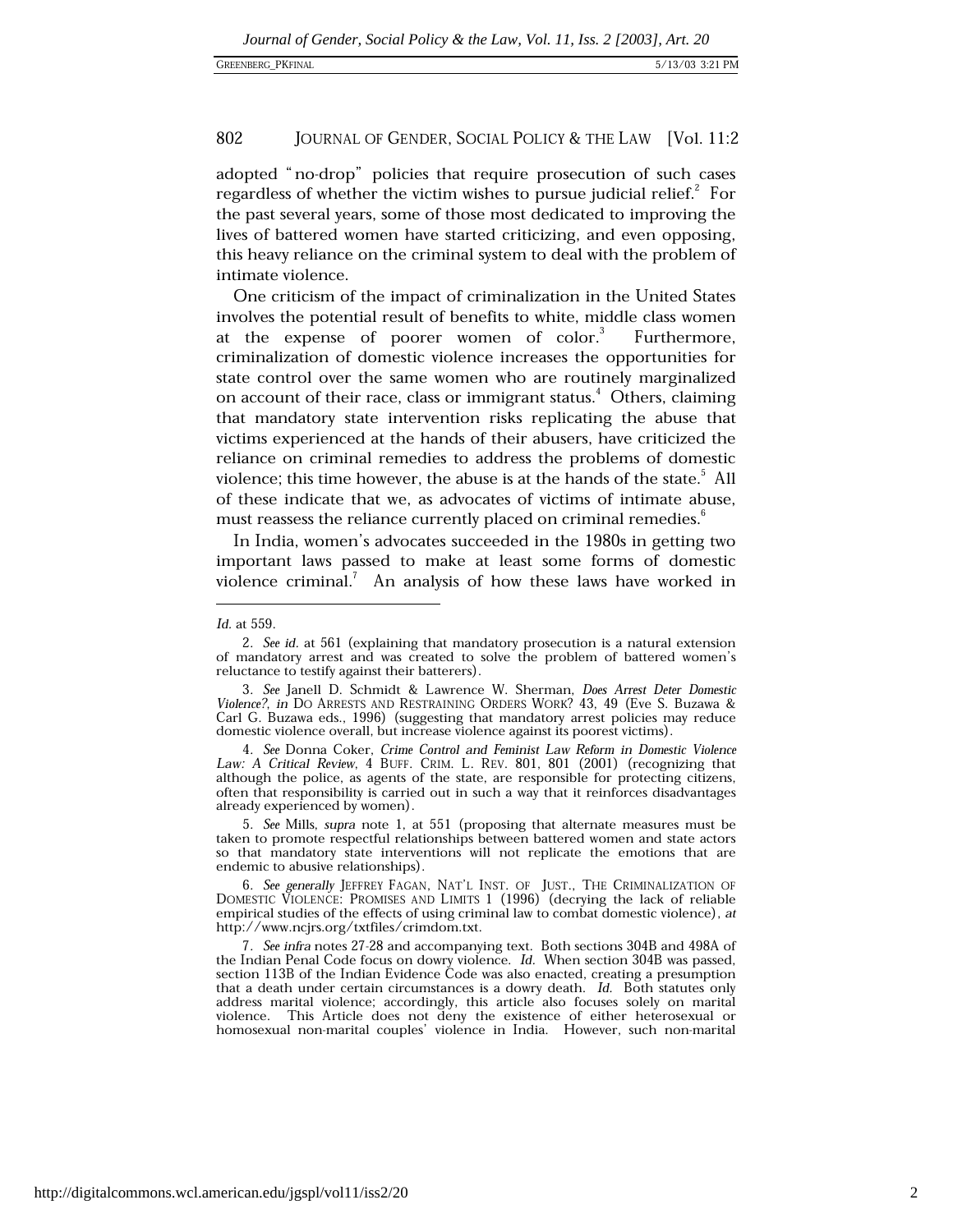#### 2003] CRIMINALIZING DOWRY DEATHS

practice and how they have been understood reveals additional problems with the strategy of relying on criminal law to keep women safe from intimate abuse. These two Indian statutes have been problematic in four distinct, yet related, ways. First, they established statutory enforcement within the criminal justice system. The actors within the Indian criminal justice system, like those in criminal justice agencies worldwide, are not trained to recognize or be concerned with domestic violence.<sup>8</sup> Traditionally, it has not been part of their agenda. As a result, courts, police and other actors have a distinct tendency to narrow the purview of the statutes and attempt to reconcile such practice under the statutes with the demands of dominant institutions.

Second, criminal law declares some conduct wrong without making any normative statement about other related forms. In India, criminal law has singled out dowry violence as the offending form of violence.<sup>9</sup> Consequently, the two anti-domestic violence laws passed in the 1980s focus primarily on dowry violence and say relatively little in condemnation of other forms of domestic violence.<sup>10</sup> Therefore, the police, courts and society may find other forms of intimate violence against women to be less objectionable or even legitimate. Women who are the victims of non-dowry forms of domestic violence are likely to be discouraged from pursuing actions against their abusers.

Third, the lines between legitimate and criminal conduct beg for explanations. The failure to place criminal sanctions on violence against women in the larger context of women's subordination makes it difficult to sustain the reformist ideology that initially generated the laws.<sup>11</sup> Instead of being seen as laws that were enacted to fight women's subordination in India, the evil at which they are aimed is variously redescribed as either colonialism or scheming mothers-inlaw. Both of these are historic boogeymen (or women) in modern

familial settings are so far from the accepted norm in India that such violence has not yet been sufficiently discussed in literature about intimate violence.

<sup>8.</sup> See WOMEN'S STUDIES UNIT, TATA INSTITUTE OF SOCIAL SCIENCES, RESPONSES TO DOMESTIC VIOLENCE IN INDIA: A STUDY IN MAHARASHTRA AND MADHYA PRADESH 3 (1999) [hereinafter RESPONSES TO DOMESTIC VIOLENCE IN INDIA] (pointing out that the state is reluctant to interfere in private matters because traditionally it has been responsible for monitoring only public acts of wrongdoing).

<sup>9.</sup> See The Dowry Prohibition Act (India) (1961) (imprisoning and/or fining a person for giving or taking dowry).

<sup>10.</sup> See infra notes 27-28, 73 (summarizing Indian Penal Code §§ 304B and 498A).

<sup>11.</sup> See ELIZABETH M. SCHNEIDER, BATTERED WOMEN & FEMINIST LAWMAKING 228-32 (2000) (arguing that until domestic violence is linked to gender roles and inequality, little will change).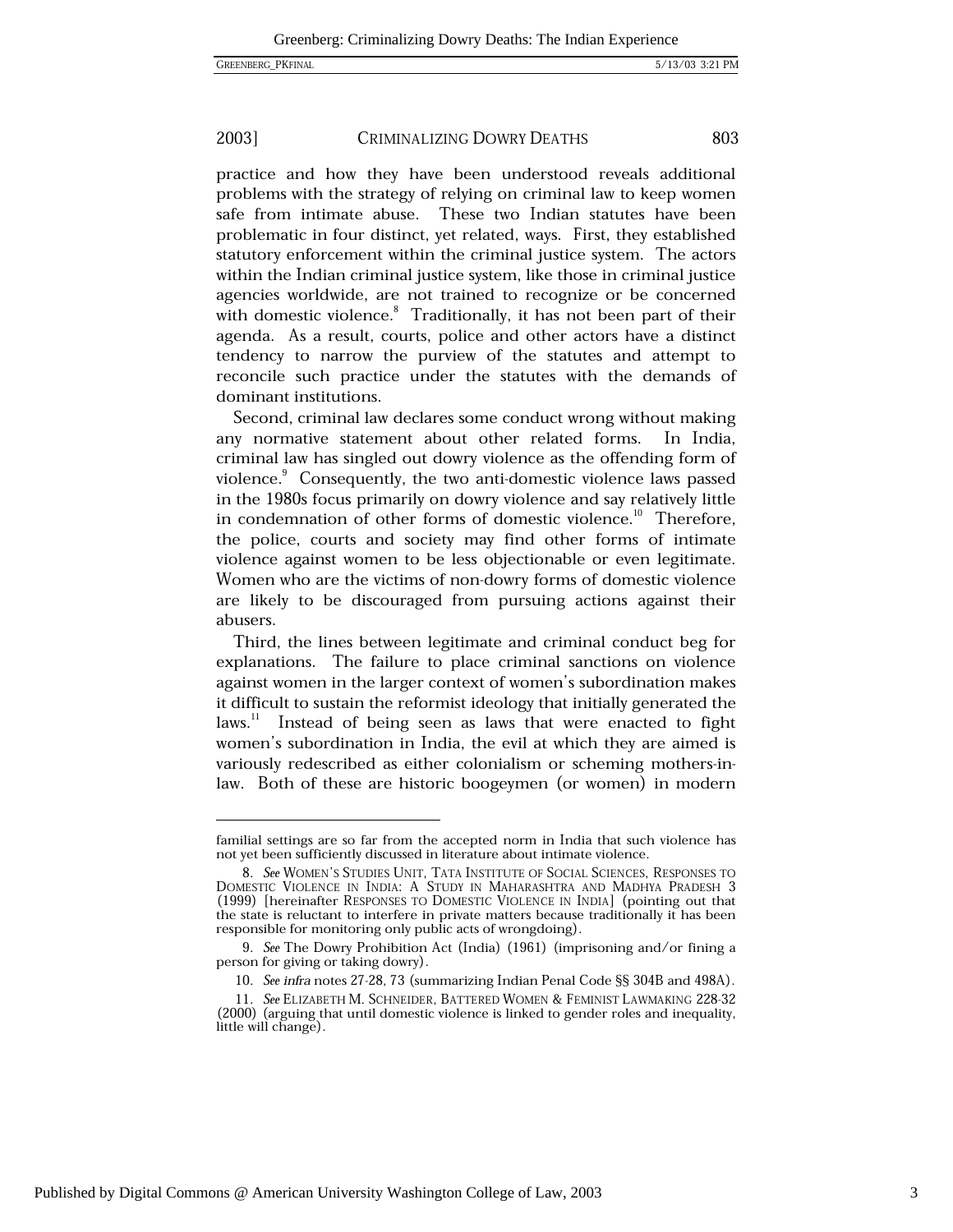India. One effect of blaming dowry violence on colonialism or mothers-in-law is that the attention is displaced from male dominance and control as the motive for the violence.

Finally, the use of criminal law emphasizes individual, rather than systemic, responsibility for domestic violence. This emphasis might seem counterintuitive because declaring a particular form of conduct criminal can be understood as a statement that a significant segment of society opposes such conduct and believes that social resources should be used to prevent it.<sup>12</sup> However, at a more practical, nonideological level, criminal statutes focus on the injury done by one abuser, usually the husband or his family, to one victim. Individual women must plead their cases on their own. There is no mechanism within the criminal law system for aggregating these cases and bringing a "class action." Criminal laws do not place intimate violence in a social context whereby women's lives are subordinated to men's and whereby the violence can occur or continue because women have very few alternatives to life with their husbands. Although the violence would not have been made criminal if it had not been communally identified as a wrong, the focus on individual cases and low conviction rates in these cases undercuts this message.

In short, the anti-dowry criminal statutes, enacted in the 1980s with the support of women's advocates, have not provided a dramatic protective effect. Instead, they have been implemented narrowly. The underlying problem has been reinterpreted to maintain consistency with dominant institutional and ideological norms. The result is to de-emphasize the systemic subordination of women that was at the root of the original attack on dowry violence. Although this may generally be a problem of legal reformist efforts, it is especially a problem of reliance on criminal law where we must rely on enforcement by a limited cast of both the specialized institutional actors and preexisting systems of criminal justice. To the extent that law is to play a role in emancipating women, the experience in India indicates that we should enlarge the array of legal remedies to include civil remedies. Equally important, it shows the need to educate the institutional players involved in the criminal justice system and to resist explanatory systems that reposition the violence in ways consistent with continued male dominance and subordination of women.

<sup>12.</sup> See Dan M. Kahan, The Secret Ambition of Deterrence, 113 HARV. L. REV. 413, 414-17 (1999) (explaining that criminal law reflects deeply held commitments that define one's political community).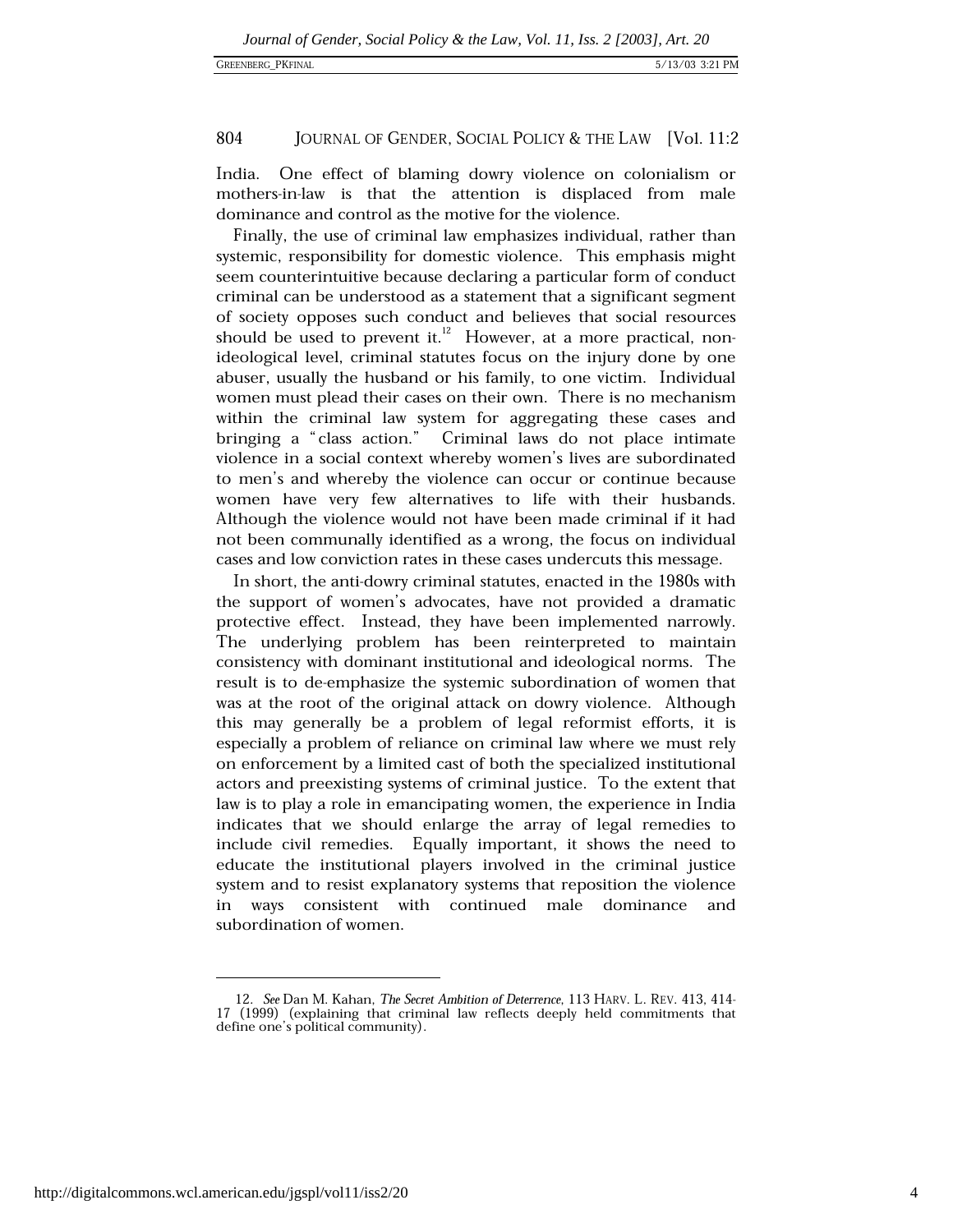### 2003]

### CRIMINALIZING DOWRY DEATHS

805

#### Ι. **BACKGROUND: THE ANTI-DOWRY VIOLENCE CRIMINAL LAWS**

The modern women's movement in India took root in the late 1960s and early 1970s with the economic dislocations caused by severe drought, the Bangladeshi war and OPEC-induced inflation. These problems, together with claims of political corruption, precipitated widespread demonstrations against the government in 1974 and 1975 in the western state of Gujarat and the northern state of Bijar. When, in June of 1975, a court found Prime Minister Indira Gandhi guilty of corruption in connection with the 1971 Parliamentary elections, she declared a national emergency  $("Energy")$ .<sup>13</sup>

Over the twenty-one months of the Emergency, more than 100,000 people were arrested and imprisoned without trial. Parliament passed a constitutional amendment that permitted the government to suspend civil liberties and that reduced the courts' power of judicial review. Freedom of the press was one of the civil liberties restricted during this period. One result of the Emergency was that conducting normal political discourse was extremely difficult, while movement politics could flourish.<sup>14</sup>

Both the underlying economic problems and the declaration of the Emergency contributed to the growth of women's activism.<sup>15</sup> The drought, war and inflation resulted in significant increases in the prices of everyday goods like food and clothing. These price increases mostly affected the lives of women, who are usually in charge of the provision of these commodities for their families. The Anti-Price-Rise Movement of the early 1970s created the opportunity for women to build coalitions and organize around a set of issues.<sup>16</sup> The movement originated in Mumbai, but spread from there to other

16. See CALMAN, supra note 13, at 47 (explaining that the Anti-Price-Rise Movement was a gendered response to the decline of the country's economic condition).

<sup>13.</sup> See LESLIE J. CALMAN, TOWARD EMPOWERMENT: WOMEN AND MOVEMENT POLITICS IN INDIA 25-32 (1992).

<sup>14.</sup> See id. at 32-37 (stating that at the end of the Emergency, there was an explosion of new movements dedicated to achieve human rights and economic progress).

<sup>15.</sup> See id. at 49 (explaining how international feminism may also have encouraged the development of the women's movement in India at this time). In 1967, the U.N. adopted the Declaration on the Elimination of All Forms of Discrimination Against Women, which called for member states to submit reports on the status of women in their own countries. Id. The Indian government released its report, Toward Equality, in 1971. Id. The report illuminated the poor conditions of women in India with regard to economics, education, family and legal rights and helped the more educated and politicized Indians to see that something needed to be done to achieve full equality in Indian society. Id.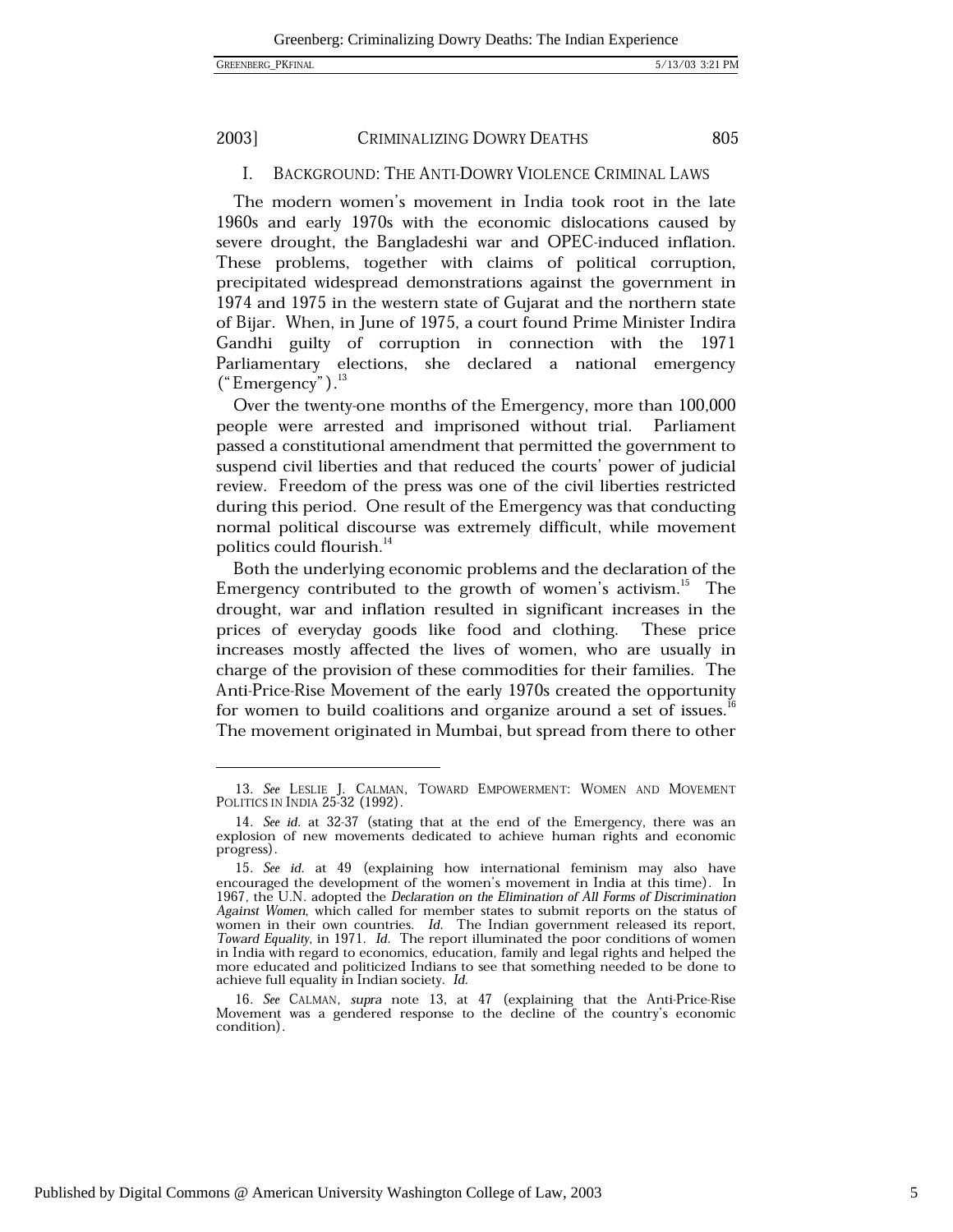urban areas, including New Delhi.<sup>17</sup> It is clear from the form of the demonstrations that they were organized by women with women's concerns in mind. In one march, a thousand women carried small stoves to represent their need for food; in another they banged wooden spoons on metal plates; in yet a third, 20,000 women marched through the streets of Mumbai shaking wooden rolling  $\rm{pins.}^{18}$ 

Just as women were beginning to organize around this new set of issues and create new coalitions, Gandhi declared the Emergency.<sup>19</sup> This foreclosed normal political debate and party politics. The censorship made criticism of the government extremely difficult, although the Emergency itself heightened concern about human rights.<sup>20</sup> Leslie Calman, a political scientist who studies women in India, speculates, "as a result, dowry deaths became a topic of press coverage; human rights abuses could be covered if they were not explicitly concerned with government."<sup>21</sup> Ironically, then, it was the "private" nature of violence against women that allowed it to move to the forefront of the nation's consciousness.

By the mid-1980s, Indian newspapers and feminist journals were full of stories similar to that of Shakuntala Arora, a lecturer at a women's college. At the time of her marriage, her future husband insisted on receiving a present of a scotter as a dowry. If her parents did not comply, the wedding would be cancelled. Because a wedding cancellation would be a tremendous embarrassment for Arora's family, her parents met his demands. However, after the wedding, her husband made more demands for money and threatened to beat Arora if she failed to procure the money from her parents. The ensuing abuse was not only physical; it extended to other areas of her life. Although she was employed, he allowed her only a small amount of spending money. Over time, his violence toward her escalated. For instance, when she was pregnant with their second child, he kicked her in the stomach. Shortly after her delivery via cesarean section, he beat her while she was holding the baby. Two days before her death, ostensibly because she had failed once again to get

<sup>17.</sup> See id. (detailing the widespread effect of the Anti-Price-Rise Movement).

<sup>18.</sup> See id. at 47-48.

<sup>19.</sup> See id. at 32 (quoting Gandhi's reasons for issuing a national Emergency). Gandhi claimed that a "deep and widespread conspiracy... [had] been brewing" since the introduction of "certain progressive measures of benefit to the common man and woman." Id.

<sup>20.</sup> Id. at 63 (suggesting that censorship contributed to the developing outrage of "dowry murder").

<sup>21.</sup> Id.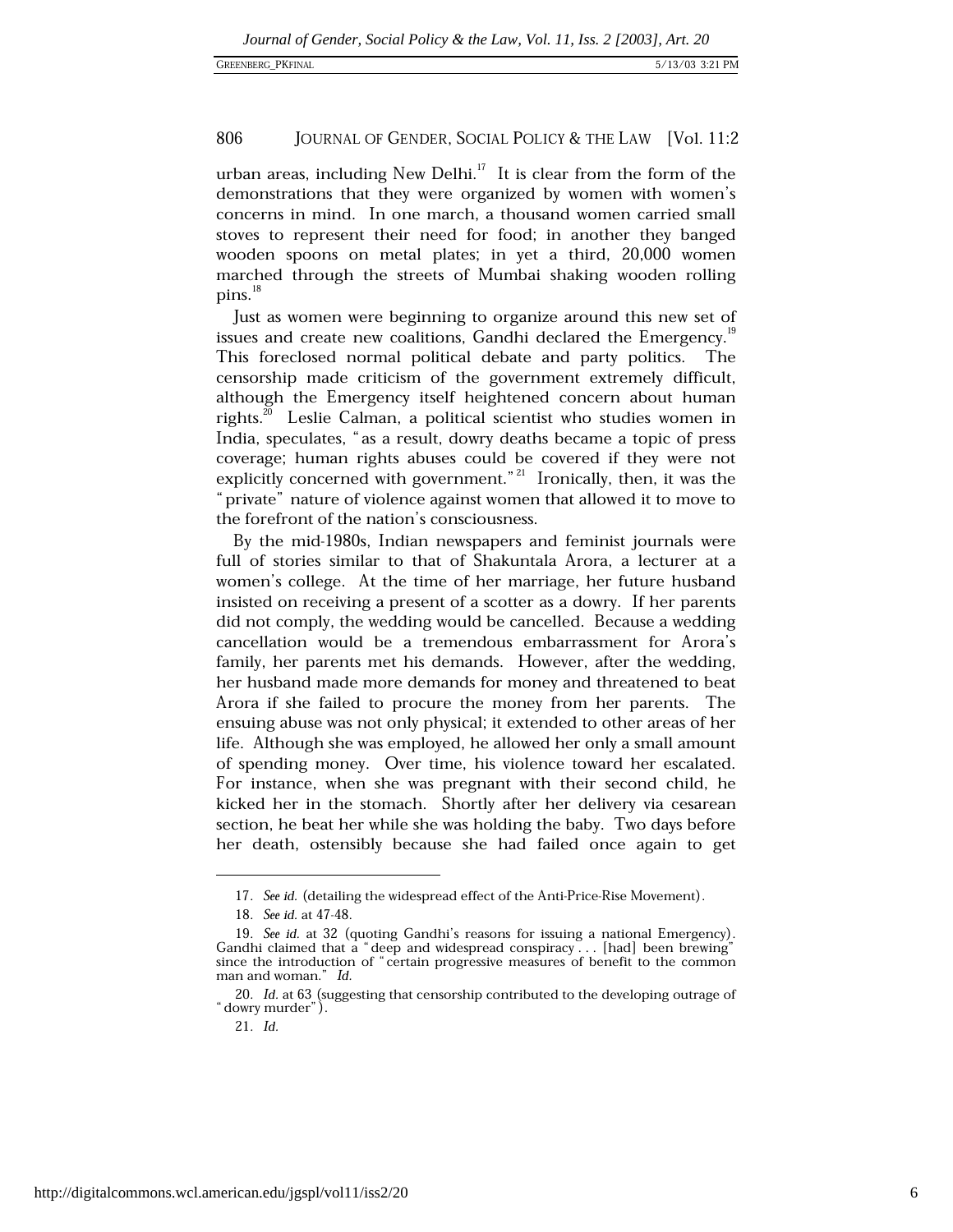#### 2003] CRIMINALIZING DOWRY DEATHS

additional money from her mother, he beat her again and prevented her from attending her brother's marriage. Ultimately, her husband burned Arora to death in a type of fire often set by husbands to rid themselves of unwanted wives.

As a result of stories like Arora's, one of the places that the newlyenergized women's movement directed its attention was toward dowry-based violence against wives. One leading women's organization, the cooperative that publishes the women's journal Manushi, initiated a boycott of dowry weddings, in hopes that this trend would make dowry less socially acceptable.<sup>23</sup> Other organizations used mass demonstrations in front of abusers' homes in an effort to shame them into foreswearing violence against their wives.<sup>24</sup> As part of their campaign against dowry-induced violence, women's organizations also argued in favor of making such violence criminal.<sup>25</sup>

The lobbying of women's groups helped prompt the passage of two important pieces of legislation in the mid-1980s. Consistent with the public focus of the time, both specifically prohibit dowry violence, although the 1983 statute, colloquially known as the "Anti-Cruelty" statute or section 498A of the Indian Penal Code ("IPC"), also includes within its terms other forms of domestic violence.<sup>26</sup> The 1983 statute criminalized the act of cruelty toward a wife. It provided that if a husband or his relatives subjected his wife to "cruelty," he or

807

<sup>22.</sup> See MEETA RANI JHA, END ABUSE, INDIA; CHAPPAL, STICKS, AND BAGS (last visited Apr. 4, 2003) (recounting the story of a murdered wife who faced dowry<br>harassment), available at http://endabuse.org/programs/display.php3?DocID=102; see also Deepti, Women Lecturers Mobilize Against Dowry Death, in IN SEARCH OF ANSWERS: INDIAN WOMEN'S VOICES FROM MANUSHI 213, 213 (Madhu Kishwar & Ruth Vanita eds., 1984) (describing the same story). See generally CALMAN, supra note 13, at 123 (listing dowry death headlines from a single week in 1986).

<sup>23.</sup> Madhu Kishwar, Rethinking Dowry Boycott, 48 MANUSHI 10, 10-13 (1988) (describing the history of the dowry boycott).

<sup>24.</sup> See Editorial, Fight Against Dowry: Liberating Slaves of Money and Property, MANUSHI July-Aug. 1979, reprinted in IN SEARCH OF ANSWERS: INDIAN WOMEN'S VOICES<br>FROM MANUSHI 246 (Madhu Kishwar & Ruth Vanita eds., 1984); see also Diane Mitsch Bush, Women's Movements and State Policy Reform Aimed at Domestic Violence Against Women: A Comparison of the Consequences of Movement Mobilization in the U.S. and India, 6<br>GENDER & SOC'Y 587, 596-97 (1992) (recounting an instance in 1979 in which women's activists staged a demonstration outside of Tarvindar Kaur's in-laws' home after it was discovered she had died as a result of a kerosene fire set by them). There was also a march to Parliament. Id. at 597.

<sup>25.</sup> See Bush, supra note 24, at 596-97 (explaining how attempts to involve the police or court system in dowry-based violence often proved futile, and therefore, husbands were not being held accountable for their actions).

<sup>26.</sup> A 1961 statute, the Dowry Prohibition Act, had outlawed the giving or accepting of dowry. It proved extremely difficult to enforce, and was amended in 1985 and 1988. SHOBHA SAXENA, CRIMES AGAINST WOMEN AND PROTECTIVE LAWS 117-18 (1995).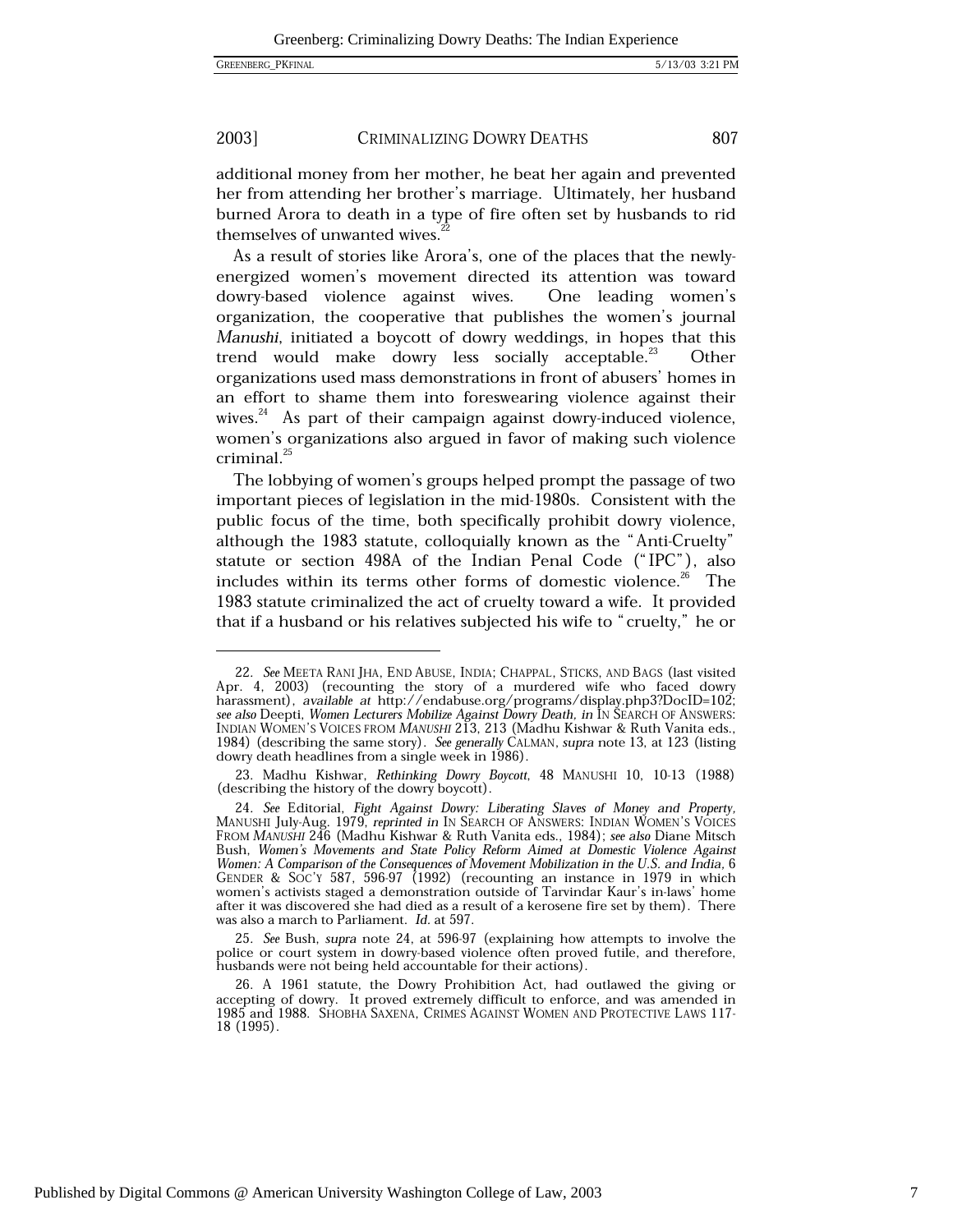the relatives would be subject to either imprisonment or a fine. The statute defines cruelty either as willful conduct likely to drive a woman to suicide or to cause her grave injury, or as harassment based on dowry demands.<sup>27</sup> The second criminal statute, the "Dowry Death" statute, section 304B of the IPC, was passed in its current form in 1986. It made it a crime attributable to the husband or his relatives if a woman died of non-natural causes within seven years of her wedding, and if just before her death she had been harassed for dowry by either her husband or his relatives.<sup>28</sup>

Unfortunately, studies show that these statutes have not been successful in significantly reducing levels of violence against Indian wives.<sup>29</sup> In 1994, there were 4935 dowry deaths in India.<sup>30</sup> Since then, the reported incidence of such deaths has been rising. By 1998, the number was 6917.<sup>31</sup> Cases involving cruelty toward wives have risen steadily from 21,916 reported cases in 1993 to 36,432 in 1997.<sup>32</sup>

Id.

28. See id. at 182 (providing the text of section 304B of the Indian Penal Code).

Id.; see also id. at 220 (noting that section 113B of the Evidence Act creates a presumption for use in connection with section 304B).

Presumption as to dowry death - When the question is whether a person has committed the dowry death of a woman and it is shown that soon before her death such woman had been subjected by such person to cruelty or harassment for, or in connection with, any demand for dowry, the Court shall presume that such person had caused the dowry death.

29. See RESPONSES TO DOMESTIC VIOLENCE IN INDIA, supra note 8, at 2 (theorizing that statutes have been ineffective due to a variety of factors, including police reluctance, emphasis on reconciliation, male bias in the police system, and lack of access to legal services).

30. See DEWAN, supra note 27, at vii (indicating there were 4935 dowry deaths in all of India in 1994).

31. Soma Wadhwa, Fair Sex or Fair Game? OUTLOOK, May 29, 2000 (reporting the last recorded figure for dowry deaths at the time of the article's release), at www.outlookindia.com; see also DEWAN, supra note 27, at vii (noting that there were 5850 dowry deaths within the states of India in 1997, and 6006 dowry deaths in all of India)

32. See DEWAN, supra note 27, at vii.

<sup>27.</sup> See V.K. DEWAN, LAW RELATING TO DOWRY PROHIBITION 184 (2000) (providing the text of section 489A of the Indian Penal Code).

Whoever, being the husband or the relative of the husband of a woman, subjects such woman to cruelty, shall be punished with imprisonment for a term which may extend to three years and shall also be liable to fine.

Dowry Death-(1) Where the death of a woman is caused by any burns or bodily injury or occurs otherwise than under normal circumstances within seven years of her marriage and it is shown that soon before her death she was subjected to cruelty or harassment by her husband or any relative of her husband for, or in connection with, any demand for dowry, such death shall be called "dowry death," and such husband or relative shall be deemed to have caused her death.

 $Id$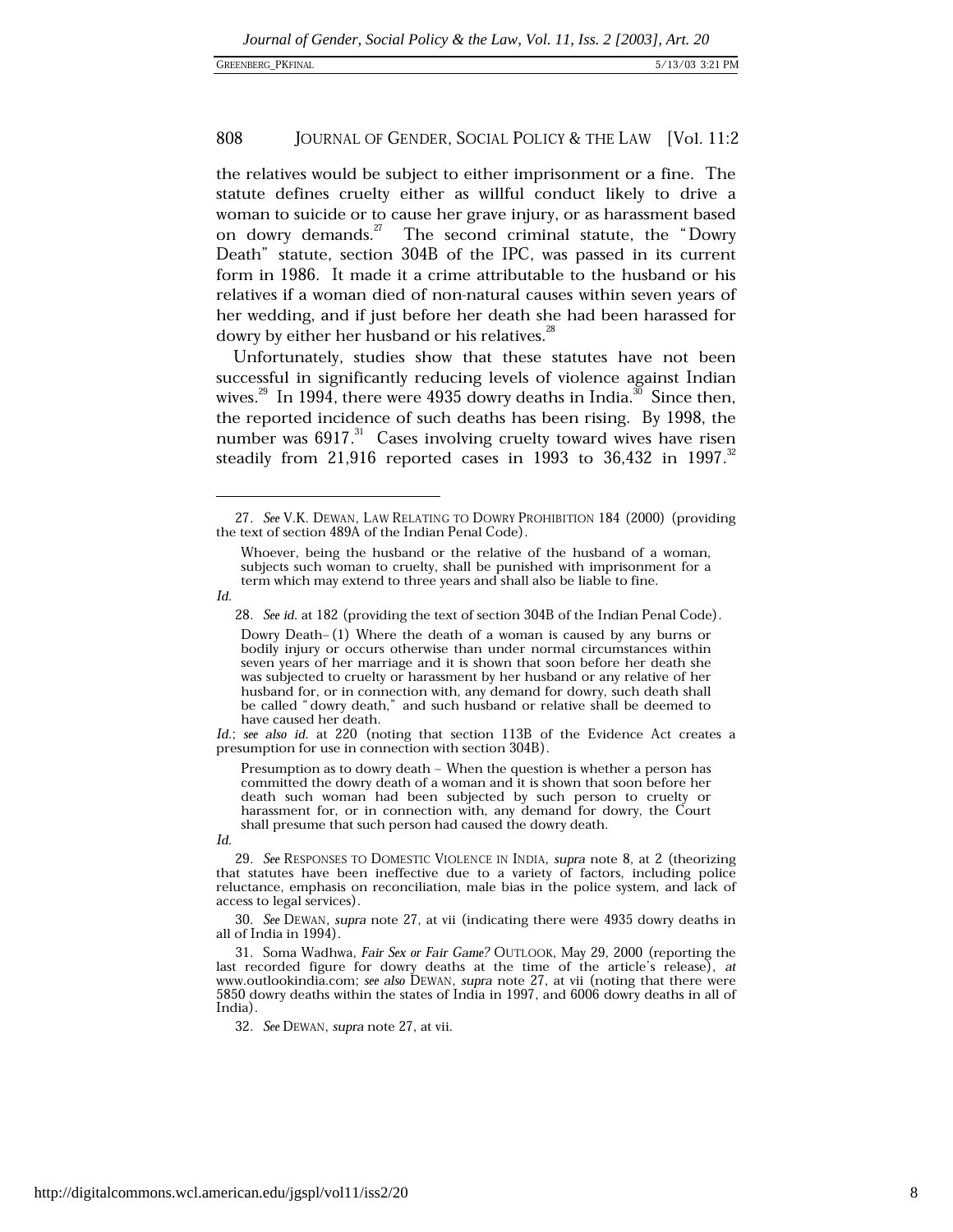#### 2003] CRIMINALIZING DOWRY DEATHS

Another study of 737 cases registered under the Anti-Cruelty statute in the 1990s shows that only 2.2% resulted in convictions, over  $55\%$ resulted in acquittals and 25% were withdrawn.<sup>33</sup> Complaints about the low number of arrests and the high number of acquittals are  $common.<sup>34</sup>$ These complaints highlight the problems with criminalization as a means of improving women's safety from violence in the home.

### II. PROBLEM ONE: ENFORCEMENT THROUGH A CRIMINAL JUSTICE SYSTEM NOT TRAINED IN THE DYNAMICS OF DOMESTIC VIOLENCE

Many women's advocates understand domestic violence to be a means through which a man maintains control over his partner.<sup>35</sup> Constant violence is not necessary; rather, violence reinforces a set of rules that the abuser decrees. Mere references to a previous violent incident may be sufficient to keep the wife in line. This understanding of violence as a method of control means that violent incidents do not occur because the man lost his temper or drank too much. These are only the excuses that allow the man to be violent. The violence itself is a means of subordinating women.

This understanding, however, does not extend to much of the research community in India where spousal violence is attributed to many things, but rarely to male desire for control. Thus, one study of a sample of people imprisoned for family offenses concluded that the

<sup>33.</sup> See NISHI MITRA, UNIT FOR WOMEN'S STUD., TATA INST. FOR SOC. SCI., DOMESTIC VIOLENCE AS A PUBLIC ISSUE: A REVIEW OF RESPONSES 12 (2000) (surveying police cases in Yawatmal registered under Section 498A from 1990 to 1996).

<sup>34.</sup> See SAXENA, supra note 26, at 164 (discussing the low number of arrests); see also MITRA, supra note 33, at 12 (discussing the high number of acquittals and withdrawals); Wadhwa, supra note 31 (reporting that of the 577 cases in a recent three-year period in the state of Karnataka, only twenty-two ended with convictions); Geethadevi et al., Getting Away with Murder: How Law Courts and Police Fail Victims of Domestic Violence, 117 MANUSHI 31 (2000) (explaining that the amendments to criminal law have not increased the number of cases booked as penal offenses or of domestic violence convictions).

<sup>35.</sup> See A. Mahajan, Instigators of Wife Beating, in VIOLENCE AGAINST WOMEN 1, 7 (Sushma Sood ed., 1990) (concluding that male respondents of a survey view wifebeating as a way to establish obedience); see also Domestic Abuse Intervention Project: Power and Control and Equality Wheels, in CLARE DALTON & ELIZABETH M. SCHNEIDER, BATTERED WOMEN AND THE LAW 66-68 (2001) (showing, in addition to the "power and control wheel" and "equality wheel," the violent and controlling behaviors checklist that is used to help batterers identify and take responsibility for their behaviors);<br>RICHARD J. GELLES, FAMILY VIOLENCE 139-48 (2d ed. 1987) (stating that rape is an attempt by a man to exercise power over a woman); SCHNEIDER, supra note 11, at 46attempt by a name of characterizing male control as "coercive control" and acknowledging that<br>
"I, 66-67 (characterizing male control as "coercive control" and acknowledging that<br>
"issues of power and control are troubling battering in the context of "coercive control").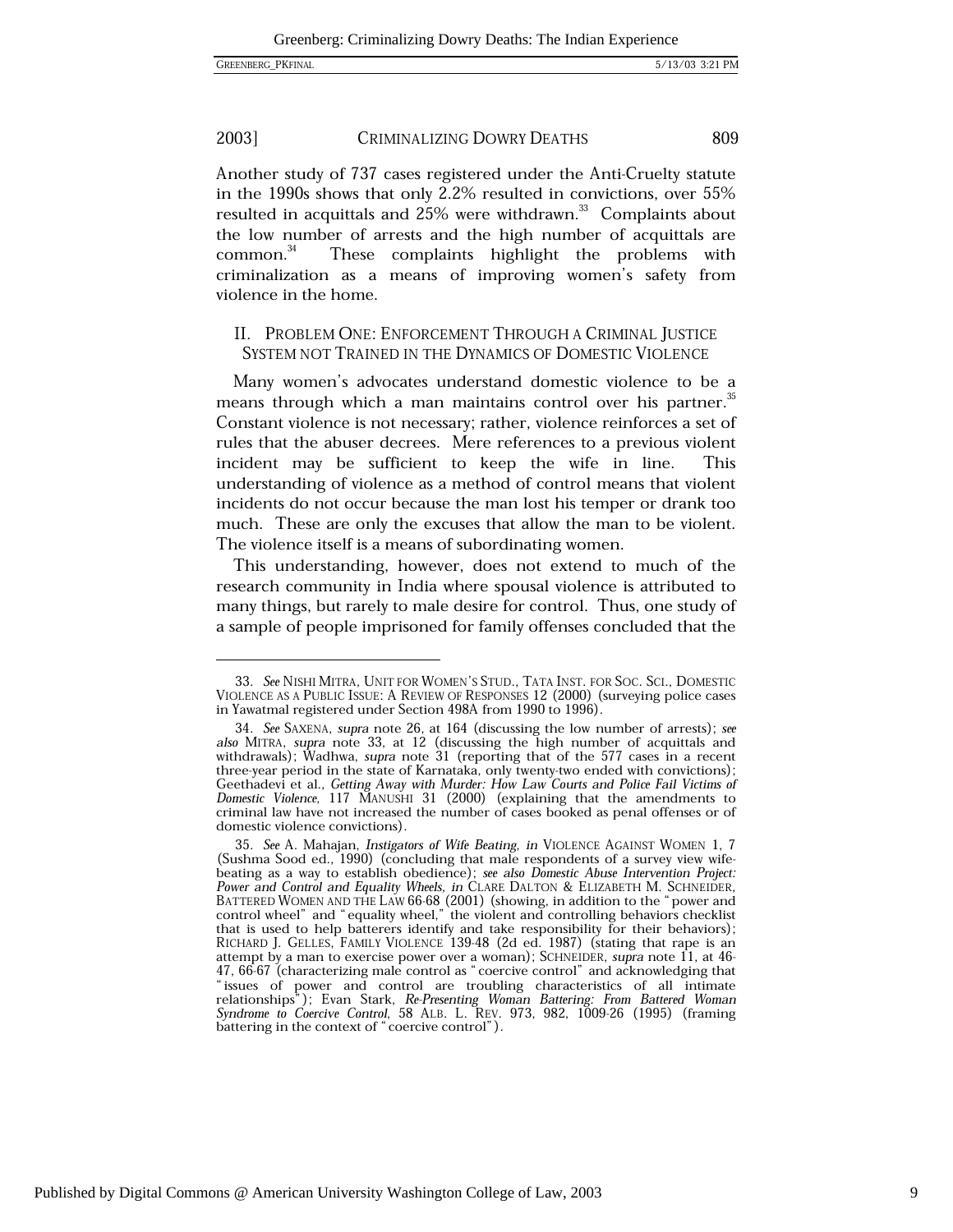### **GREENBERG PKFINAL**

#### 810 JOURNAL OF GENDER, SOCIAL POLICY & THE LAW [Vol. 11:2

main cause of the offenders' violent behavior was maladjustment to marriage.<sup>36</sup> Reasons for maladjustment include immaturity and sexual jealousy.<sup>37</sup> At other points, the same study argues that social position makes a person more likely to be violent.<sup>38</sup> According to another study, husbands claimed that they beat their wives because the "wives were of bad temperament, shirkers of domestic work, did not look after the children properly and fought with their in-laws . . . [wives claimed that their husbands beat them] because of their [husband's] frustration due to poverty, suspicious nature, quarrelsome children, consumption of alcohol, and back-biting by in $laws."$ <sup>39</sup>

In addition, many commentators blame intimate violence in India on the institution of the joint family and the bride's need to adjust to a new, extended family after marriage.<sup>40</sup> The stereotypical Indian family is thought of as multigenerational, where the bride moves from her parents' home upon marriage to live with the groom, his parents, and siblings, all of whom often reside in a distant community.<sup>41</sup> Furthermore, within this family structure, the groom's loyalties are understood to lie with his mother and natal family, and not with his wife.<sup>42</sup>

<sup>36.</sup> See RANJANA JAIN, FAMILY VIOLENCE IN INDIA 20 (1992) (resorting to family violence instead of redemption when people are unable to make marital adjustments); see also FRANCIS BLOCH & VIJAYENDRA RAO, POVERTY AND HUMAN RES., DEV. RESEARCH GROUP, TERROR AS A BARGAINING INSTRUMENT: A CASE-STUDY OF DOWRY VIOLENCE IN RURAL INDIA 22 (World Bank Group, Working Paper No. 2347, 2000) (concluding that violent behavior is strongly linked to economic incentives); Leela Visaria, Violence against Women in India: Evidence from Rural Gujarat, in A SUMMARY REPORT OF THREE STUDIES 9, 12 (Gujarat Inst. of Dev. Stud. ed., 1999) (attributing household mistakes as the major proximate cause for violent outbursts). But see Mahajan, supra note 35, at 7.

<sup>37.</sup> See JAIN, supra note 36, at 43-44, 60-62 (hypothesizing motives for violence).

<sup>38.</sup> Id. at 22 (suggesting more violence occurs in rural ares than urban areas).

<sup>39.</sup> Ranbir Singh Bhatti, Socio-Cultural Dynamics of Wife Battering, in VIOLENCE AGAINST WOMEN 45, 47 (Sushma Sood ed., 1990). See Visaria, supra note 36, at 12 (noting that violence is attributed to women's housekeeping, child care, and food preparation).

<sup>40.</sup> See JAIN, supra note 36, at 61 (stating females have to make more family adjustments than males).

<sup>41.</sup> See Sudhir Kakar, Feminine Identity in India, in WOMEN IN INDIAN SOCIETY 44, 61 (Rehana Ghadially ed., 1988) (noting that the exogamous nature of this arrangement may also contribute to continuing violence because new brides are often very isolated in their new communities); see also Michael S. Billig, The Marriage Squeeze on High-Caste Rajasthani Women, 50 J. ASIAN STUDIES 341, 346 (1991) (discussing long distances between natal and marital families).

<sup>42.</sup> See AMARJIT MAHAJAN & MADHURIMA, FAMILY VIOLENCE AND ABUSE IN INDIA 13-14 (1995); see also Kakar, supra note 41, at 64 (reporting that 56% of men felt closer to their mothers than their wives while only 20% reported the reverse); Mahajan, supra note 35, at 7 (noting that for those who participated in the study, wives claimed that their husbands followed the demands of their parents or siblings). Similarly,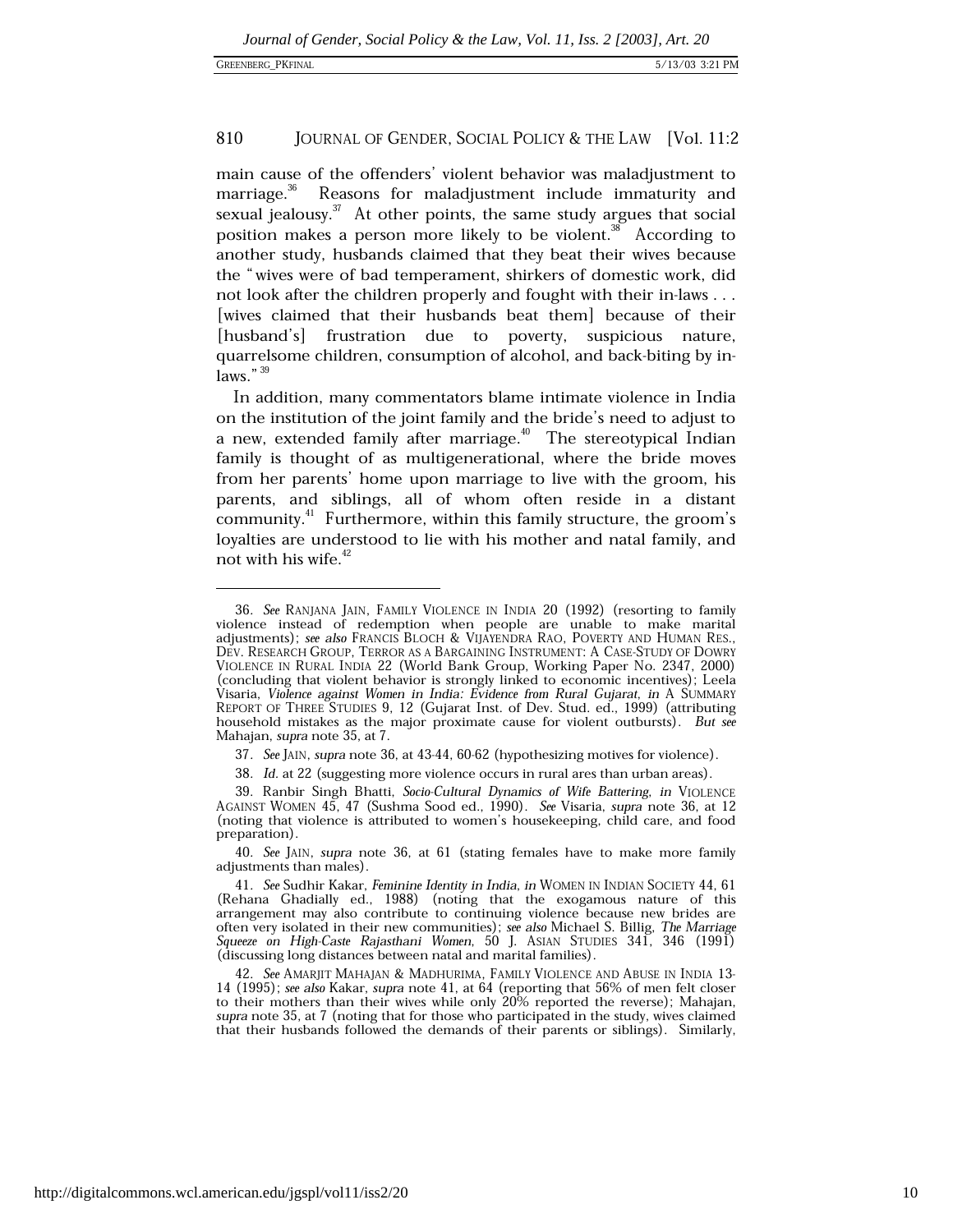#### 2003] CRIMINALIZING DOWRY DEATHS

When violence is seen as resulting from difficulties adjusting to married life or a new extended family, it is not surprising that the favored remedy, even within the criminal justice system, often focuses on conciliation and compromise. Instead of viewing the criminal justice system as a potential counter-balance to the husband's attempt at total control and subordination of his wife, courts and police often fear that intervention will exacerbate adjustment difficulties. They put the continuation of the marriage above the safety of the victim.<sup>43</sup> As is often the case elsewhere in the world, Indian judges are happy to dismiss criminal proceedings if the victimized wife requests it. As one Indian judge said, the "warring spouses came to terms" because the wife decided that she would prefer a "peaceful life" with her husband when compared to what she feared her life would have been if he served a two year sentence. Under those circumstances, the judge and the wife both worried that the "expected peace would elude the couple."<sup>44</sup> The judge reduced the husband's sentence to time served to allow the couple to reconcile immediately.

The police and the government have also established counseling centers to assist women who are the subjects of violence. The creation of these centers is consistent with a framing of the problem of violence as one of adjustment to marriage rather than one of control and subordination of wives. Many police stations set up special women's units, known as All Women Police Stations ("AWPS"), which are intended to handle women's issues. Although created in response to the problem of familial violence against wives, the AWPS frequently tries to conciliate domestic complaints, and ultimately often sends the women victims back to their abusive marital families.<sup>45</sup> Furthermore, the establishment of the AWPS may even contribute to the marginalization of women's complaints of domestic violence. Now, police officers at the main police stations often insist that women file domestic violence complaints at the AWPS. This allows the non-AWPS officers to avoid dealing with these

mothers see their sons as their "saviour and source of self-esteem." RANJANA KUMARL BRIDES ARE NOT FOR BURNING: DOWRY VICTIMS IN INDIA 15 (1989).

<sup>43.</sup> See infra notes 137-41 and accompanying text (discussing the importance of marriage in Indian social life).

<sup>44.</sup> Raghumunda Satya Narayana v. State of Andra Pradesh, 2000 AIR SCW 1894  $(2000)$ ,  $\P$  3.

<sup>45.</sup> See Veena Poonacha & Divya Pandey, Responses to Domestic Violence in Karnataka and Gujarat, in A SUMMARY REPORT OF THREE STUDIES 31 (Res. Ctr. for Women's Stud. ("RCWS") & SNDT Women's Univ. eds., 1999) (stating that although All Women<br>Police Stations ("AWPS") assume responsibility of domestic violence issues, the number of officially recorded and prosecuted cases remains low because of poor quality services and low rates of utilization).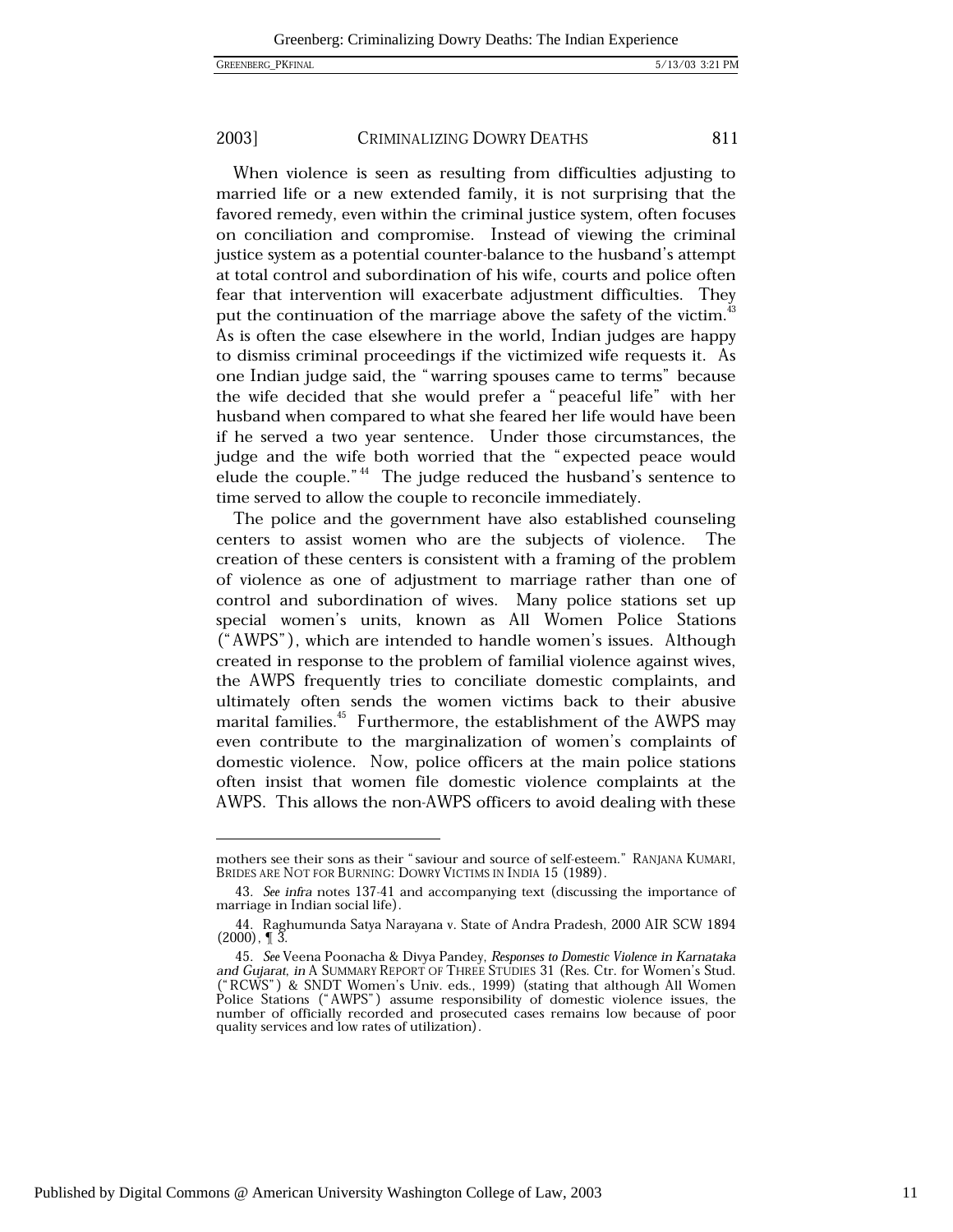complaints.<sup>46</sup> As a result, it is easy for the police, the victims, and their victimizers to view spousal abuse as less serious than other criminal acts.<sup>47</sup>

The government has also funded family counseling cells to deal with domestic violence. These family counseling cells are often located in or near police stations.<sup>48</sup> Like the AWPS, they too have the goal of strengthening family ties as a means of eliminating the need for legal intervention.<sup>49</sup> In some counseling centers, the staff members do not see the problem as the assertion of male dominance and control over women, but rather as a problem of "women's sharp tongues" and men's tendency to "hit and beat" in response.<sup>50</sup> They see their own role as being non-judgmental.<sup>51</sup> One women's organization claims that in Bangalore, "counselling centres have today degenerated into a useful mechanism for sidetracking women who invoke the law to protect themselves against domestic battering." $52$ 

Similarly, the police themselves have traditionally understood problems of domestic violence, whether dowry-based or otherwise, as stemming from maladjustment on the part of the victim. The police often blame the woman's immoral behavior, thinking " $\vert$ o|therwise

<sup>46.</sup> Cf. Nishi Mitra, Best Practices Among Responses to Domestic Violence in Maharashtra and Madhya Pradesh, in A SUMMARY REPORT OF THREE STUDIES 22 (Women's Stud. Unit, Tata Inst. of Soc. Sci. ed., 1999) (implying that AWPS were created to encourage and handle the reporting of crimes against women); Poonacha & Pandey, supra note 45, at 32 (noting that the displacement of gender related crimes onto AWPS prevents the rest of the police force from being informed about the sensitized nature and significance of domestic violence).

<sup>47.</sup> See RESPONSES TO DOMESTIC VIOLENCE IN INDIA, supra note 8, at 2 (indicating that the AWPS may also have the unfortunate effect of reinforcing the ideology of women's inferiority to men because the female police officers assigned to the AWPS are usually undertrained and placed in poor facilities with poor equipment); see also<br>Poonacha & Pandey, supra note 45, at 32 (stating that the AWPS officers face greater discrimination in receiving promotions and that their lack of training and isolation prevent policewomen from gaining necessary experience to transfer to other stations). Postings to the AWPS are often viewed as punitive, and under these circumstances it is hard to see how the presence of these special units for women can do much more than perpetuate women's subordination. See Mitra, supra note 46, at 22.

<sup>48.</sup> See Poonacha & Pandey, supra note 45, at 32 (indicating that placement of family counseling cells near police stations was in response to increased family and marriage-related crimes and disputes).

<sup>49.</sup> Id. (stating that the goal of these cells was to strengthen and improve family ties with the help of community intervention); see also Geethadevi et al., supra note 34, at 32-33 (reporting that counseling centers measure success by the number of cases they succeed in reconciling).

<sup>50.</sup> See Poonacha & Pandey, supra note 45, at 33.

<sup>51.</sup> Id. at 32 (observing that counselors feel their job is to encourage women to speak up about their abuse and help them evaluate their options).

<sup>52.</sup> See Geethadevi et al., supra note 34, at 32.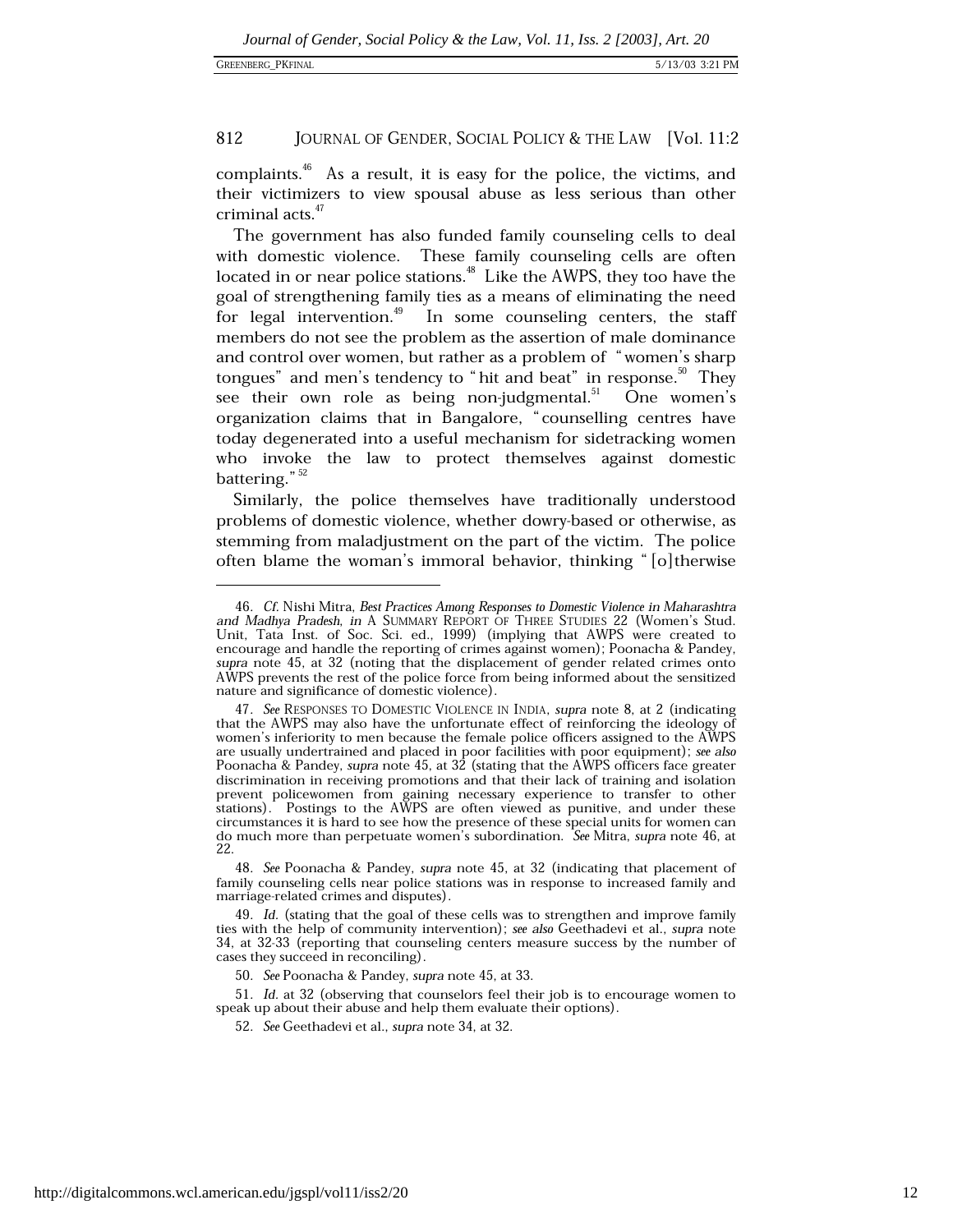#### 2003] CRIMINALIZING DOWRY DEATHS 813

no sane husband would do this;"<sup>53</sup> they may see the beating as a family quarrel in which they should not intervene;<sup>54</sup> or they may pressure the woman to return quietly to her husband.<sup>55</sup> One horrific example of misunderstanding the criminal nature of spousal abuse involved a case in which a woman was kicked in the stomach while in the late stages of pregnancy and then beaten immediately after the caesarian delivery. The woman's neighbors even reported seeing her being beaten outdoors, yet the police refused to investigate and the district commissioner of police told a group of the woman's colleagues, who had gathered to protest, that "this is not a case, it is an incident.... I have  $5000$  incidents like this. It is a very ordinary matter."<sup>56</sup> To him, it was not a criminal matter at all, but just an "incident" in everyday life.

Reliance on the police as the first line of defense against domestic violence is also problematic because police themselves have long been a source of violence and hostility toward women. Two famous cases from the late 1970s and early 1980s initially sparked feminists' outrage. In one, a fifteen year-old orphan girl was raped and fondled by two police officers who later claimed she consented to such treatment.  $57$  In another, a woman was gang raped by police. When her husband complained, they beat him to death.<sup>58</sup> Although these cases ultimately resulted in statutory changes, rape and harassment of women in police custody continue to be major problems in many parts of India.<sup>59</sup>

The courts too have misunderstood the problem of dowry violence. They have not viewed it as part of the larger problem of violence aimed at controlling wives' lives. The Dowry Murder Act creates a

<sup>53.</sup> See Alfie, Was Her Death More Hurtful, or Her Life?, in IN SEARCH OF ANSWERS: INDIAN WOMEN'S VOICES FROM MANUSHI 215, 216 (Madhu Kishwar & Ruth Vanita eds., 1984).

<sup>54.</sup> Id.

<sup>55.</sup> See MITRA, supra note 33, at 8 (noting that police often label victims of domestic violence as "quarrelsome, revengeful and 'without family values'").

<sup>56.</sup> Deepti, *supra* note 22, at 213-14.

<sup>57.</sup> See CALMAN, supra note 13, at 64-67.

<sup>58.</sup> Id. at 68 (summarizing the story of Rameeza Bee's rape and her husband's death).

<sup>59.</sup> See Svati Chakravarty-Bhatkal, Who Will Wipe the Tears of Indian Rape Victims?, NCAS ADVOCACY INTERNET (Apr. 1999) (stating that rape in custody is commonplace at police stations or government shelters for destitute women), at<br>http://www.hsph.harvard.edu/grhf/SAsia/suchana/1299/h042.html; Women Criticise Police Chief, TIMES NEWS NETWORK, Sept. 5, 2002 (blaming the Delhi police chief for indirectly telling the police force that provocatively dressed woman are asking to be raped), at http://timesofindia.indiatimes.com/cms.dll/articleshow?artid=21200356  $&$ sType=1.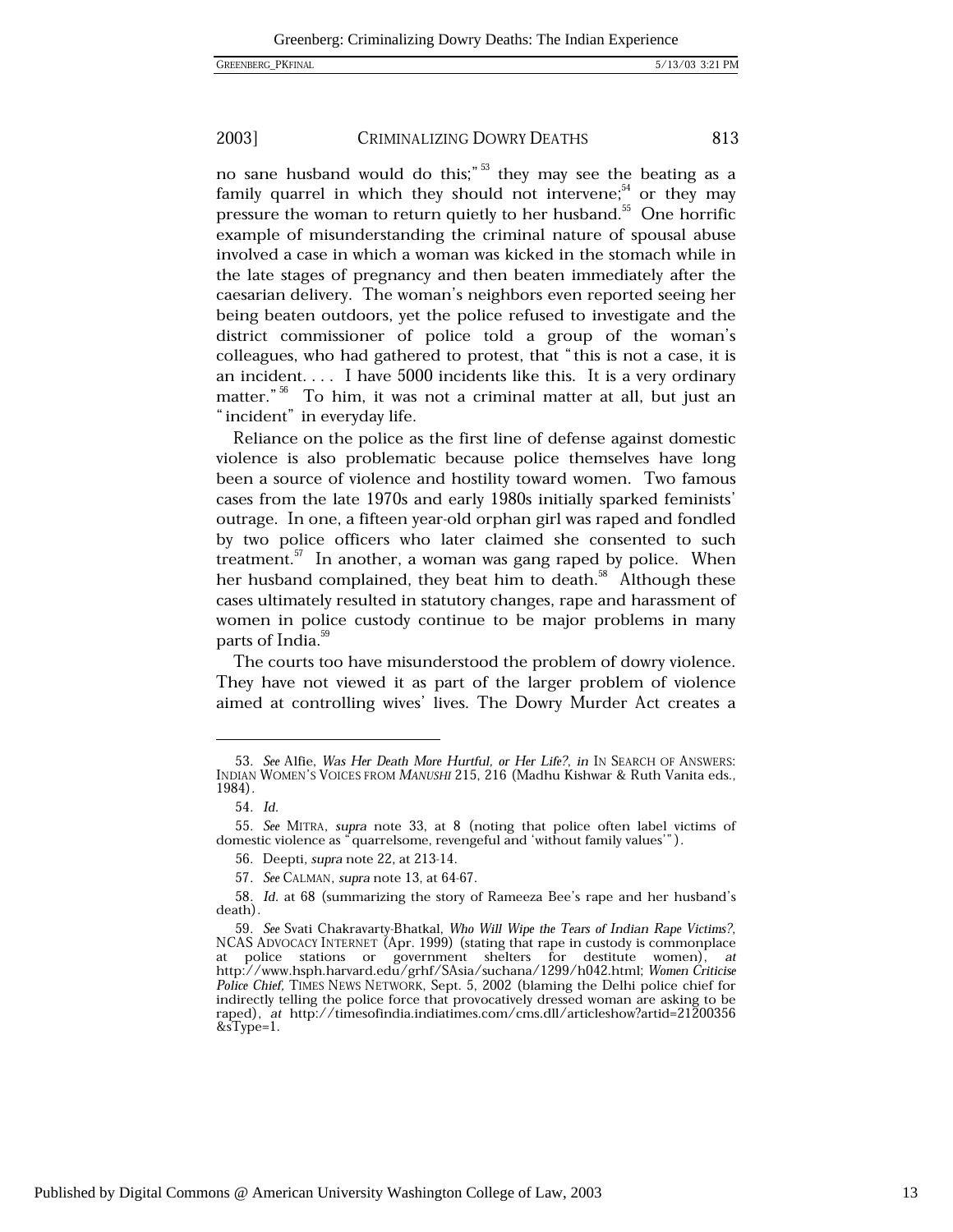presumption against spouses and in-laws in the case of a death "soon" after a dowry demand. $^{\text{60}}$  If these demands are not viewed as inextricably linked to other patterns of violence and repression within the family, relevant information will be excluded from evidence or underplayed by the courts. The result will be that the effectiveness of the statute will be undermined. One place that we see this occurring is in the interpretation of the evidentiary presumption that accompanies the Dowry Murder Act. Another is in the interpretation of the word "soon."

Section 113B of the Evidence Code creates a presumption that the person who has harassed a woman for dowry is responsible for her death.<sup>61</sup> It recognizes the disastrous effects that dowry abuse can have on a woman's life. As one court understood, once the humiliation of dowry demands is shown, it can be assumed, even in a case that involves suicide, that the woman killed herself to avoid further humiliation.<sup>62</sup> Other courts have, despite the mandatory presumption, been less willing to accept the connection between previous dowry abuse and a wife's death. For example, in one case, in which there was evidence of earlier dowry demands, the woman died as a result of a fall into a well. $63$  It was unclear if the fall was a homicide, suicide, or even an accident, but section 113-B should allow the courts to recognize that, in a case in which there have been previous dowry demands an accident or unrelated suicide is unlikely. In this particular case, the husband confessed guilt to the woman's father, although this was later described by the court as merely an acknowledgment that he had "accidentally" assaulted her. Her body bore signs of injury. Despite all of this, the court did not invoke the presumption.

Cases such as this, which include other evidence of violence, illustrate the courts' reluctance to view dowry violence as a particular manifestation of domestic violence in general. The court here did not recognize that the pattern of violence demonstrated by the husband's confession and by the physical evidence that she had suffered recent injuries reinforced the evidence of the dowry demands. If the court does not see that physical assault and dowry demands are consistent with one another, and as reinforcing a

<sup>60.</sup> Dowry Death (India), INDIA PENAL CODE § 304B (1986).

<sup>61.</sup> See DEWAN, supra note 27, at 220.

<sup>62.</sup> A.N. SAHA, SUPREME COURT ON CRIMINAL LAW (1950-1999) 2172 (1999) (describing Satpal v. State of Haryana, 1999 Cr. L.J. 596, 597).

<sup>63.</sup> State of Haryana v. Rajinder Singh, Crim. App. No. 1574 of 1995  $(27.02.1996)$ .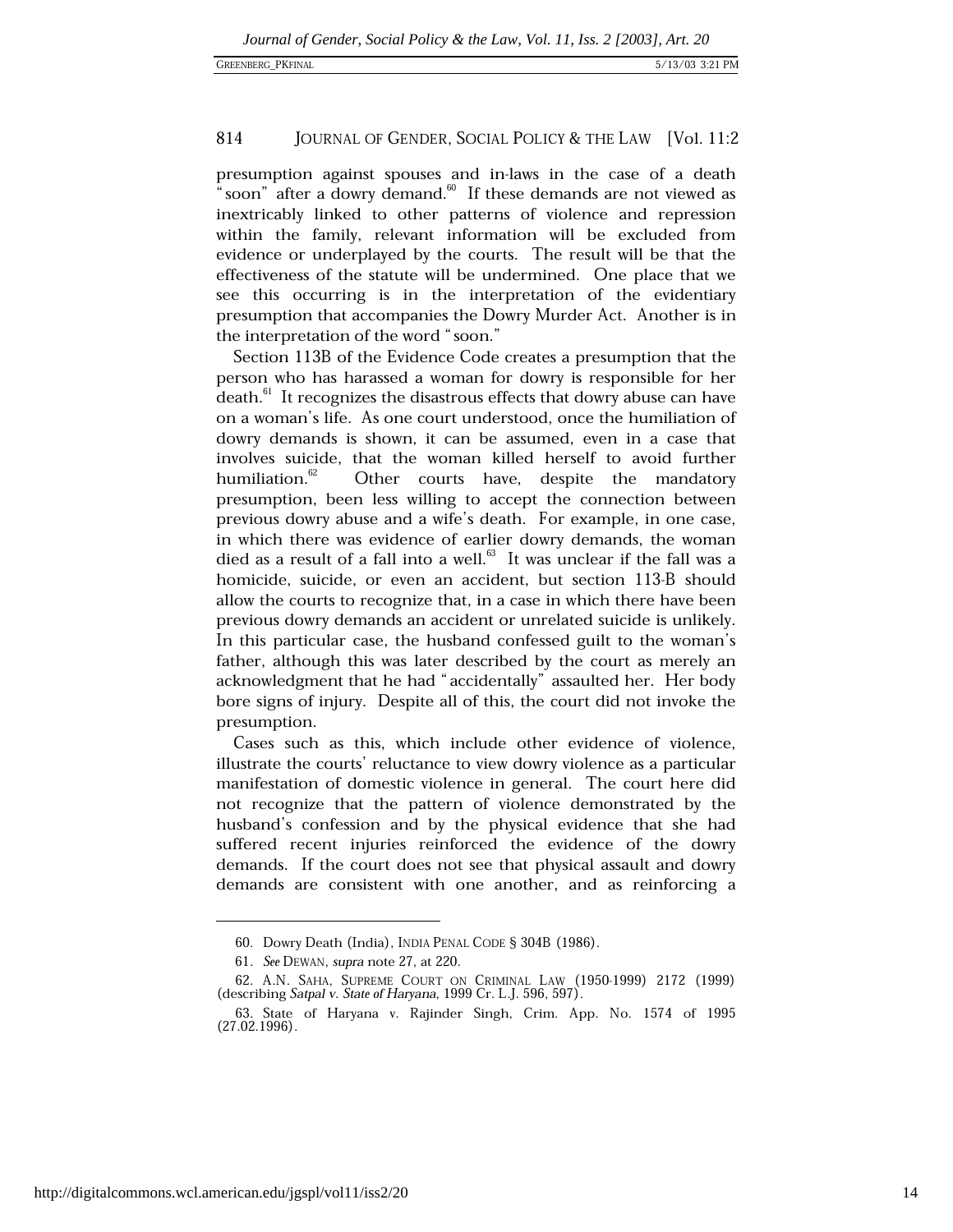#### 2003] CRIMINALIZING DOWRY DEATHS

pattern of subordination, then it is much less likely to hold that either one occurred. In cases like this, the court's misunderstanding of the dynamics of violence means that it is less likely to believe that there was familial violence in general or dowry violence in particular. The result is that the potential scope of the statute is narrowed and even cases that do involve dowry violence will not be seen as such.

Similarly, there is a question about how to interpret "soon" in the dowry death statute, section 304B of the IPC. The dowry death statute requires that the death occur "soon" after a threat connected with a dowry demand in order to invoke the presumption that the If "soon" is narrowly husband or in-laws caused the death. interpreted to mean that there cannot be much time between a demand in which dowry is mentioned and the death, then the statute is much less likely to be used effectively in cases in which dowry demands are part of a larger scheme of harassment that drives the woman to commit suicide or results in the defendant's killing her.

One common fact pattern involves husbands or their relatives who, after the wedding, harass the wives for more dowry. Eventually the women become so distressed that they leave their marital home and return to their parents' home. However, remaining with their parents is not a long-term option because it is socially stigmatized.<sup>64</sup> Thus, after varying periods of time the women return to their husbands. If the woman is killed by her husband or his relatives after returning to the marital home, the death can be treated as a homicide and the dowry death statute is not needed. On the other hand, if she commits suicide or if homicide cannot be proven, then the dowry death statute may be useful in obtaining a conviction since the court can then invoke the presumption that the husband or his family was responsible.

The interpretation of "soon" is of particular importance. If dowry demands are understood as part of a pattern of abuse directed at the wife to maintain the dominant position of the husband and his family, then it is unlikely to matter to the woman whether the husband has refrained from repeating his dowry demands since she returned to the marital home. He may well have been abusive or signaled his continuing power in other ways and she may have understood the message that she would be unable to escape from her unbearable position. Renewed non-dowry abuse or subtle reminders of his power to abuse may have the identical effect on her as renewed

<sup>64.</sup> See infra notes 141-45 and accompanying text (explaining that married daughters' parents do not usually permanently welcome married daughters at their home).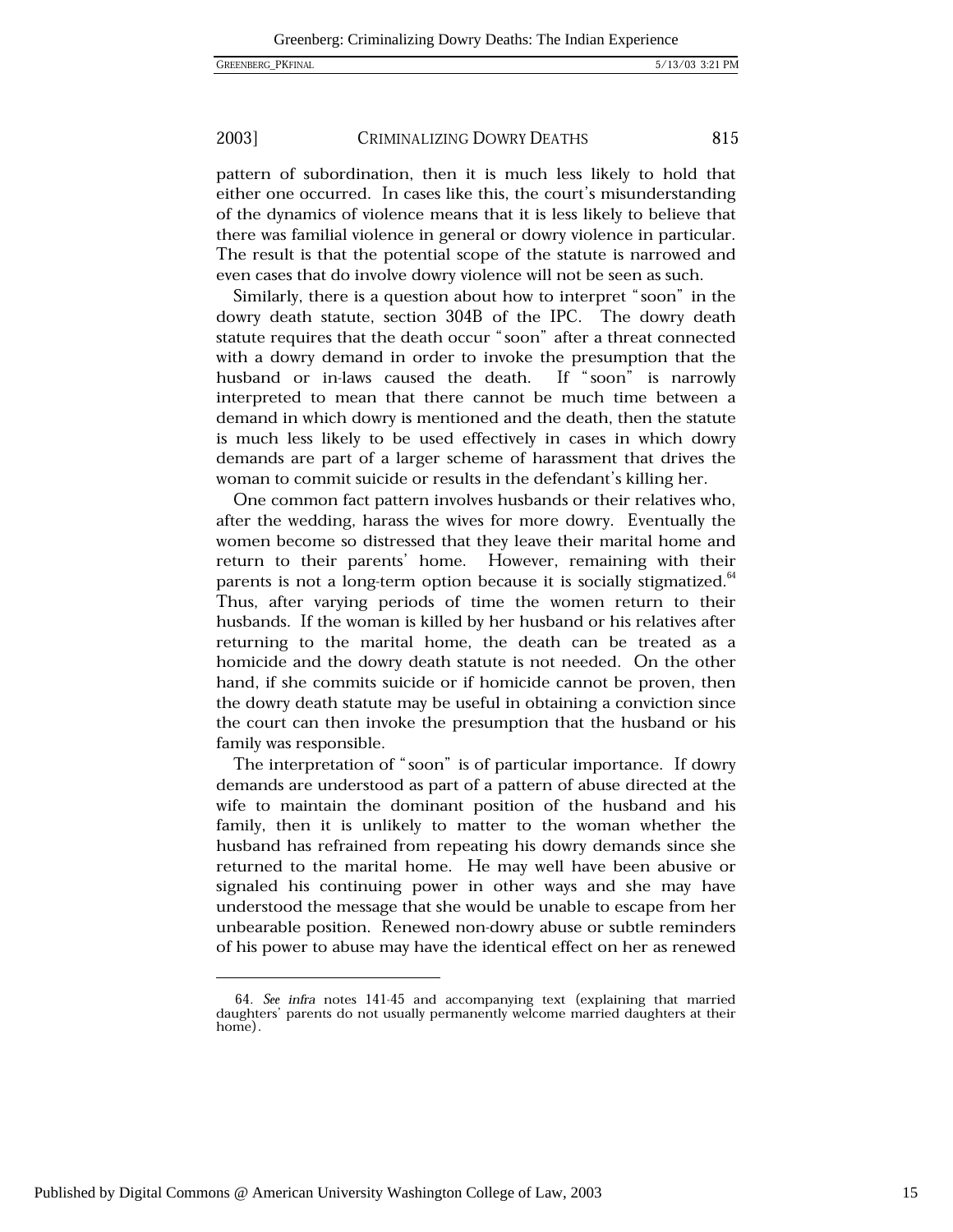dowry-related abuse would. Indeed it may be indistinguishable. It may be this overall message that has caused her suicide. For her, these later threats were connected to the dowry demands because she understands that they are all part of an effort to indicate her subordinate position within the family. Whether they explicitly referred to dowry, or even, whether there are later explicit threats of any type, would not matter.<sup>6</sup>

The Indian Supreme Court has not been clear as to how the word "soon" in the dowry death statute should be interpreted. In one case, Kans Raj v. State of Punjab, <sup>66</sup> the wife's death occurred approximately one month after she had spent the night at her brother's house, complaining that she did not feel safe at her own. The prosecution proved that she had been the subject of numerous demands for dowry prior to visiting her brother, but none were in evidence after that time. Despite that, the Court held that, although there was a lapse of just over a month between the most recent dowry demands and the woman's death, this was still "soon" after the demands because there were no intervening events that would show the termination of the dowry harassment. This is an example of a very desirable interpretation of the statute. It recognizes the continuing effect that earlier threats will have on a woman's subsequent understanding of her position in the family.

In contrast, in another similar case, the Indian Supreme Court found that the dowry death statute could not be used to convict the husband because the dowry demands had sent the wife to her father's house where she had stayed, in fear for her life, for eighteen months.<sup>68</sup> In this case, a local panchayat<sup>69</sup> had tried to smooth over the situation before the woman returned to her husband's house. The Indian Court found that intervention to be significant. It refused to find the husband guilty under the dowry death statute on the

<sup>65.</sup> See Karla Fischer et al., The Culture of Battering and the Role of Mediation in Domestic Violence Cases, 46 SMU L. REV. 2117, 2117-18 (1993) (recognizing that women subjected to abuse are often able to interpret danger signs of a batterer's conduct that might be meaningless to those not involved in an intimate relationship with the batterer); Kathleen Waits, Battered Women and Their Children: Lessons from One Woman's Story, 35 HOUS. L. REV. 29, 37 (1998) (describing one woman's response to " the look" from her abusive husband).

<sup>66.</sup> Kans Raj v. State of Punjab, 556 LRI 3 (2000).

<sup>67.</sup> *Id.*  $\sqrt{9}$  5.

<sup>68.</sup> Saha, *supra* note 62, at 2174 (discussing Sham Lal v. State of Haryana, 1997) Cr. L.J. 1927).

<sup>69.</sup> See generally Kimberly A. Klock, Resolution of Domestic Disputes Through Extra-Judicial Mechanisms in the United States and Asia, 15 TEMP. INT'L & COMP. L.J. 275, 276 (2001) (describing panchayat as a type of village council that exists in several forms with each having different responsibilities).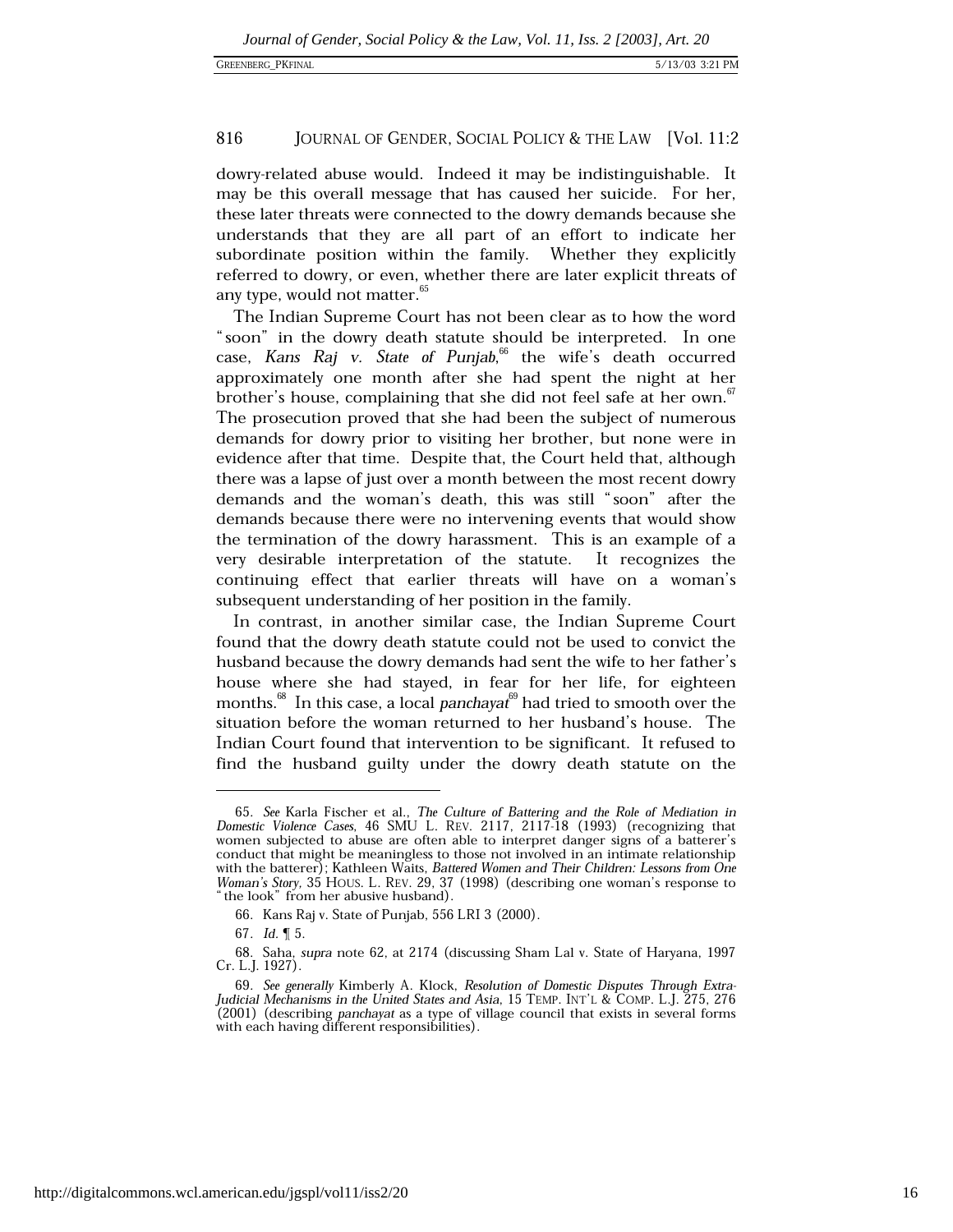#### 2003] CRIMINALIZING DOWRY DEATHS

grounds that there were no events demonstrating dowry harassment in the two weeks or so between when the victim left her parents' house and when she died. This is unfortunate because the fact that the woman was sufficiently frightened to remain away from her marital home for a year and a half probably indicates a very serious level of violence given the social stigma attached to such a long stay. Furthermore, it is not uncommon for someone to try to patch up the situation between the woman and her husband before she returns home.<sup>70</sup> If the *panchayat's* efforts are seen as negating the continuing harassment, it will be impossible to prosecute many serious cases.

The Court's failure here to understand the eighteen months that the woman stayed away from her marital home as indicative of the danger attached to her situation and its willingness to see outside intervention as protective of the victim display a fundamental misunderstanding of the dynamics of the woman's relationship with her husband and in-laws. The Court, like the police, appears to believe that the dowry violence is a superficial problem perhaps due to maladjustment or differing understandings of a marriage contract. Time and the local panchayat might be able to resolve these. Time and the local panchayat, however, will do little to change the woman's position in the family or her husband's power and control over her. Unlike the decision in Kans Raj, the Court here is not recognizing the dowry violence as part of a system of behaviors aimed at maintaining the woman's subordination within the family.

These misunderstandings of the dynamics of family violence and of the role that dowry violence plays undermine the efforts to eliminate the violence through the use of the criminal justice system. Even well-meaning police may recommend to victims that they undergo counseling and return to the family. If the misogynist attitudes of some police have not changed, reliance on the criminal justice system for protection may actually further endanger some women. Finally, if the courts continue to believe inaccurately that dowry violence is not connected to larger patterns of mental and physical abuse of women, they will miss dowry violence even when it is actually occurring. This will significantly reduce the potential for the statutes to protect victims of domestic violence.

817

<sup>70.</sup> See Balram Prasad Agrawal v. State of Bihar, A.I.R. (1997) S.C. 1830, 1832-33 (describing how a wife's father may intervene to encourage her to return to her husband). Often the wife's father or brother will try to effect a compromise that allows her to return to her marital home because her remaining in her natal home for a length of time is often economically difficult and socially stigmatizing. Id.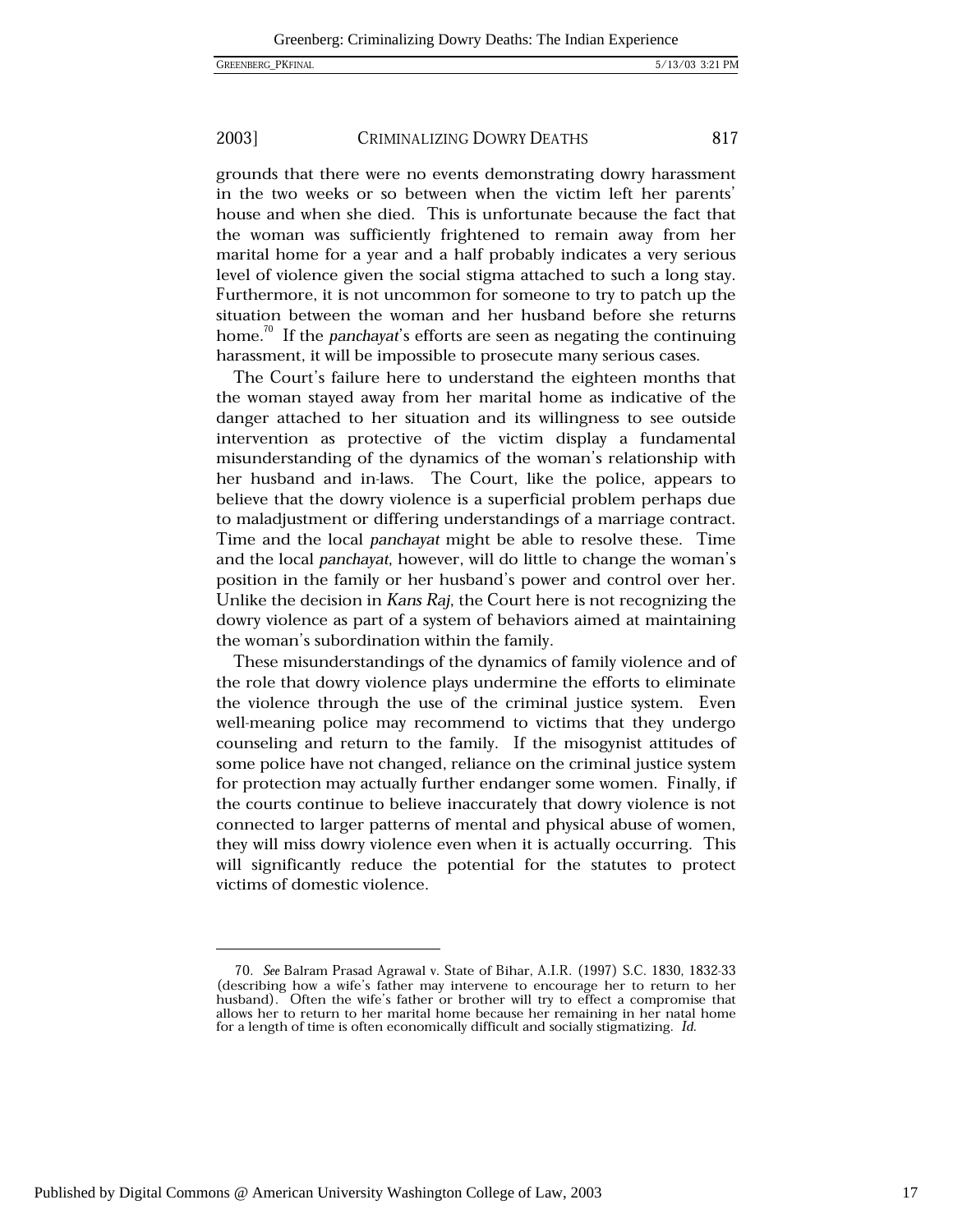### **GREENBERG PKFINAL**

#### 818 JOURNAL OF GENDER, SOCIAL POLICY & THE LAW [Vol. 11:2]

### III. PROBLEM TWO: CRIMINALIZING ONLY DOWRY VIOLENCE IMPLIES THAT OTHER FORMS OF DOMESTIC VIOLENCE AGAINST WOMEN ARE ACCEPTABLE.

Both the dowry murder statute and the cruelty statute have been understood as focusing on the horror of dowry violence. $71$  Judicial interpretations of these statutes have frequently been narrow so as to make criminal only forms of violence that are clearly identifiable as dowry violence. This simultaneously allows the courts to express their moral outrage at the injuries of dowry violence without having to think about the other forms of violence toward women that are endemic in the society. Narrow interpretations of the statutes leave the impression that only dowry violence matters. For example, one incensed court wrote, "Every time a case relating to dowry death comes up it causes ripples in the pool of conscience of this court. Nothing can be more barbarous, nothing could be more heinous than this sort of a crime.....<sup>"72</sup> "This sort of a crime" refers back only to deaths caused by dowry demands. It implies that other forms of domestic violence are not equally heinous. Thinking about violence in this way allows a court to consider only a very narrow slice of the domestic violence women face and yet to believe it is doing something to improve the situation of women. Similarly, a focus on dowry violence means that in cases in which a wife is physically abused and treated in a generally demeaning manner, only the demeaning comments about the paltriness of her dowry and only the physical violence connected to the insufficient dowry will matter. Non-dowry violence is rarely even discussed in the cases. It is as if this problem does not exist.<sup>73</sup>

The courts' handling of cases under the Anti-Cruelty statute, section 498A, illustrates this tendency to focus on dowry violence to the exclusion of all other forms of violence against wives. By its terms, section 498A applies to situations involving either grave injury to the wife or dowry demands. Both are not necessary. One would

<sup>71.</sup> See SAXENA, supra note 26, at 188-89 (criticizing statutory focus on dowry violence as opposed to all forms of cruelty and abuse of a wife).

<sup>72.</sup> See D.N. Sandanshiv & Jolly Mathew, Legal Reform in Dowry Laws, in KALI;S YUG 84 (Rani Jethmalani ed., 1995) (discussing domestic violence as a concept confined within the walls of the home and India's inability to deal with this social problem with any specificity). This article is also available at http://www.hsph.harvard.edu/ grhf/SAsia/forums/dowry/articles/reform.html.

<sup>73.</sup> See VEENA TALWAR OLDENBURG, DOWRY MURDER: THE IMPERIAL ORIGINS OF A CULTURAL CRIME 219 (2002) (arguing that the focus on dowry-related violence makes it difficult for victims of domestic violence to focus on the other painful aspects of violence, such as violation of oneself, subordination, harassment, and suffering).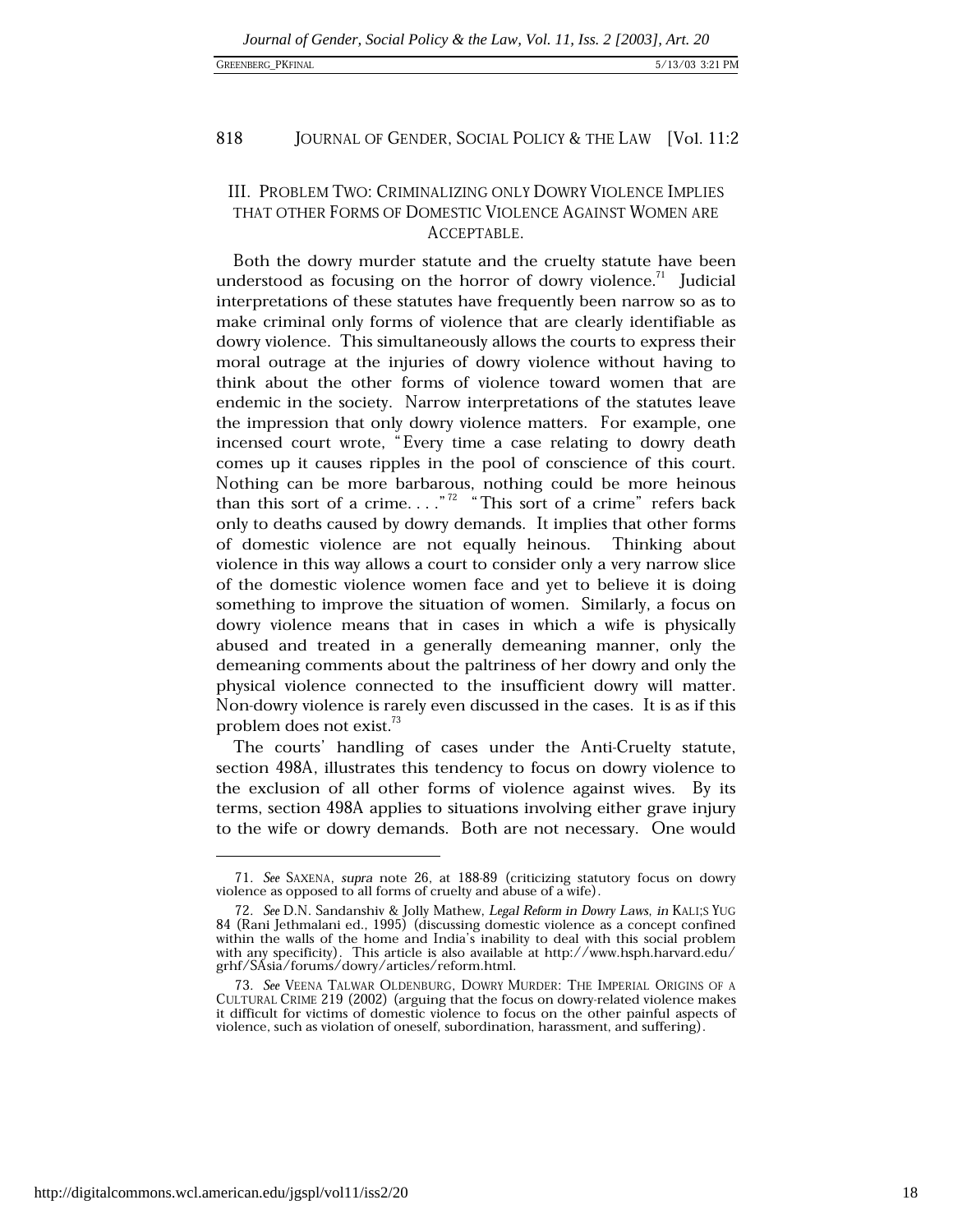#### 2003] CRIMINALIZING DOWRY DEATHS

therefore expect some cases prosecuted under this statute to involve claims of dowry violence, but others to simply involve showings of cruelty in other forms. Most convictions over the years, however, have been in cases of deaths that involved dowry demands.<sup>74</sup> In another case in which the victim died by falling into a well, the court recounted the numerous ways in which, over the years, the husband had treated the wife cruelly.<sup>75</sup> These included beatings, expressions of the husband's continuing desire to be married to another woman, and ridicule during the early years of the marriage because she had not yet produced any male heirs. The abuse had been so bad that the woman had tried to commit suicide at least once previously. The night before the woman's death, neighbors had heard a fight going on in her house during which she was assaulted by her husband. The court found the husband and some of his relatives guilty of cruelty under the "grave injury" definition, not under the dowry demands section. Despite all of this, when the court recounted the reasons for finding the defendants guilty, it specifically mentioned the demands for increased dowry.<sup>76</sup> It is as if, without these demands, even the level of abuse displayed here would have been insufficient for a finding of cruelty.

Given the "grave injury" language of section 498A, a tie to dowry violence should not be necessary. Nor should a wife's death be required to bring a case. Although the Supreme Court in a recent case ruled that a case of cruelty could be based solely on "mental torture or abnormal behaviour," $\frac{7}{7}$  the courts have repeatedly found no liability for abuse that does not involve the wife's death and does not include allegations of dowry violence.<sup>78</sup> One commentator has noted that "stray incidents" of violence are insufficient.<sup>79</sup> Section 498A tends to be used as a back-up in dowry death cases which for a variety of reasons cannot be prosecuted under section 304B. This

<sup>74.</sup> See MITRA, supra note 33, at 9 (indicating that "there is a tendency to identify Section 498A with dowry related crime," and stating that "it was customrary for the police to add charges of dowry to Section 498A to make the case strong"); SAXENA, supra note 26, at 181 (stating that such statutory provisions are intended to deal with dowry deaths and bride burning instead of ordinary domestic violence).

<sup>75.</sup> See Balram Prasad Agarwal v. State of Bihar, A.I.R. (1997) S.C. 1830, 1834, ¶ 8 (discovering that cruel acts ranged from beatings to threats to kill).

<sup>76.</sup> Id. 112.

<sup>77.</sup> See Gananath Pattnaik v. State of Orissa, 2002 SCCL.COM 081 (2000).

<sup>78.</sup> See MITRA, supra note 33, at 8 (highlighting that only 5% of mental cruelty cases even get booked).

<sup>79.</sup> See SAXENA, supra note 26, at 183 (1995) (stating that stray incidents do not constitute cruelty); see also Asokan v. State, A.I.R. (2000) S.C.W. 3444, 3447,  $\P$  5 (acquitting brother-in-law who threw hot coffee at victim).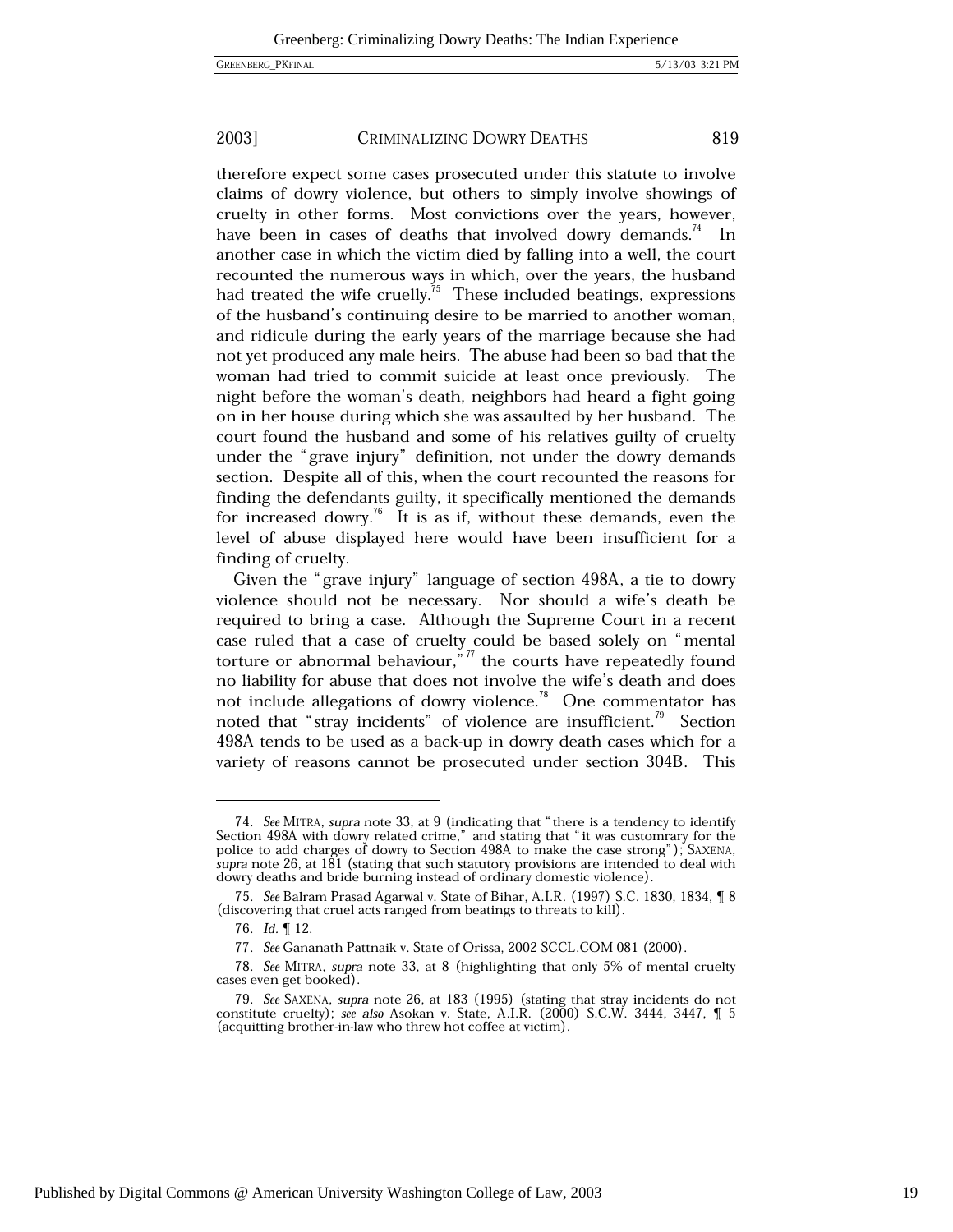means that once again, the focus is on the dowry offense, and other forms of abuse are often ignored or minimized in importance.

The police also tend to view dowry violence as criminal while other forms of domestic violence are considered less serious. Remember, for example, the case discussed above in which a woman was kicked in the stomach while pregnant and then brutally beaten immediately after the cesarean section, and of which the police official had said, "This is not a case, it is an incident.... It is a very ordinary matter."  $80$ He was signaling his refusal to recognize brutal domestic violence as being criminal. Instead, this type of non-dowry violence was so ordinary in the official's mind that the police would not even investigate the events as a crime. Although that case took place before the Anti-Cruelty statute was enacted, commentators continue to report that the police still do not take non-dowry violence seriously.<sup>81</sup> Nishi Mitra, a well-known researcher in the field, reports that the police, and even lawyers, sometimes think domestic violence cases cannot be prosecuted under the statutes without proof of dowry demands. They often advise women to add allegations of dowry demands to their reports so that the cases can be moved forward. This well-meaning advice is unfortunate because the cases are then likely to be thrown out when it becomes apparent that the claims cannot be proven.<sup>82</sup>

This tendency of criminalization to legitimate activities that are not the focus of explicit criminal statutes is particularly problematic because, not surprisingly, there is plenty of non-dowry violence in India, as there is in the rest of the world. Overall statistics for violence against wives vary from 22% to 60%, depending on the study

<sup>80.</sup> See Deepti, supra note 22, at 214.

<sup>81.</sup> Divya Pandey, Bride-Burning: Waheeda, in WOMEN'S OPPRESSION IN THE PUBLIC GAZE: AN ANALYSIS OF NEWSPAPER COVERAGE, STATE ACTION AND ACTIVIST RESPONSE (Meera Kosambi ed., 1994); SHOBHA SAXENA, CRIMES AGAINST WOMEN AND PROTECTIVE LAWS 186-87 (1995). One women's organization discovered that its own records included at least 800 cases of domestic violence in the Bangalore area. The police only had 100 of these cases in their records. The discrepancy was ultimately explained by the fact that the police confined their records in domestic violence situations to cases that could be booked under the two anti-dowry statutes, Sections 304B and 498A. They considered all other cases to be "accidental" deaths and closed them iwthout much investigation. Report: Getting Away with Murder, 117 MANUSHI 31, 34 (2000); Kanhaiah Bhelari, *Peanuts for the Bihar Judge*, WEEK, Jan.13, 2002 (describing the story of police delay in acting on a domestic violence case), available at http://www.the-week.com/22jan13/events3htm.

<sup>82.</sup> See MITRA, supra note 33, at 9 (stating that the truth is difficult to prove in a court of law, but also questioning whether lies can be proven); see also Poonacha & Pandey, supra note 45, at 31 (asserting that the AWPS frequently has to be dowryrelated to be taken seriously).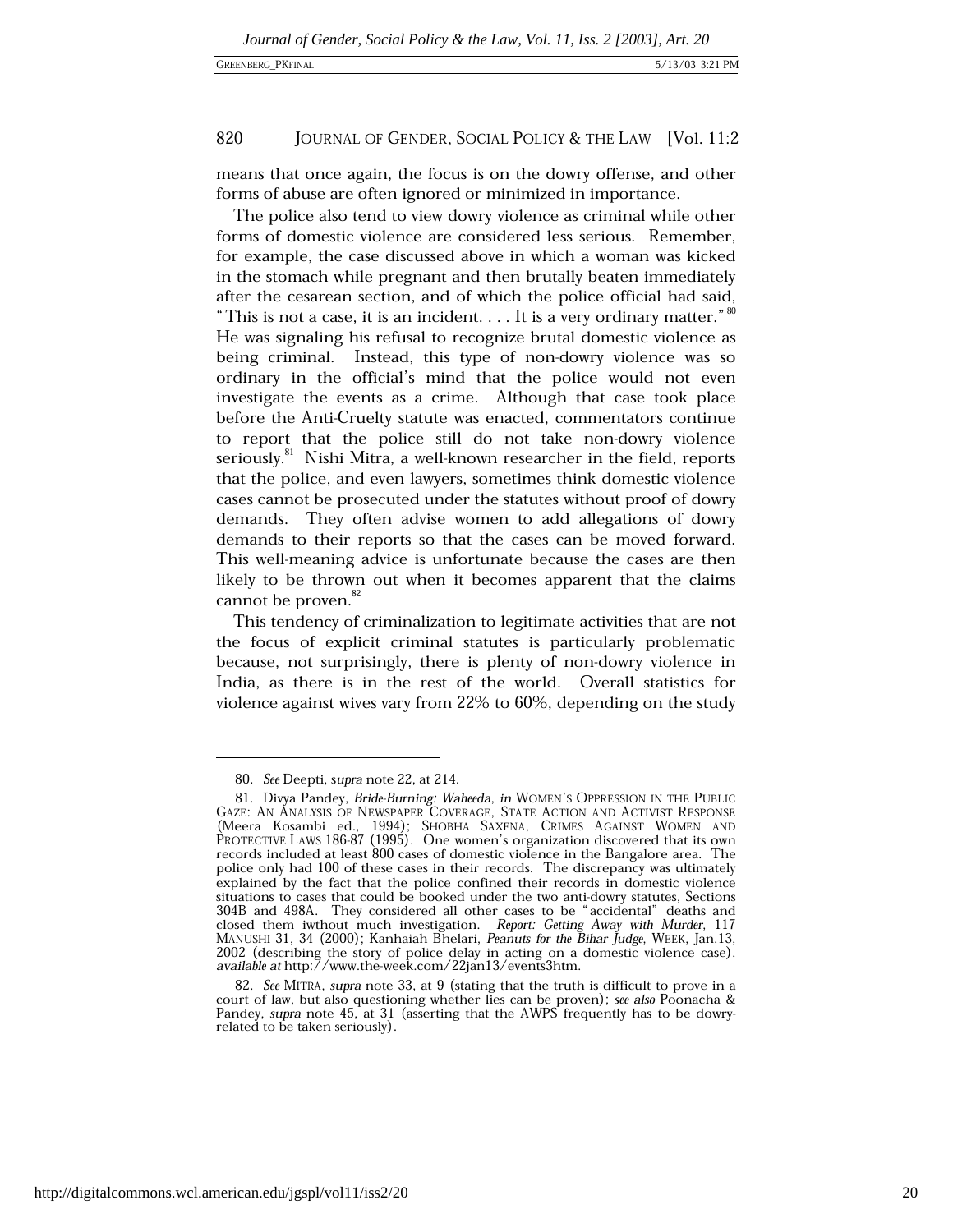#### 2003] CRIMINALIZING DOWRY DEATHS 821

and the area being studied.<sup>83</sup> One study estimated that 15% of the cases involving violence against wives was attributable to only dowry demands.<sup>84</sup> According to the same study, 72% of first person accounts of the violence and its causes do not even mention dowry.<sup>85</sup> Similarly, a feminist activist in India says, "I have not come across a single case amongst the hundreds I have heard, read of or dealt with, where the husband and in-laws harassed the woman because of dowry alone.... Dissatisfaction is expressed not only with the quality and quantity of the dowry but equally with the woman herself."<sup>86</sup> The focus on dowry violence in the criminal laws has made other violence appear less criminal and more part of everyday life.

In many areas of India, domestic violence in one form or another is indeed part of everyday life.<sup>87</sup> Although rates of violence vary tremendously by geographic area, in some areas of India they are as high as 75%.<sup>88</sup> In addition, rates of physical violence against low caste or scheduled caste women are higher than against high caste women, although the latter report significant levels of verbal and emotional abuse.<sup>89</sup> For many women, violence may be normative because they

<sup>83.</sup> See BLOCH & RAO, supra note 36, at 2, 20 (discussing a study of three villages in rural southern India that showed that 23% of the women have been beaten by their husbands); see also Introduction, in A SUMMARY REPORT OF THREE STUDIES 1 (1999) (citing the overall rates of violence to be between 22% and 60%).

<sup>84.</sup> See Is Dowry the Real Killer?, 53 MANUSHI 5 (1989).

<sup>85.</sup> Id.; see KUMARI, supra note 42, at 58 (discussing another study that found 50% of dowry victims attributed the violence to causes other than dowry demands).

<sup>86.</sup> See Kishwar, supra note 23, at 12.

<sup>87.</sup> See SAXENA, supra note 26, at 187 (emphasizing broad social acceptance of wife beating).

<sup>88.</sup> See Visaria, supra note 36, at 10 (stating that significant rates of violence range from 36-38% in Tamil Nadu and 28-42% in Uttar Pradesh). The two western states of Madya Pradesh and Maharashtra account for nearly one-third of the total registered crimes against women, despite the fact that they account for only about 15% of India's population. See RESPONSES TO DOMESTIC VIOLENCE IN INDIA, supra note 8, at 1; CENSUS OF INDIA (last visited Mar. 5, 2003), available at http://www. censusindia.net.

<sup>89.</sup> See Visaria, supra note 36, at 9, 11 (showing overall rates of wife abuse to be between 74-80% for low caste women from rural Gujarat, 56% for Muslim women from the same area, and 45% for high caste women from the same region). The report also shows that only 17% of high caste women encounter physical abuse, as compared to 57% of the low caste women. Id.; see also Mahajan, supra note 35, at 5 (showing violence against high caste women at 13-22% but violence against low caste<br>women at closer to 75%). Furthermore, a woman's individual characteristics also correlate with the level of violence. Id. It may be that women who have higher status because of their education, ability to earn money in the market or current ability to bear children are less likely to be abused. See Vijayendra Rao, Wife Abuse, its Causes and its Impact on Intra-Household Resource Allocation in Rural Karnataka: A 'Participatory Econometric Analysis, in GENDER, POPULATION AND DEVEVELOPMENT 103-04, 113 (Maithreyi Krishnaraj et al. eds., 1998) (arguing that wives who have not borne male children, possibly because of age, or where sterilization has ended their reproductive careers, are more likely to be abused, and that wives who earn outside income or are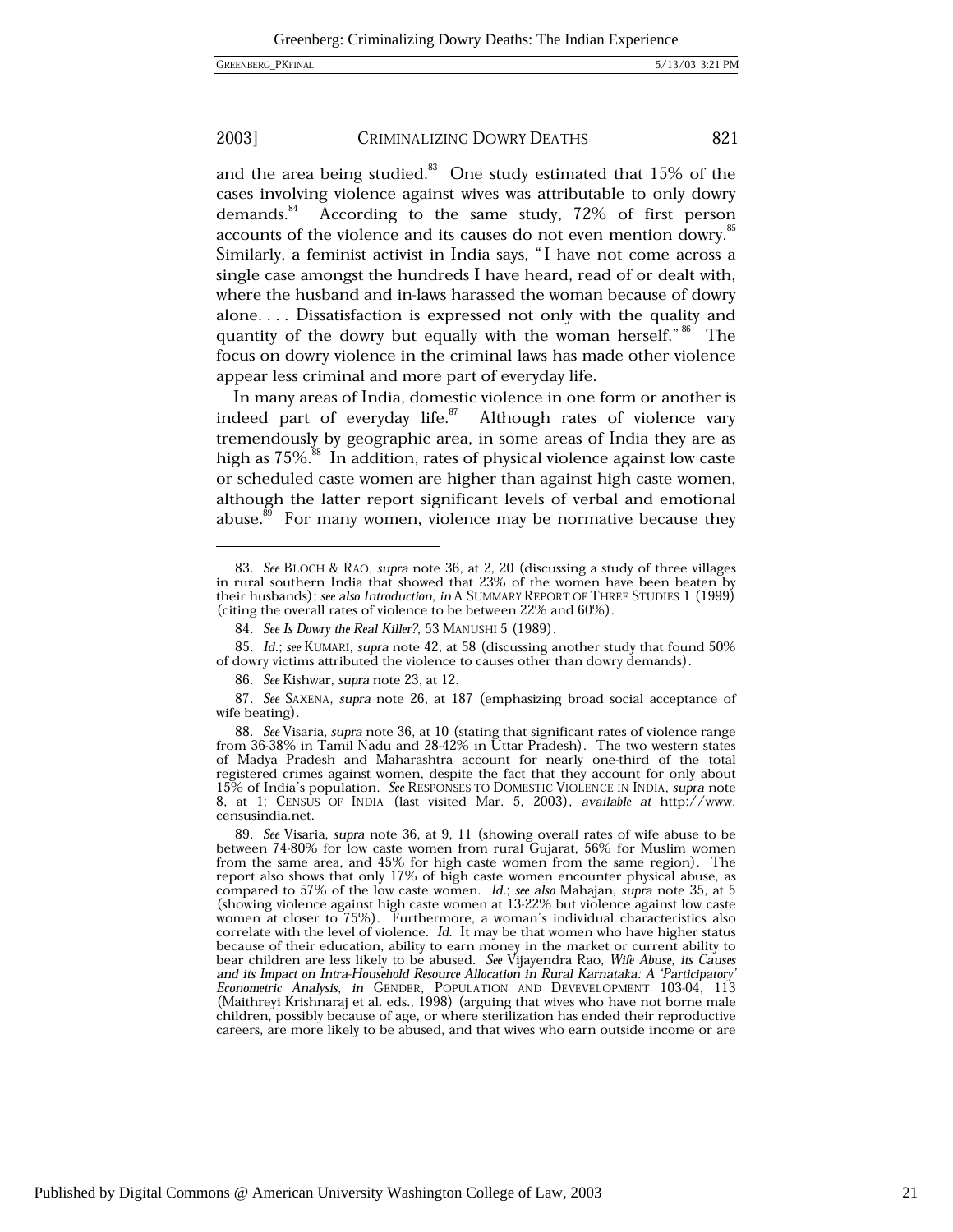have been socialized into believing that their husbands are entitled to power over them. The character of Sita in the well-known Indian epic, the Ramayana, exemplifies the selflessness and dedication to husband to which women are to aspire.<sup>90</sup> When her husband, Lord Rama was banished to the forest, Sita accompanied him, making his path comfortable by stamping down the sharp grass in front of him so that she, not he, would be cut by it. While in the forest, she was kidnapped by Ravana who tried to seduce her, but she remained faithful to Rama. Eventually, Rama rescued her, but after he heard rumors that she had not been faithful, he banished her once again. Despite this, she remained devoted only to him. Like Sita, an Indian bride is supposed to be faithful and devoted to her husband, regardless of the adversities she may face and how he has treated  $her.<sup>91</sup>$ 

The ancient Indian Code of Manu also calls for women to honor and obey their husbands. "[T] he wife should subject herself to the authority of her husband. She should never do anything that might displease him, whether he is alive or dead."  $\frac{92}{2}$  A woman who treated her husband with disrespect would suffer in eternity. Her religious duty in this life was devotion "at his feet."<sup>33</sup> Another ancient authority says that a wife should act like a slave in relation to her husband, the master.<sup>94</sup> A husband's "discipline" of his wife is not only permissible, but to be expected. It serves as a means of establishing his power over her. As with domestic violence elsewhere in the world, the precipitating causes of the beating might be trivial, perhaps because the wife acted insufficiently graciously toward him or had not adequately performed her household duties.<sup>95</sup> Under traditional rules, the husband was allowed to beat her with a rope or a thin stick of bamboo.<sup>96</sup>

more educated are less likely to be beaten). However, the higher the husband's level of education, the greater the likelihood that the wife will be beaten. Id. at 113.

<sup>90.</sup> See Kakar, supra note 41, at 54 (retelling the legend of Sita); see also Jean Johnson, Rama and the Ramayana: Lessons in Dharma (last visited Jan. 17, 2003) (describing Sita as a continuing role model for young girls), available at http:// askasia.org/frclasrm/lessplan/1000054.htm.

<sup>91.</sup> See MAHAJAN & MADHURIMA, supra note 42, at 5; see also Vidhu Mohan, Is There a Hope for Battered Wives?, in VIOLENCE AGAINST WOMEN 13 (Sushma Sood ed., 1990) (analogizing to Saint Paul's clarification why women should remain subservient to a man).

<sup>92.</sup> See MAHAJAN & MADHURIMA, supra note 42, at 4-5.

<sup>93.</sup> See Flavia Agnes, Wife Beating - Changes in Social Structure Crucial to Combat the Problem, in VIOLENCE AGAINST WOMEN 57, 58-59 (Sushma Sood ed., 1990).

<sup>94.</sup> See MAHAJAN & MADHURIMA, supra note 42, at 4-5.

<sup>95.</sup> *Id.* at 5.

<sup>96.</sup> Id.; see Reva B. Siegel, "The Rule of Love": Wife Beating as Prerogative and Privacy,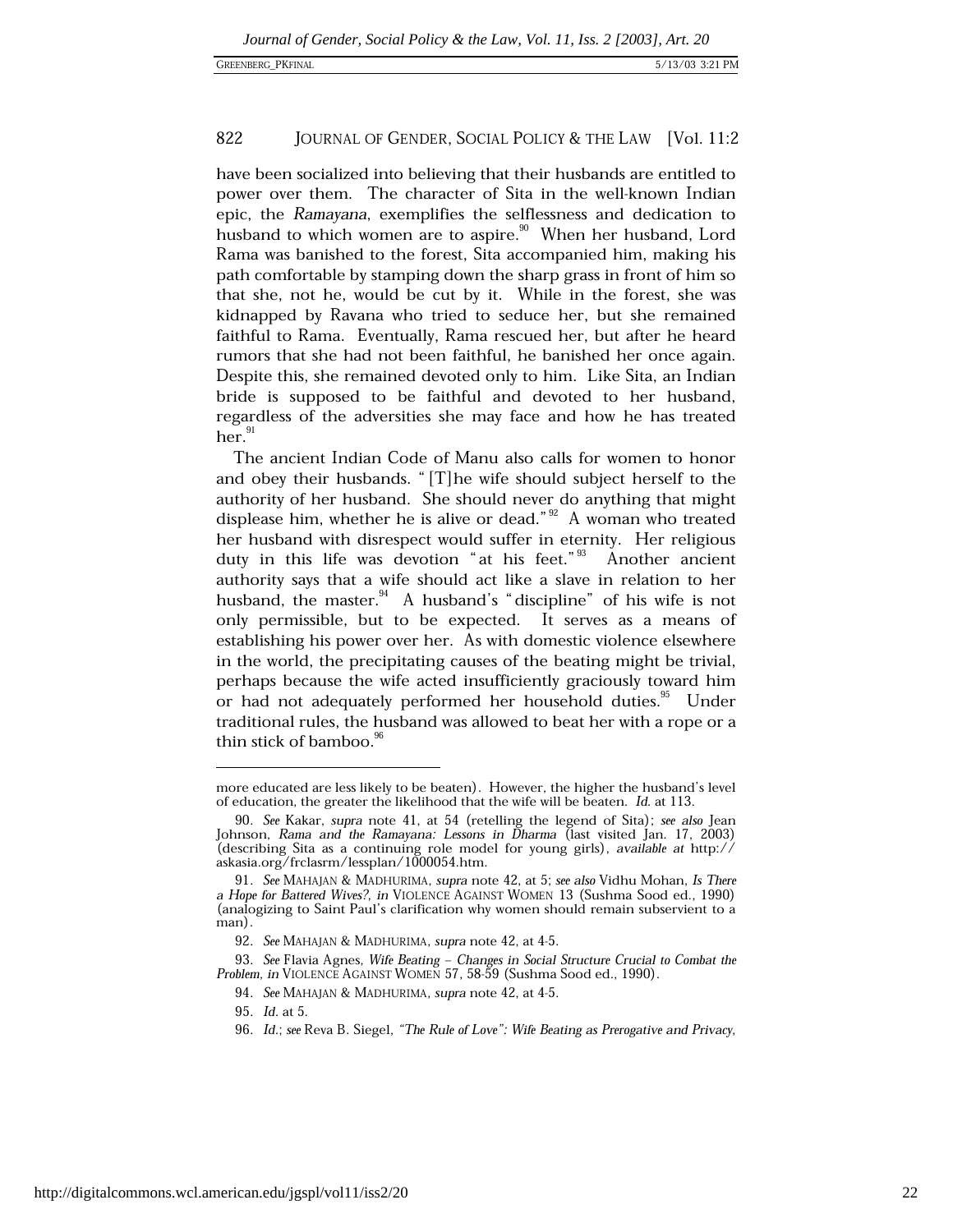#### 2003] CRIMINALIZING DOWRY DEATHS

Many women in India continue to believe today that discipline at the hands of their husbands and reverence and respect for their husbands are completely appropriate. Women in India, like women in the rest of the world, are unlikely to report freely on their husbands' violence against them. Even in their dying declarations, many abused women will exonerate their husbands, hoping to ensure that the men are not blamed for their wives' deaths. Furthermore, since many Indians, male and female, continue to believe that wife abuse is a privilege of marriage and that husbands remain entitled to beat their wives, women do not complain.<sup>98</sup> One researcher discovered that 88% of the women surveyed in a village in rural Karnataka said they would not complain if beaten, while 50% of the women from two other villages in the same state responded similarly.<sup>99</sup> This researcher described seeing underreporting in action and offered two examples, both from the village of Halli-in the southern state of Karnataka- to illustrate this.

A focus-group discussion being conducted with a group of women was interrupted by a male relative of one of the participants. He publicly shouted at her for neglecting her "household duties," grabbed her by the hair and pulled her out of the meeting. A day later, while a colleague and I were conducting an informal discussion with a couple in their home, we heard loud screams from the house next door. We ran over and found that a woman was being slapped by her drunken husband. Despite the fact that both these women were assaulted in our presence, neither said that

<sup>105</sup> YALE L.J. 2117, 2117-21 (1996) (discussing the traditional notion that wife beating was permitted in the United States and the conditions under which it was bermitted and, effectively, regulated). See generally Henry Ansgar Kelly, Rule of Thumb<br>and the Folklore of the Husband's Stick, 44 J. LEGAL EDUC. 341 (1994) (offering<br>humorous exploration of the "alleged" rule of thumb wi wife-beating).

<sup>97.</sup> See RANJANA SHEEL, THE POLITICAL ECONOMY OF DOWRY: INSTITUTIONALIZATION AND EXPANSION IN NORTH INDIA 118 (1999) (noting that many traditional rituals are observed to save "family honour").

<sup>98.</sup> See SAXENA, supra note 26, at 174-76 (explaining that women are passive victims); see also M. Harish Govind, Wife Beating Common in Kerala, Says Study, HINDU, Apr. 11, 2002 (finding that 61% of women in Kerala believe that wife beating is justified for reasons such as poor cooking, going out without informing the husband, and failing to show in-laws sufficient respect), available at http://www.hinduonnet.<br>com/thehindu/2002/04/11/stories/2002041105790300.htm; Sunanda Kaushik, Social and Treatment Issues in Wife Battering: A Reconsideration, in VIOLENCE AGAINST VOMEN 23, 23 (Sushma Sood ed., 1990) (stating that men generally deny battering<br>and women deny being battered); Rao, *supra* note 89, at 99 (stipulating that between 50% and 88% of respondents surveyed said that if beaten, they would accept it quietly); Rajalakshmi Sriram, Research on Marital Violence—Some Trends, Implications and Emerging Issues, in 2 RESEARCH ON FAMILIES WITH PROBLEMS IN INDIA 486 (Unit for Fam. Stud. ed., 1991) (stating that some women accept violence as inevitable).

<sup>99.</sup> See Rao, supra note 89, at 99 (discussing incidents of wife-beating).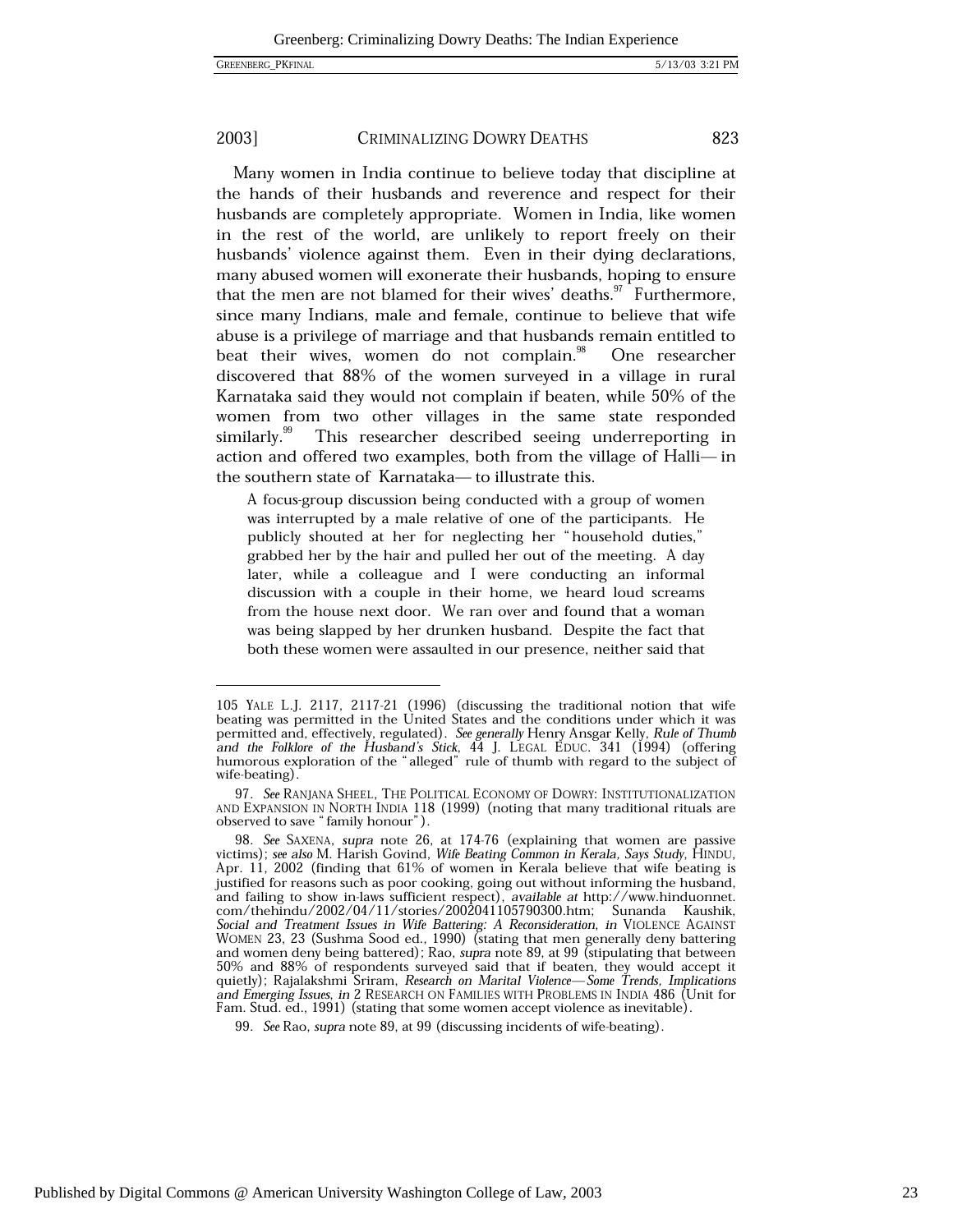### **GREENBERG PKFINAL**

#### 824 JOURNAL OF GENDER, SOCIAL POLICY & THE LAW [Vol. 11:2]

they had ever been physically abused by their husbands in response to the survey questions.<sup>100</sup>

For these women, the violence is simply part of their married lives.

The move to criminalize dowry violence does nothing to prevent other forms of violence that are endemic in the lives of some women in India. By focusing attention so strongly on dowry violence, the criminalization strategy may unwittingly have reinforced the tendency of courts, the police, society in general and women themselves to view non-dowry related spousal violence as less significant or even as acceptable. The statutes and complaint procedures have sometimes been interpreted to imply that if the violence is not dowry-related, it is not worth acting on. Moral outrage that is directed toward dowry violence often fails to mention other forms of violence, implying that there is nothing wrong with them.<sup>101</sup> And age-old customs of subordinating wives to husbands' desires and discipline remain in place, at least among some groups in some areas. Women themselves often do not complain because this is the way they have been socialized to understand the world. They do not understand alternatives to exist.<sup>102</sup> The result of criminalizing only one form of violence against women may well be to leave other forms intact and unchallenged.

### IV. PROBLEM THREE: IDENTIFYING THE EVIL FORCE BEHIND CRIMINAL **ACTIVITY**

The identification of criminal activity within a society involves the demarcation of certain conduct as immoral or socially undesirable. As a means of preserving current social structures, criminal conduct

102. See infra notes 148-62.

<sup>100.</sup> Id. (offering numerical data regarding reported incidents within the study's survey); see also Conclusion, in A SUMMARY REPORT OF THREE STUDIES 42 (1999) (discussing underreporting); Kaushik, supra note 89, at 23 (arguing that women deny the violence used against them); Mahajan, supra note 35, at 5 (noting a study in which 22% of husbands admitted abuse, compared to only 13% of wives who admitted having been abused). This study demonstrates women's reluctance to speak out against the violence and men's feeling of entitlement to use violence. Furthermore, it shows that husbands are more willing to admit to having been violent than are women to admit being the victims of such violence.

<sup>101.</sup> See Editorial, Fight Against Dowry: Liberating Slaves of Money and Property, MANUSHI, July-Aug. 1979, reprinted in IN SEARCH OF ANSWERS: INDIAN WOMEN'S VOICES<br>FROM MANUSHI 246, 248-49 (Madhu Kishwar & Ruth Vanita eds., 1984) (indicating that the "glorious heritage of systemic violence" includes sati and female infanticide); see also Kishwar, supra note 23, at 12 (arguing that downplaying "other forms of harassment tends to draw public attention away from the inherent<br>powerlessness of women in the existing family structure"). But see Rajni Palriwala, Reaffirming the Anti-Dowry Struggle, ECON. & POL. WKLY., Apr. 29, 1989, at 943 (arguing that there are many activists who have protested dowry violence against women and other forms of violence and other means of subordinating women).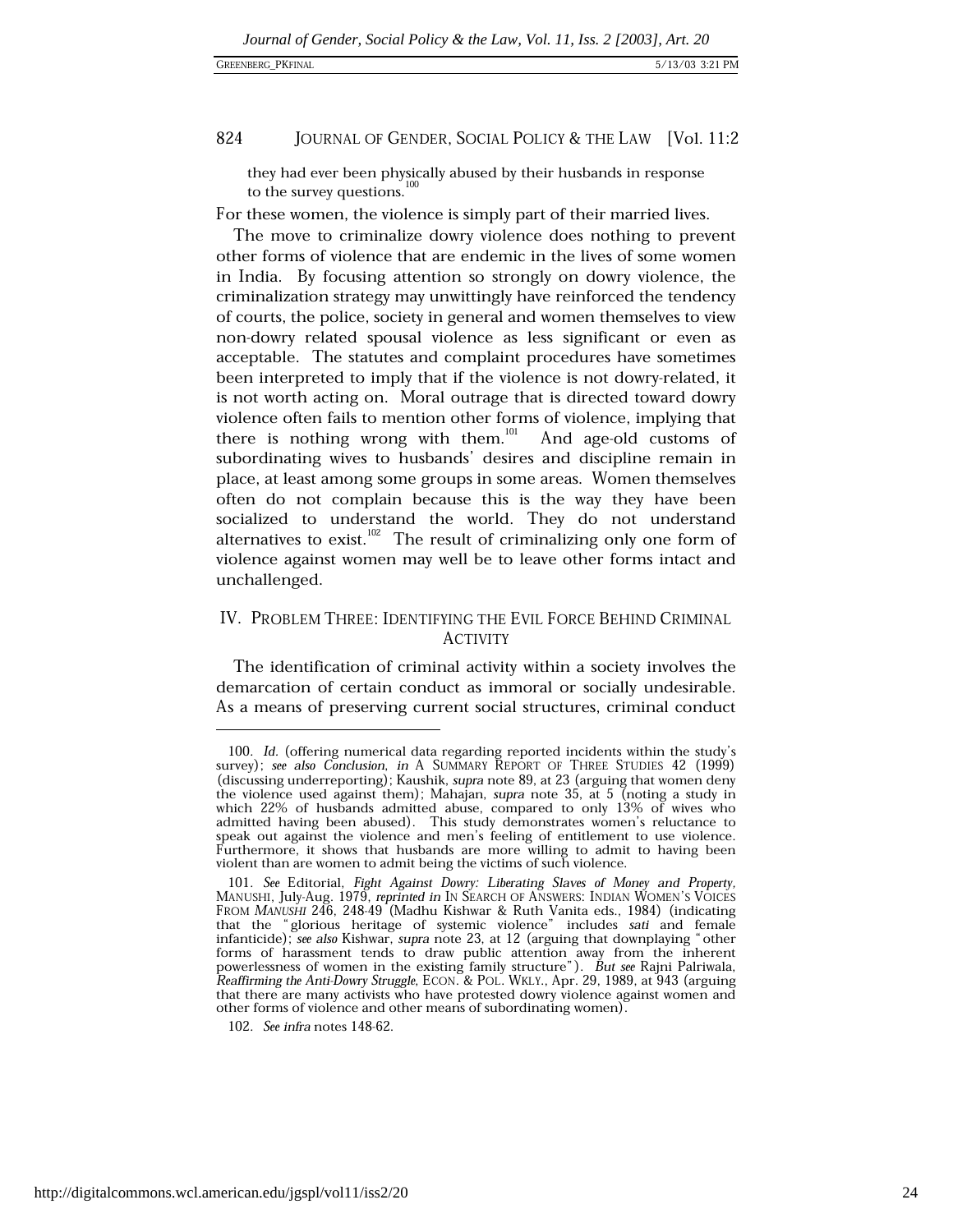#### 2003] CRIMINALIZING DOWRY DEATHS

is often blamed on outsiders to society. When the Murrah Building in Oklahoma City was bombed on April 19, 1995, many Americans first blamed the tragedy on Middle Eastern terrorists.<sup>103</sup> All cultures have "outsiders" who are likely to be blamed when something goes wrong. This tendency to rely on traditional cultural narratives of blame can subvert reformist efforts to fix blame on society itself or on powerful "insiders" within society. If "outsiders" are to be blamed, "insiders" will feel little need to alter their behavior.

This is happening in the context of the criminalization of dowry violence. It turns out that dowry violence is often blamed on either the colonial or Western influence on Indian culture or on mothersin-law. These explanations for why dowry violence occurs provide excuses and defenses for the victims' husbands. They help us to understand why, despite the reformers' objectives of increasing women's safety through the enactment of the Dowry Murder and Cruelty statutes, the statutes have not significantly decreased the amount of dowry violence to which women are subject. As already indicated, the numbers of dowry deaths rose during the  $1990s$ ,  $^{104}$  the police often refuse to investigate or they delay for too long to conduct an effective investigation,<sup>105</sup> and acquittal and withdrawal rates have been high while conviction rates are extremely low.<sup>106</sup> These results should not be surprising if actors in the criminal justice system and members of the larger society believe that dowry violence is really a result of bad "outside" influences or of the wrongful actions of specific women in the family. Husbands and other family members are unlikely to be convicted or even prosecuted if their actions are viewed as excused due to the influence of external forces or if they are not seen as the responsible individuals at all.

Commentators in the West have often blamed the custom of dowry for the violence against and subordination of women in India.<sup>107</sup>

106. See supra notes 34-35 and accompanying text.

<sup>103.</sup> See Michael Hedges, Terror in the Heartland, WASH. TIMES, Apr. 20, 1995, at A1 The Fernandine Headers, Henri and Fernandine and the coordinating nationwide<br>efforts to find the terrorists, possibly of Middle Eastern descent, who were<br>responsible for the bombing of the Murrah Building in Oklahoma City) the FBI was looking for three people of Middle Eastern origin); Martin Fletcher & Tom Rhodes, Up to 250 Missing in U.S. Bombing; Oklahoma Bomb, TIMES (London), Apr. 20, 1995 (reporting that the FBI was concentrating their inquiries on the Middle East), available at 1995 WL 7663248.

<sup>104.</sup> See supra notes 31-32 and accompanying text.

<sup>105.</sup> See supra notes 46-60 and accompanying text.

<sup>107.</sup> See Namratha S. Ravikant, Dowry Deaths: Proposing a Standard for Implementation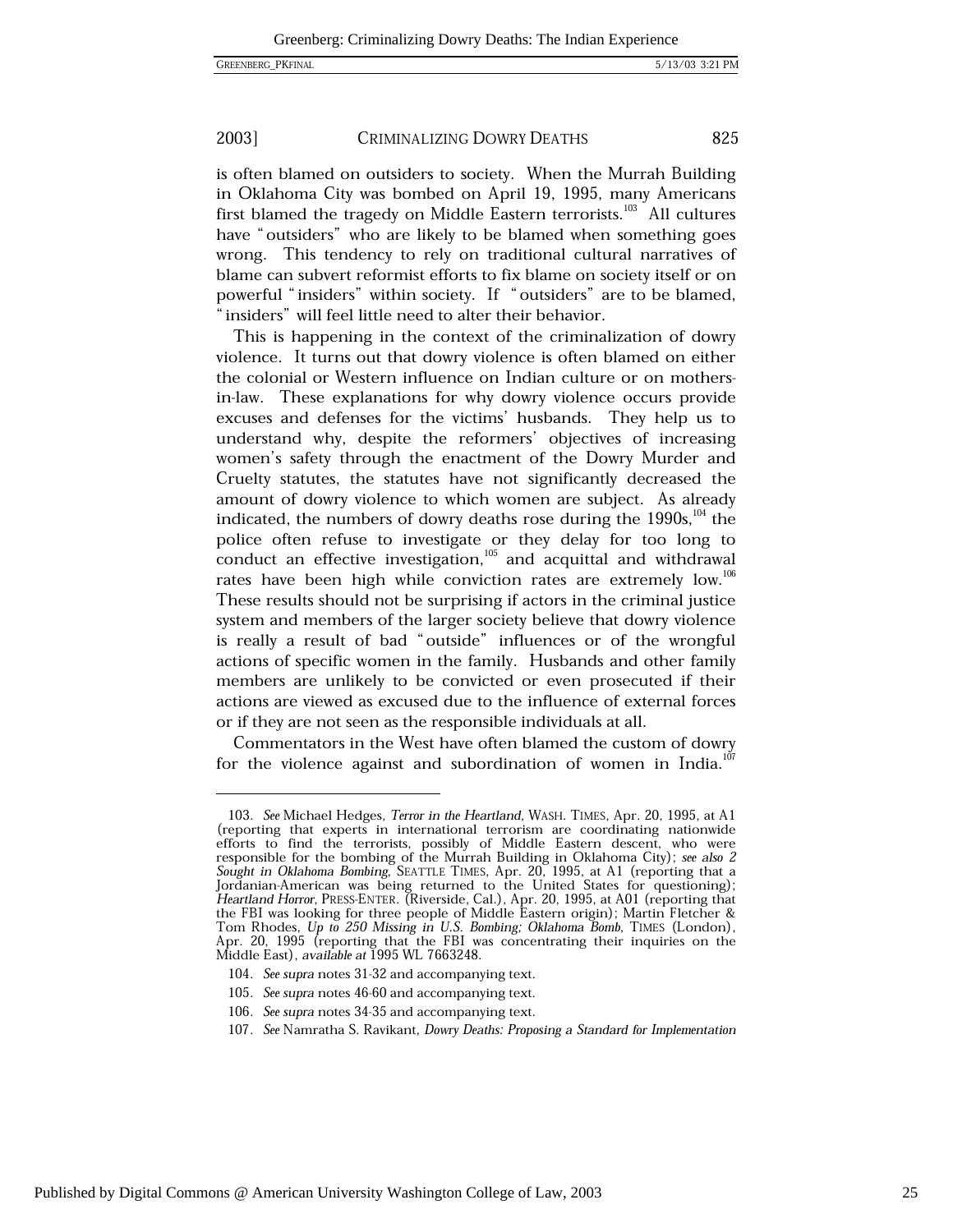Since parents have to pay large dowries to the bridegroom's family upon the marriage of their daughters, there is thought to be an incentive to kill or abort female infants or provide insufficient medical care and education.<sup>108</sup> Similarly, Western commentators often portray women as valuable primarily for the dowries they bring to their marital families.<sup>109</sup> Once these have been collected, the women can be disposed of, perhaps to make room for another dowried wife. According to the Western image of India, these "dowry killings" are accepted by traditional Indian society. Uma Narayan and Ratna Kapur, in their discussions of this view, refer to the Western understanding of dowry killings as being "death by  $cutture."$ <sup>110</sup> In contrast, some Indian commentators tie dowry violence to British colonial rule and the effects of Western-style conspicuous consumption in India. This reverses the Western claim of "death by [Indian] culture," turning it into one of death by Western culture.

Instead of the Western portrayal of dowry as evil, it can be portrayed as a spiritual good. According to these accounts, dowry ensured the sanctity of one form of traditional Hindu marriage.<sup>111</sup> It was the gift giving that gave a wedding its spiritual meaning. To function in this way, the gift had to be voluntary.<sup>112</sup> The most valuable

of Domestic Legislation in Accordance with Human Rights Obligations, 6 MICH. J. GENDER & L. 449, 457-59 (2000) (arguing that dowry deaths are consistent with the inferior position of women in Indian society, and that women are "socialized" to think they must submit to violence from their husbands); see also Anshu Nangia, The Tragedy of Bride Burning in India: How Should the Law Address It?, 22 BROOK. J. INT'L L. 637, 646-48 (1997) (arguing that the fact that dowry is still practiced in modern times is a reflection of the patriarchal values embedded in Indian society); OLDENBURG, supra note 73, at vii-viii (recounting that colleagues in the United States viewed an Indian documentary on domestic violence as blaming the violence on dowry).

<sup>108.</sup> See Ravikant, supra note 107, at 457-58 (explaining, by contrast, that the male is seen as an asset to the family because he can perform labor and provide for aging parents).

<sup>109.</sup> See id. (arguing that the groom's family wants to find a bride who is willing to support the groom's ambitions).

<sup>110.</sup> The phrase "death by culture" is shorthand for the claim that the violence against Third World women comes from particular cultural practices, and is therefore different from and more exotic than the violence against women in the United States. See Ratna Kapur, The Tragedy of Victimization Rhetoric: Resurrecting the "Native" Subject in International/Post-Colonial Feminist Legal Politics, 15 HARV. HUM. RTS.  $\left[1, 1, 13, 17\right]$  (2002) (arguing that while dowry murder is viewed as a cultural or religious tradition, it is instead of modern origin); UMA NARAYAN, DISLOCATING CULTURES: IDENTITIES, TRADITIONS, AND THIRD WORLD FEMINISM 107 (1997) (arguing that "dowry murder is neither Hindu nor a tradition").

<sup>111.</sup> See SHEEL, supra note 97, at 19-20 (stating that in traditional society, the practice of gift giving was approved from references in the Vedas and Smritis). Some even claim that dowry was unknown in ancient Hindu communities.

<sup>112.</sup> See id. at 20.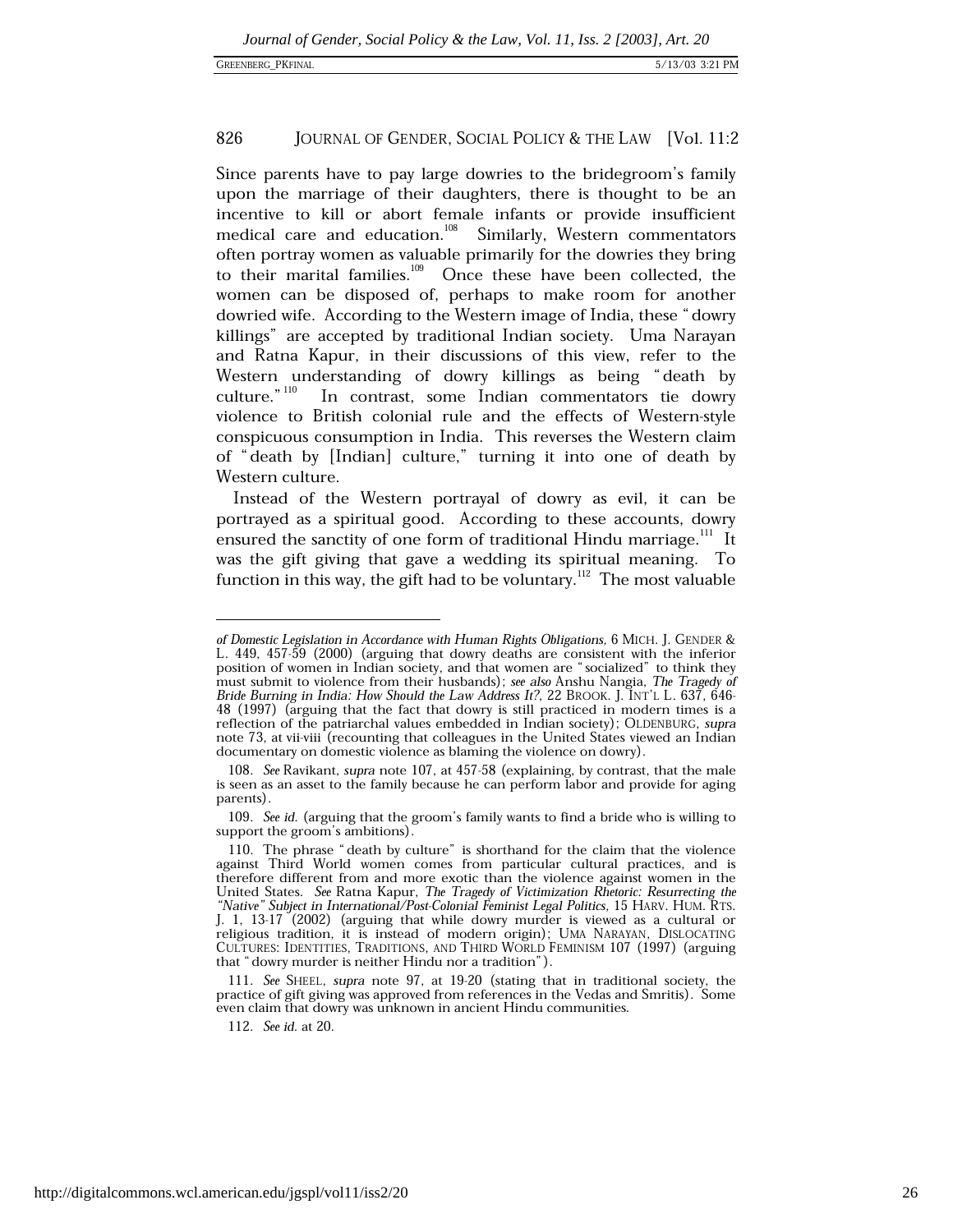#### 2003] CRIMINALIZING DOWRY DEATHS

gift that one could give was the gift of a virgin bride.<sup>113</sup> This practice not only ensured the sanctity of the marriage, it also increased the worthiness of both the giver and the recipient: "[H]e who gave a girl in marriage according to the Brahma rite brought her into the world of Brahman (after her death), and entered the world himself."<sup>114</sup>

Others have seen the Indian practice of giving dowry as having pure origins because they view it as having been a means of protecting the bride's rights in the property of her natal family. These commentators connect dowry with the ancient practice of stridhana.<sup>115</sup> Stridhana was property that was provided to women upon marriage as their share in their fathers' estates.<sup>116</sup> Under Hindu law, women were not able to inherit from their fathers. Instead, they received stridhana. Stridhana differed from the current dowry practice in that the woman owned and controlled the stridhana. Dowry, in contrast, is given to the husband and his family. $^{117}$ As one commentator said, "Often, stridhana is depicted to glorify... the better position of women in the Indian society."<sup>118</sup>

Whether dowry is seen as having valid Hindu origins because it sanctified marriage or because it provided women with a measure of economic security, scholars like Ranjana Sheel and Veena Oldenburg argue that the practice of giving dowry became much more important as a result of India's experience as a British colony.<sup>119</sup> Prior to the colonial period, different forms of marriage were associated with the different castes and different geographical areas of India.<sup>120</sup> Although the higher castes engaged in rituals involving the giving of a bride with dowry gifts, other castes recognized marriages consistent with a host of other rituals including marriages in which the groom would give gifts to the bride and her family.<sup>121</sup>

<sup>113.</sup> See id. at 21 (explaining that the attitude in society makes it imperative for girls to be married on grounds of purity).

<sup>114.</sup> Id. at 42.

<sup>115.</sup> See KUMARI, supra note 42, at 3 (referring dowry as streedhanam, which is a form of inheritance); SHEEL, supra note 97, at 46 (describing stridhana as wealth given to females at marriage).

<sup>116.</sup> See Nangia, supra note 107, at 640 (explaining that, in contrast to dowry, stridhana is given as a personal gift and meant as a token of love).

<sup>117.</sup> See SHEEL, supra note 97, at 47-51 (citing a discussion of early Hindu texts from 8th century B.C. through 12th century A.D.)

<sup>118.</sup> Id. at 48.

<sup>119.</sup> See id. at 73-84 (discussing the colonial strategy universalizing the practice of dowry as a necessary ingredient of Hindu marriage); OLDENBURG, supra note 73, at 1 (arguing that dowry as a force in gender crimes resulted from the collusion of imperialism and Punjabi men who changed patriarchal ideas).

<sup>120.</sup> See SHEEL, supra note 97, at 72.

<sup>121.</sup> See id. at 40 (summarizing the eight rites/forms of marriage rituals). One of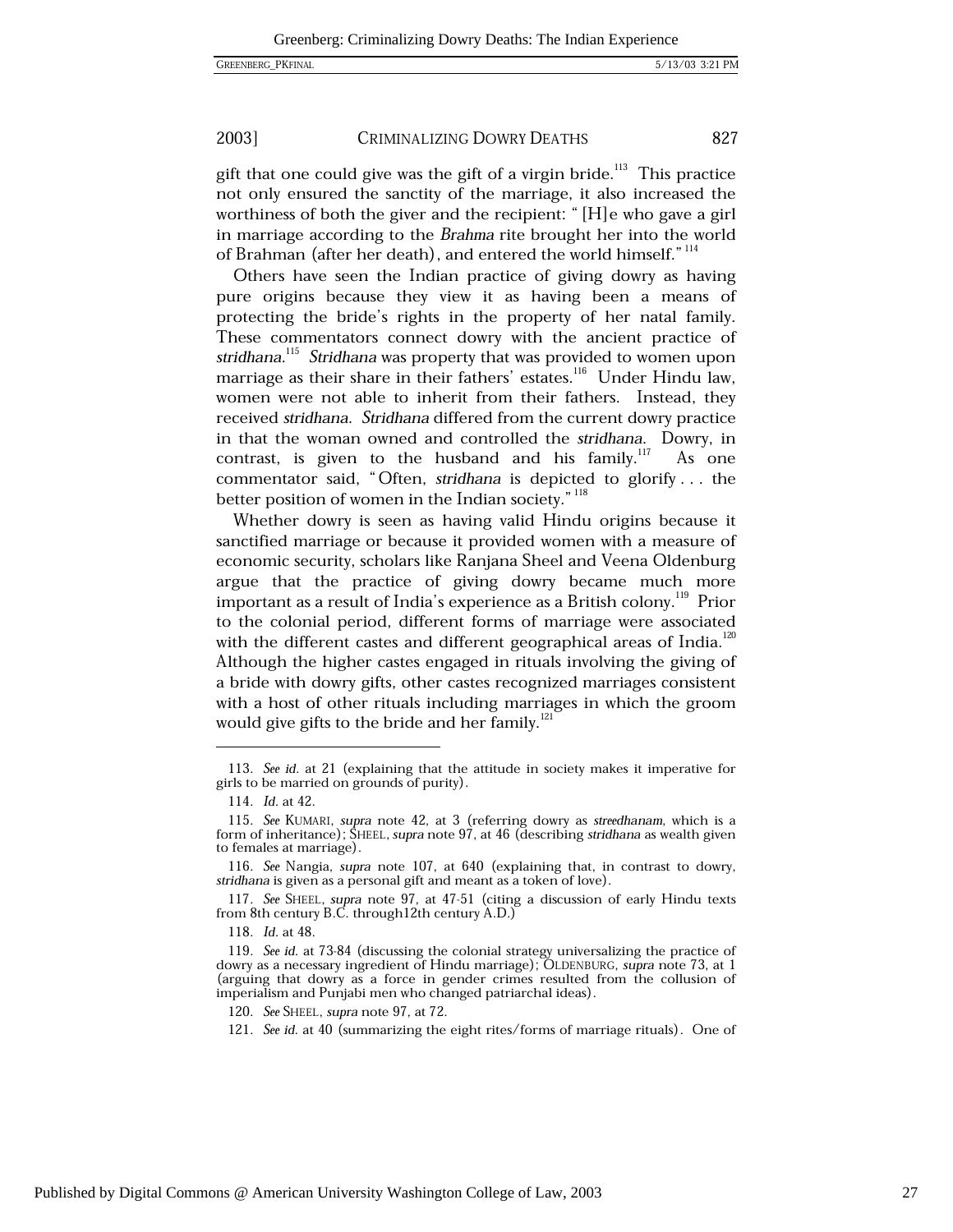The British colonial government reinforced the high caste marriage rituals, establishing a presumption that marriages celebrated with other forms were not valid. In part, it did this because of ideological distaste for the bride price form in which the gifts pass from the groom to the bride's family. In a 1909 case, the court said, "Where the person who gives a girl in marriage receives consideration for it, the substance of transaction makes it, according to Hindu Law, not a gift but a sale of the girl."<sup>122</sup> Of course, the dowry form of marriage can also be understood as the sale of a bride. Whereas the British interpreted the bride price form as a purchase of a bride by the groom for money given to the bride's family, they could just as easily have viewed the dowry form of marriage as the sale of the bride by her family to the groom's family.<sup>123</sup>

The colonial government's presumption that valid Indian marriages required dowry served a second purpose also: certainty. Its administrative duties required it to be able to distinguish between In order to do this, the colonial valid and invalid marriages. government moved to standardize the customs associated with a valid marriage and to create a system for identifying the essential rituals of a marriage.<sup>124</sup> Standardization was effectuated through the refusal to recognize marriages that involved anything other than bestowing both a bride and gifts on the family of the bridegroom.<sup>125</sup> Thus, all the other forms of marriage had to be rejected. In the early colonial period, bride price marriages were still common among the lower castes, as were other forms.  $^{126}$  In one case, the groom had kidnapped the bride and then performed a marriage ceremony with her at the home of another. This might have complied with the ancient Rakshasa form, $^{127}$  but the court rejected it on the grounds that the

the ancient Indian marriage rituals involved the abduction of the prospective bride. Id. (describing the Rakshasa rite). In an ironic twist, the high cost of dowry weddings has resulted in the reverse practice in northern Bihar where some families have recently resorted to the abduction of grooms who are then married at gunpoint, without dowry, to women in the family. See Sunita Singh, Marriages at Gunpoint: Bihar's Unique Response to Exorbitant Dowries, 125 MANUSHI 34 (2001) (describing 299 such marriages between 1995 and 2000).

<sup>122.</sup> See SHEEL, supra note 97, at 73 (quoting Chuni v. Suraj, I.L.R., (Bom.) 433  $(1909)$ .

<sup>123.</sup> See id. at 74 (stating that such payment was necessary for marriage to take place)

<sup>124.</sup> See id. (upholding the validity of the gift-giving of a daughter after her father had died).

<sup>125.</sup> See id. at (classifying the bridegroom price as a Brahma marriage).

<sup>126.</sup> See id. at 78 (indicating the Chamars castes, which unlike upper castes, are paying bride-price instead of dowry).

<sup>127.</sup> See id. at 40 (indicating this to be the forcible abduction form of marriage).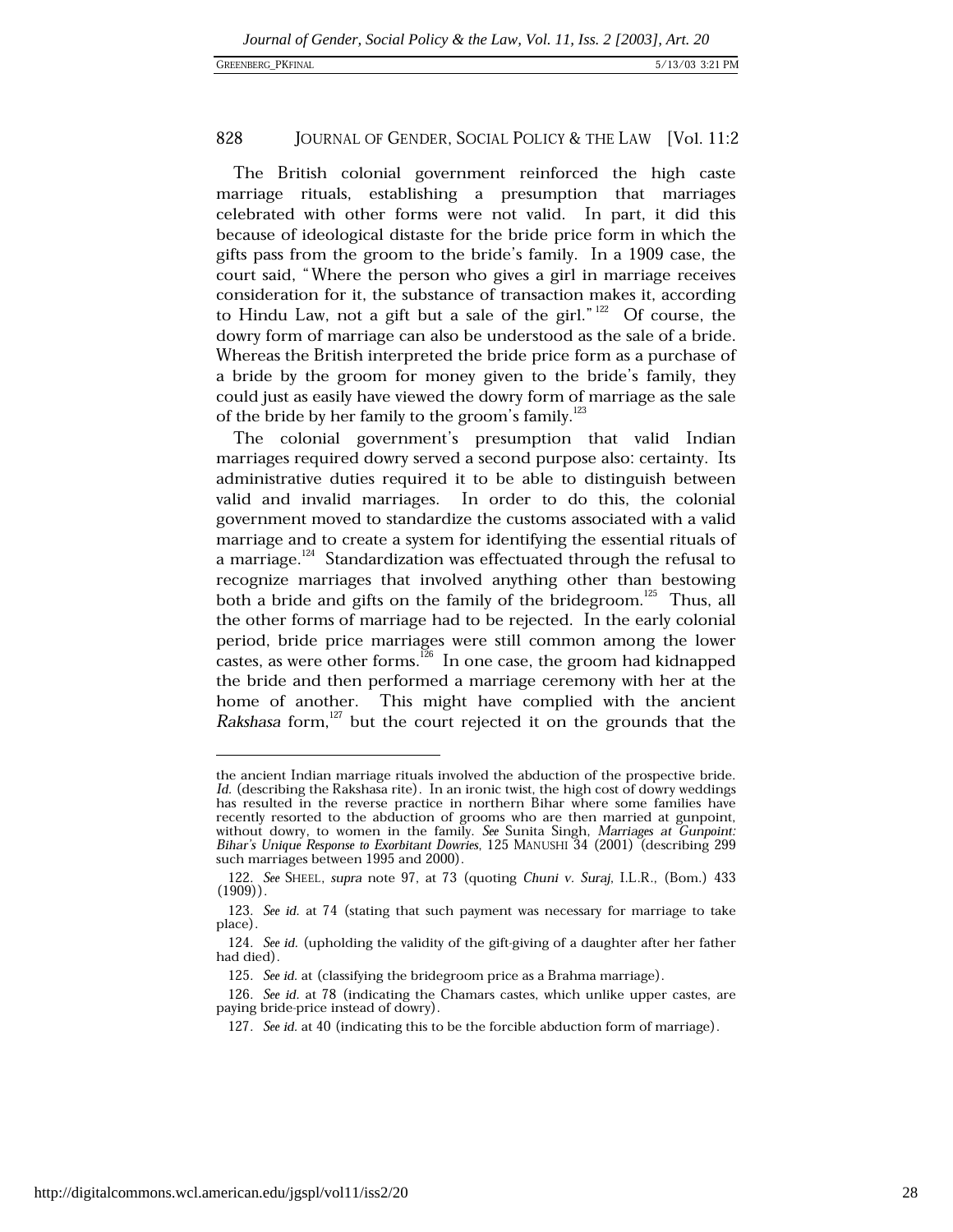GREENBERG\_PKFINAL

2003]

### CRIMINALIZING DOWRY DEATHS

829

court needed the authority to declare non-compliant marriages void. $128$ 

This process of standardization was furthered by the British practice of relying on Hindu "experts" to assist in the determination of which marriages were valid. In an effort to be sensitive to local custom, the British hired Brahmin (high caste) Indians to advise them on the validity of marriages under the ancient traditions. These advisors tended to be orthodox in their views and highly conservative.<sup>129</sup> This tendency reinforced the primacy of the most demanding forms of dowry weddings, although it did not avoid disputes among the Hindu advisors as to exactly what the requirements of religious law were. As one historian has noted, "The fact of being native simultaneously privileged and devalued [the advisors as reliable sources. The pundits were essential to 'unlocking' the scriptures for officials. But they were also believed by officials to be the 'devious minority' against which it was the mission of colonization to protect the 'simple majority.'" 130 As a result of the desire to standardize the marriage form and of the decision to rely on high caste Hindus to authenticate marriages, the multiple forms of Hindu marriage that existed at the beginning of the colonial period had disappeared by the mid-twentieth century.<sup>131</sup> The colonizers discredited all other marriage rituals leaving intact only the Brahmin form which included dowry giving.<sup>132</sup>

Many observers of the Indian marriage scene argue that Western influence on the modern practice of dowry goes beyond the colonial experience. They claim that dowries are used today as a means of participating in a display of conspicuous consumption similar to that which occurs in many Western countries. Traditionally, dowries consisted of money, jewelry, and clothing for the bride. Elegant saris and golden bracelets are typical examples, although in many cases the gifts had only minor value.<sup>133</sup>

<sup>128.</sup> Id. at 81 (refusing to recognize noncompliance, except for families of elites, high castes or kings).

<sup>129.</sup> Id. at 68 (describing native pundits as clinging onto conventional, orthodox views when "altered social conditions an established local customs demanded departure from the ancient interpretations).

<sup>130.</sup> Lata Mani, Contentious Traditions: The Debate on Sati in Colonial India, in RECASTING WOMEN 88, 102 (Kumkum Sangari & Sudesh Vaid eds., 1989).

<sup>131.</sup> See SHEEL, supra note 97, at 72 (indicating from British ethnographic surveys and census reports the obsolescence of all other forms of marriage except Brahma and Asura).

<sup>132.</sup> See id. at 73 (stating that "the Brahma is the only legal form at present").

<sup>133.</sup> See Ravikant, supra note 107, at 455 (exemplifying typical gifts involved in the traditional, and outdated, dowry).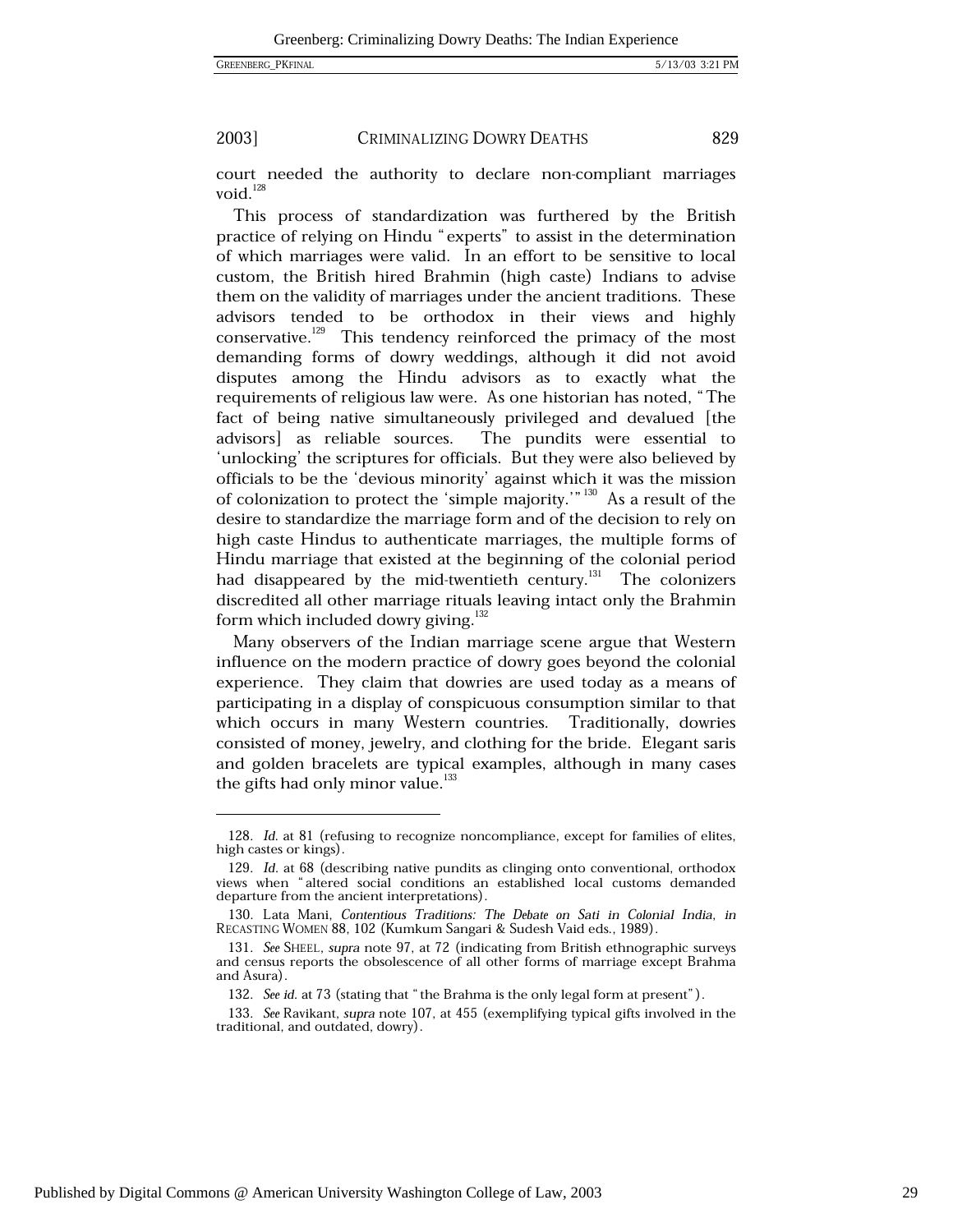Several commentators have suggested that some grooms' families today see dowry as a way of improving their economic status.<sup>134</sup> This has become particularly acute in the post-independence period because middle income families have become the target of consumerism and Western style advertising. For example, one advertisement for a laundry detergent shows a man bursting into his home furious (and abusive toward his wife) because he had a spot on his shirt and was unable to make a sale. The advertised detergent then works its magic, the man returns to the field, the sale is made, and everyone is happy.<sup>135</sup> Similarly, Indian advertisements often link Hindu ceremonies with consumption, conveying the implicit message that to consume is Indian.<sup>136</sup> Ranjana Kumari argues that as the middle class has become increasingly the target of advertising, this has created an "insatiable greed" and a desire to "keep up with the Joneses."<sup>137</sup>

This position is reinforced by Arvind Rajagopal's study of advertising showing that whereas advertising aimed at the lower castes used to lecture about the product's utility, today it is aimed at the creation of desire.<sup>138</sup> Not surprisingly, consumer items are often advertised particularly for a bride's dowry.<sup>139</sup> Today, dowries often include home appliances, furniture, scooters (a common means of

<sup>134.</sup> See Barbara Harriss-White, Gender Cleansing, in SIGNPOSTS: GENDER ISSUES IN POST-INDEPENDENCE INDIA 124, 142 (Rajeswari Sunder Rajan ed., 1999) (arguing that the dowry, along with ceremonies revolving around the girl's reproductive cycle, are a way for the groom's family to show upward movement in society); KUMARI, supra a way for the groom's ranny to show upward instead on society, community);<br>note 42, at 35-38 (discussing the newly affluent middle class business community);<br>Laurel Remers Pardee, The Dilemma of Dowry Deaths: Domestic Disg Human Rights Catastrophe?, 13 ARIZ. J. INT'L & COMP. L. 491, 498 (1996) (arguing that greed and extreme poverty lead grooms to demand dowries).

<sup>135.</sup> See Arvind Rajagopal, Thinking about the New Indian Middle Class, in SIGNPOSTS: GENDER ISSUES IN POST-INDEPENDENCE INDIA 88-89 (Rajeswari Sunder Rajan ed., 2001) (arguing that the melodramatic nature of the advertisement reflects an attempt to get into the heads of lower class consumers, to whom questions of survival are a much greater part of life).

<sup>136.</sup> See id. at 65-66 (arguing that there are four ways that ads make this link: by promoting consumption during Hindu festivals; by discussing emotions surrounding religious festivals, thus linking religion and consumption; by using religious symbols; and by using religious fetishes and symbols of good luck).

<sup>137.</sup> See KUMARI, supra note 42, at 37.

<sup>138.</sup> See Rajagopal, supra note 135, at 69, 79 (showing that television forced advertisers to switch from using different marketing techniques for wealthy and lower income people to using the same selling techniques for both groups). Thus, whereas before advertisers marketed the aesthetics of a product to the wealthy and the utility of the product to those of lower income, now they market aesthetics to both groups. Id.

<sup>139.</sup> See KUMARI, supra note 42, at 15 (indicating that offering bank loans and consumer items as the ideal dowry arises from the onset of consumerism and materialism).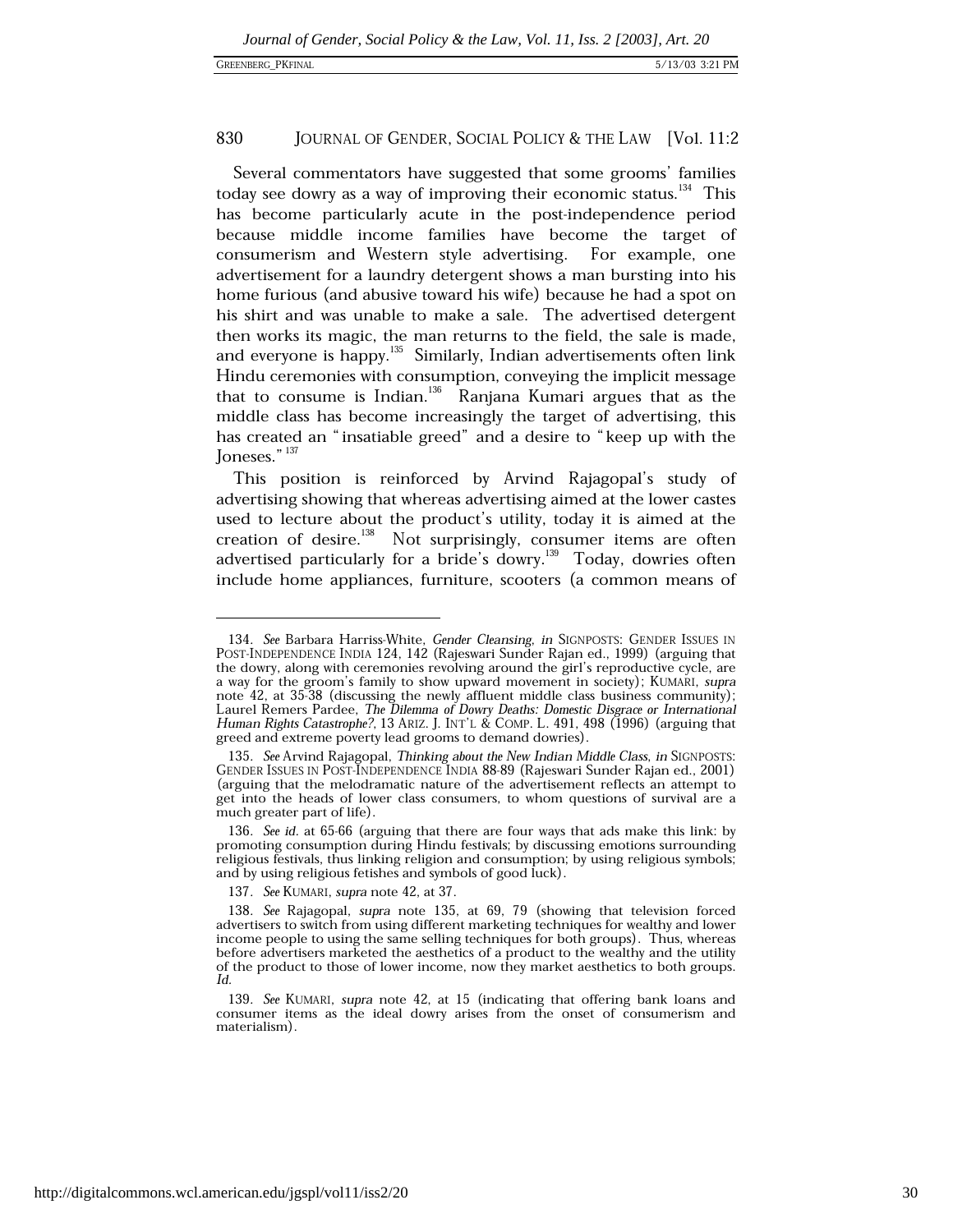#### 2003] CRIMINALIZING DOWRY DEATHS

transportation), clothing for the groom and his family, and money.<sup>140</sup> A bride's family may well spend several times its annual income on a daughter's dowry, creating enormous economic hardship for them.<sup>141</sup> Thus, what may have started as a ritual for sanctifying marriage has, according to this way of seeing things, become, as a result of the colonial experience and contact with Western consumerism, a " sordid commercial transaction." 142

In addition to blaming the colonial government and Western consumerism for dowry violence, women, specifically mothers-in-law, are often blamed.<sup>143</sup> Again, placing the blame here means that one can imagine developing remedies for the problem of dowry violence without attacking the more basic problem of young brides' subordination within the family or even other forms of violence that enforce women's subordinate position. Mothers-in-law, in Indian family mythology, are often evil actors. Thus, they are easy to blame. Criminal action against them fits easily with cultural understandings of who mothers-in-law are and does not challenge traditional patterns of male dominance. In many ways, mothers-in-law play, within India, roles that are similar to the ones that stepmothers play in United States' family mythology. They are frequently portrayed as overdrawn exaggerated characters with evil hearts.<sup>144</sup>

Marriages in India are often exogamous, meaning that the bride moves away from her community to live with the groom and his family; this is particularly true in northern India.<sup>145</sup> Just as a twoparent family with children is the imagined familial norm in the United States, so in India is the joint family in which the newly married couple lives with the groom's parents. But, just as the twoparent family in the United States does not describe all actual families, so the reality for many people in India differs from the joint

<sup>140.</sup> *Id.* at 47.

<sup>141.</sup> See id. (showing that families may even spend over ten times their income on dowries); BLOCH & RAO, supra note 36, at 5 (finding that dowries averaged six times the annual income of the bride's parents in the community studied).

<sup>142.</sup> See KUMARI, supra note 42, at 1.

<sup>143.</sup> See Rani Jethmalani & Shally Prasad, Internalizing Patriarchy, in KALI'S YUG: EMPOWERMENT, LAW AND DOWRY DEATHS 139 (Rani Jethmalani ed., 1995) (alleging that mothers-in-law are often held responsible for dowry murders).

<sup>144.</sup> See, e.g., ANITA RAU BADAMI, THE HERO'S WALK 222 (2001) (depicting, in this novel, a mother-in-law who despite her age dominates the whole family without a thought for anything except her own comfort and power). Although her age has made her dependent physically on her daughter-in-law, the old woman still believed, "Daughters in law were crooks.... They stole power from you before you knew what was happening." Id.

<sup>145.</sup> See Billig, supra note 41, at 346 (explaining that such movement is due to the fact that most castes in North Indian villages are composed of only one clan).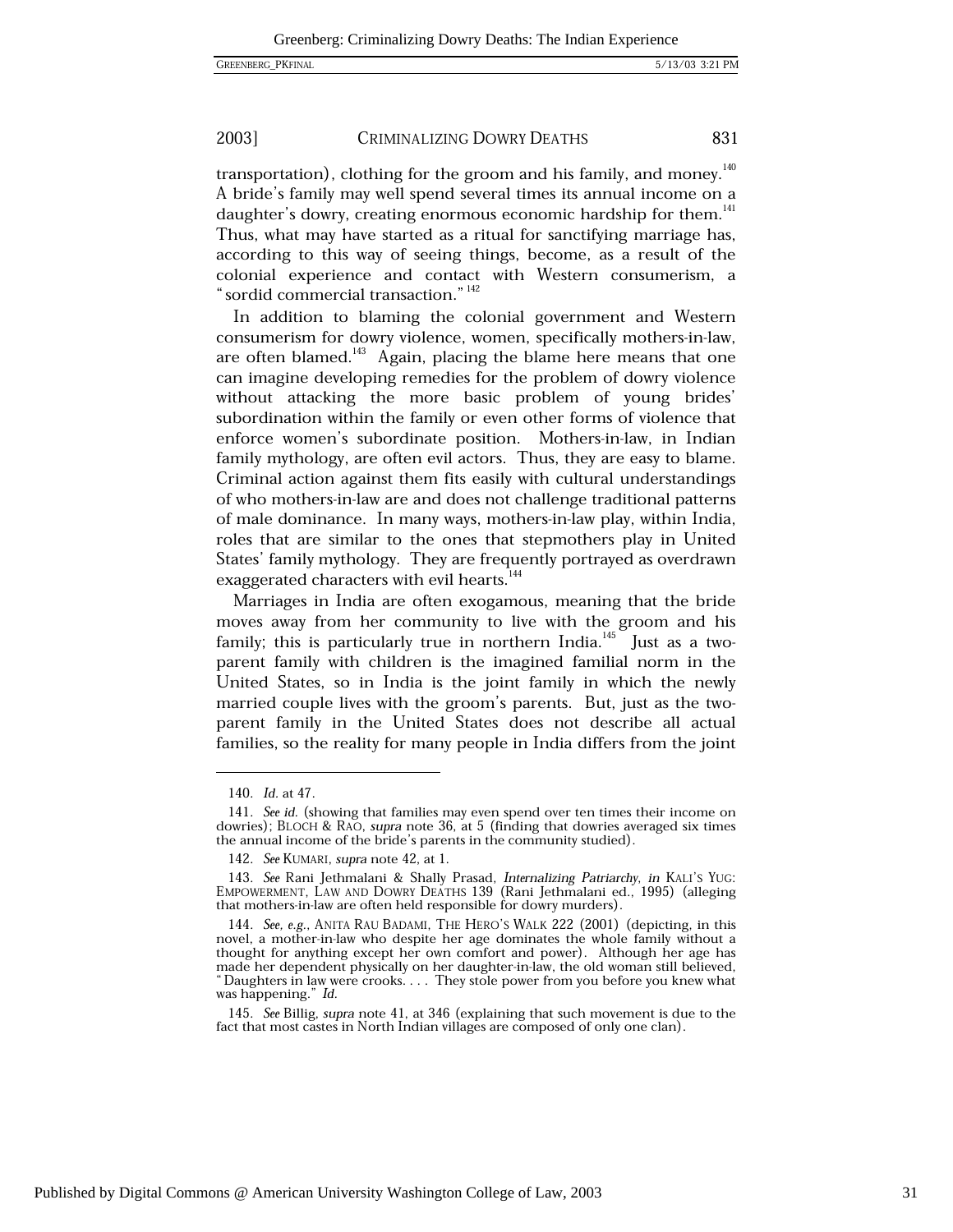family.<sup>146</sup> The image of the typical Indian joint family includes a mother-in-law who dominates the multi-generational family, enforcing compliance with her petty whims and looking to pick a fight with anyone who challenges her. Furthermore, although the husband of the abused woman may be the undisputed head of the household, especially if he is the only adult male, his mother holds significant power over his wife.<sup>147</sup>

Accounts of dowry violence frequently focus on the role of the mother-in-law. Often the mother-in-law is depicted as initially making impossible demands on the daughter-in-law and then punishing noncompliance with violence. In these portrayals, the mother-in-law is sometimes shown as the major source of the violence against the victim. One well-known example is the case of Sudha Goel.<sup>148</sup> Within a month of her marriage, she was harassed by her mother-in-law, husband, and brother-in-law for having brought an inadequate dowry.<sup>149</sup> She was also physically abused in that she was expected to do more housework than she could possibly accomplish.<sup>150</sup> This particular form of abuse would be attributable to the mother-in-law. Then, when she was a full nine months pregnant, she was killed by a kitchen "accident" in which kerosene from the stove got on her sari and caught fire.<sup>151</sup> Immediately after the fire and before she died, Sudha Goel looked at her mother-in-law and told the neighbors, "This lady has put kerosene oil on me and set me ablaze." 152 Although Sudha Goel's husband was also found responsible for her death, one account of the Supreme Court's opinion notes that the witnesses' testimony was deemed plausible because of its description

<sup>146.</sup> See JAIN, supra note 36, at 23 (providing proof that joint families may be the exception, rather than the rule, for a significant portion of the Indian population, and that one study showed that only 58% of male respondents and 50% of female respondents actually lived in joint families); JOANNA LIDDLE & RAMA JOSHI, DAUGHTERS OF INDEPENDENCE: GENDER, CASTE AND CLASS IN INDIA 142-43 (1986) (showing that 60% of the highly educated, professional women studied who all lived in Delhi were living in nuclear families; that 21% were living in family structures that were neither nuclear nor joint; and that only 19% were living in joint families). This study even questions the prevalence of joint family structures in North India where they are supposed to be dominant. Id. at 142.

<sup>147.</sup> See Bush, supra note 24, at 591 (arguing that family power is based on age and gender).

<sup>148.</sup> See Rani Jethmalani & P. K. Dey, Dowry Deaths and Access to Justice, in KALI'S YUG: EMPOWERMENT, LAW AND DOWRY DEATHS 51-60 (Rani Jethmalani ed., 1995) (explaining that this was the first dowry death case for which the death penalty was given).

<sup>149.</sup> *Id.* at 52.

<sup>150.</sup> Id.

<sup>151.</sup> Id. at 53.

<sup>152.</sup> Id.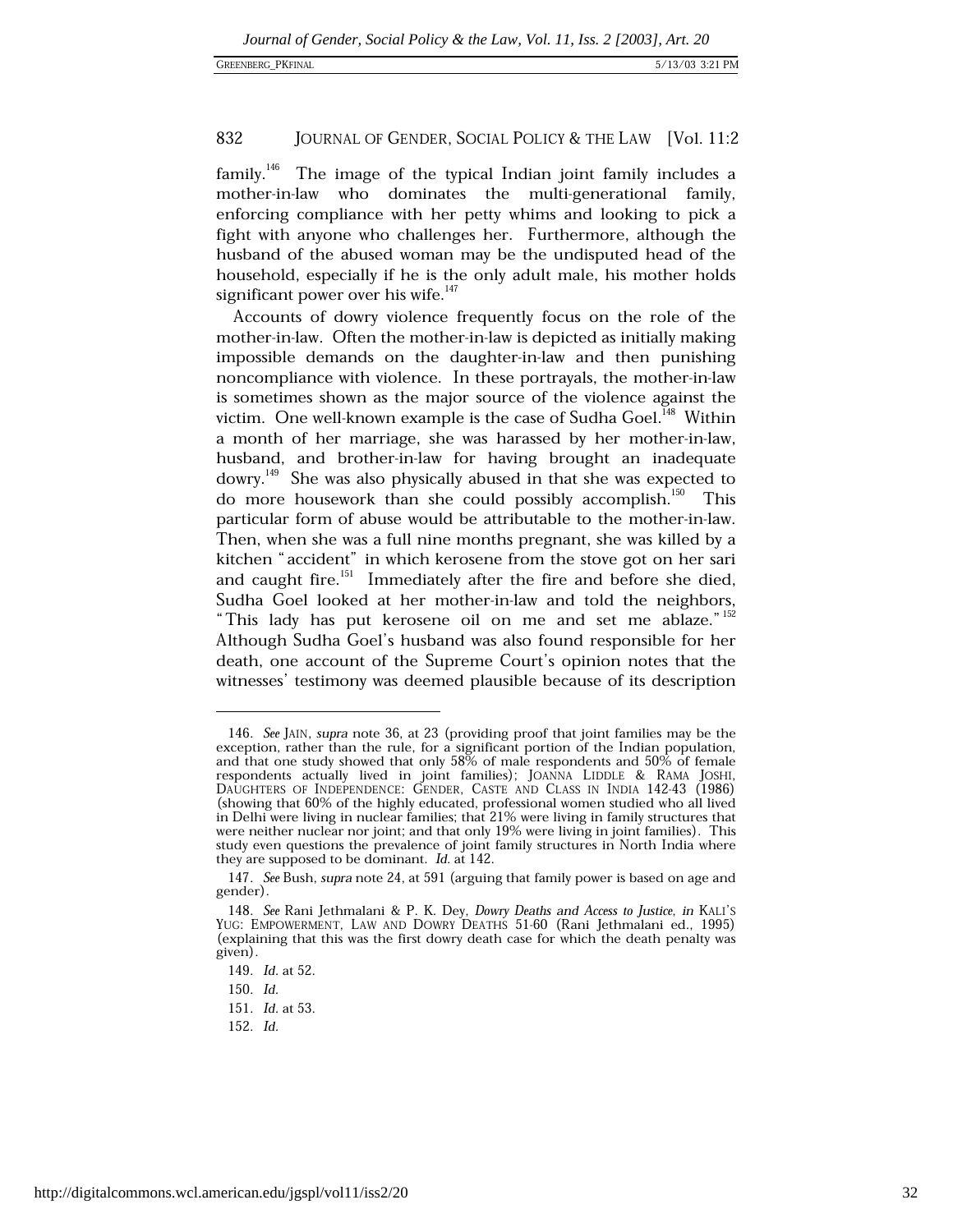2003] CRIMINALIZING DOWRY DEATHS 833

of the mother-in-law's indifference to the sight of the young wife engulfed in flames. The Court was ready to believe that a mother-inlaw might indeed act in this way.<sup>153</sup>

The story of Santara Singh follows a similar pattern. Santara Singh's in-laws began harassing her for dowry money shortly after her marriage. "Why don't you go home and get 50,000 rupees," her mother-in-law is quoted as saying to her. "Otherwise we'll throw kerosene on you." When Santara Singh was unable to produce the money, her mother-in-law is reported to have carried out the threat and poured kerosene on her. Luckily for Santara Singh, she was able to flee from her in-laws' home before the match could be lit.<sup>154</sup> As Isabel Marcus has noted, these stories follow a script.<sup>155</sup> For Marcus, an American law professor, the interesting feature is the way in which violence in the home is considered ordinary and unremarkable when it is in an American home, but becomes "exotic," "uncivilized," and<br>a form of terror when it occurs in foreign societies.<sup>156</sup> The script that I want to focus on is the one that includes the evil mother-in-law. Just as the foreignness makes the violence visible to Americans, so the role of the mother-in-law may make it easier for Indian society to recognize it and talk about it.

Not surprisingly, actual court cases also often display a tendency to blame the mother-in-law. The case of Prem Singh v. State of Haryana<sup>157</sup> is a good example. In this case, Sumitra, wife of Prem Singh and daughter-in-law of Shanti, complained to her father within days of her marriage that she was being harassed and taunted for having brought insufficient dowry into the family. Sumitra's parents did give her in-laws some additional presents and, when the harassment and abuse continued, a mutual friend tried to mediate by talking to Prem Singh directly. Approximately two years after her marriage, Sumitra suffered burn injuries. While in the hospital, she complained again to her parents about dowry abuse. Within a few days she died, perhaps from having consumed poison.

<sup>153.</sup> See id. at 57 (finding that if the mother-in-law really wanted the victim to have the child, she would have been upset to see her die so close to the baby's due date); Sandanshiv & Mathew, supra note 72 (recounting that in another case, the prosecutors chose to prosecute only the mother-in-law, despite evidence that the deceased's sister-in-law could also have been responsible for the woman's death).

<sup>154.</sup> Molly Moore, Consumerism Fuels Dowry-Death Wave; Bride Burnings on the Increase in India, WASH. POST, Mar. 17, 1995, at A35.

<sup>155.</sup> See Isabel Marcus, Reframing "Domestic Violence": Terrorism in the Home, in THE PUBLIC NATURE OF PRIVATE VIOLENCE 11, 13 (Martha Albertson Fineman & Roxanne Mykitiuk eds., 1994) (recognizing a pattern in dowry deaths).

<sup>156.</sup> *Id.* at 12.

<sup>157.</sup> A.I.R. (1998) S.C. 2628.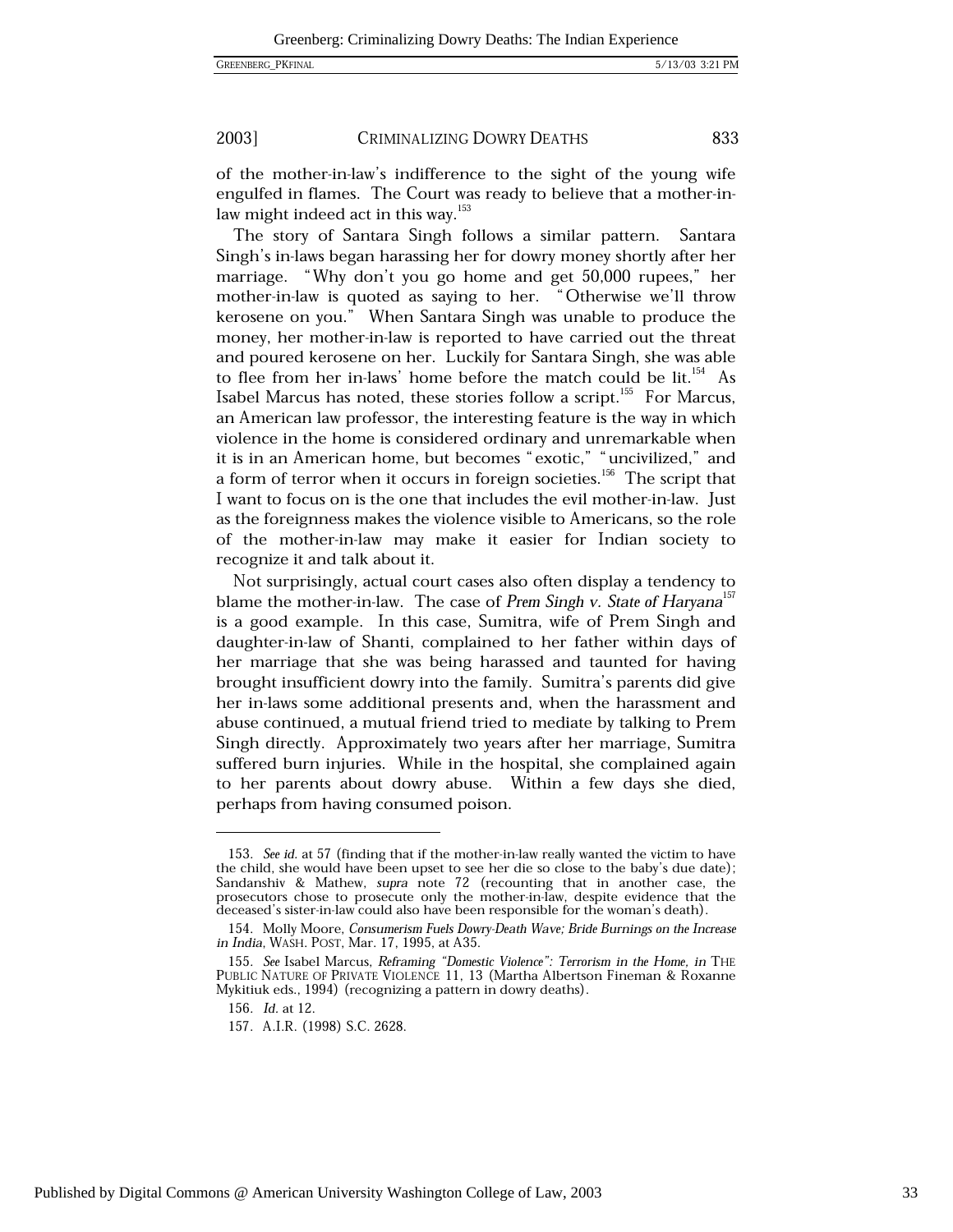One interesting thing about the India Supreme Court's opinion in this case is that, like the description above, it does not indicate exactly who did the abusing and harassing of Sumitra. Despite the fact that Shanti, the mother-in-law, is never mentioned in the Court's description of the facts, she was charged under Section 304B with having caused Sumitra's death. Her son, Prem Singh, was also charged. The trial court acquitted them both, but the state supreme court, the High Court, reversed the acquittals and convicted them both. The India Supreme Court then affirmed the conviction of Prem Singh, the victim's husband, but acquitted Shanti, the motherin-law, on the grounds that there was no evidence that she had treated Sumitra badly. According to the Supreme Court, Shanti did not live with Sumitra and Prem Singh, was not with them at the time of Sumitra's death, and would not have benefited from the payment of any additional dowry. If this is the case, why was Shanti initially charged and convicted by the High Court? It is only possible to speculate on an answer, but it may be that the script that attributes primary responsibility for the dowry violence to the evil mother-in-law is so firmly embedded in the Indian narrative of how these tragedies occur that neither the prosecutors nor the lower court could let go of it. The story of dowry violence so frequently involves a mother-in-law as the most significant perpetrator of the abuse that it may be difficult for prosecutors, judges, and others to believe that she is not responsible at least in a behind-the-scenes manner.<sup>158</sup>

A quick review of a number of court opinions indicates that dowry violence is typically a family affair.<sup>159</sup> In many cases, numerous members of the groom's immediate family participate in dowry violence over a period of many years. However, the fact that these cases involve convictions of multiple members of the groom's family indicates that the mother-in-law is probably not any more responsible for the violence than the others who are also convicted. Furthermore, as in most countries, familial violence in India frequently takes the form of rape or other sexual abuse of the wife.<sup>160</sup>

<sup>158.</sup> See also Wazir Chand v. State of Haryana, A.I.R. (1989) S.C. 378 (acquitting the mother-in-law but convicting the husband and father-in-law)

<sup>159.</sup> See, e.g., Agarwal v. State of Bihar, A.I.R. (1997) S.C. 1830 (charging and convicting husband, brother-in-law, and mother-in-law for the death of twenty-eight year old Kiran Devi); Asokan v. State, A.I.R. (2000) S.C. 3444 (charging the husband, brother-in-law, mother-in-law and father-in-law for causing the murder of Porkodi, and convicting all but the brother-in-law, who was acquitted); Ravinder v. State of Andhra Pradesh, A.I.R. (1991) S.C. 1142 (charging and convicting husband, fatherin-law and mother-in-law).

<sup>160.</sup> See Mary Anne Weaver, Gandhi's Daughters, NEW YORKER, Jan. 10, 2000, at 52 (noting that 70% of all rape cases in India involve rapes that occur within the family).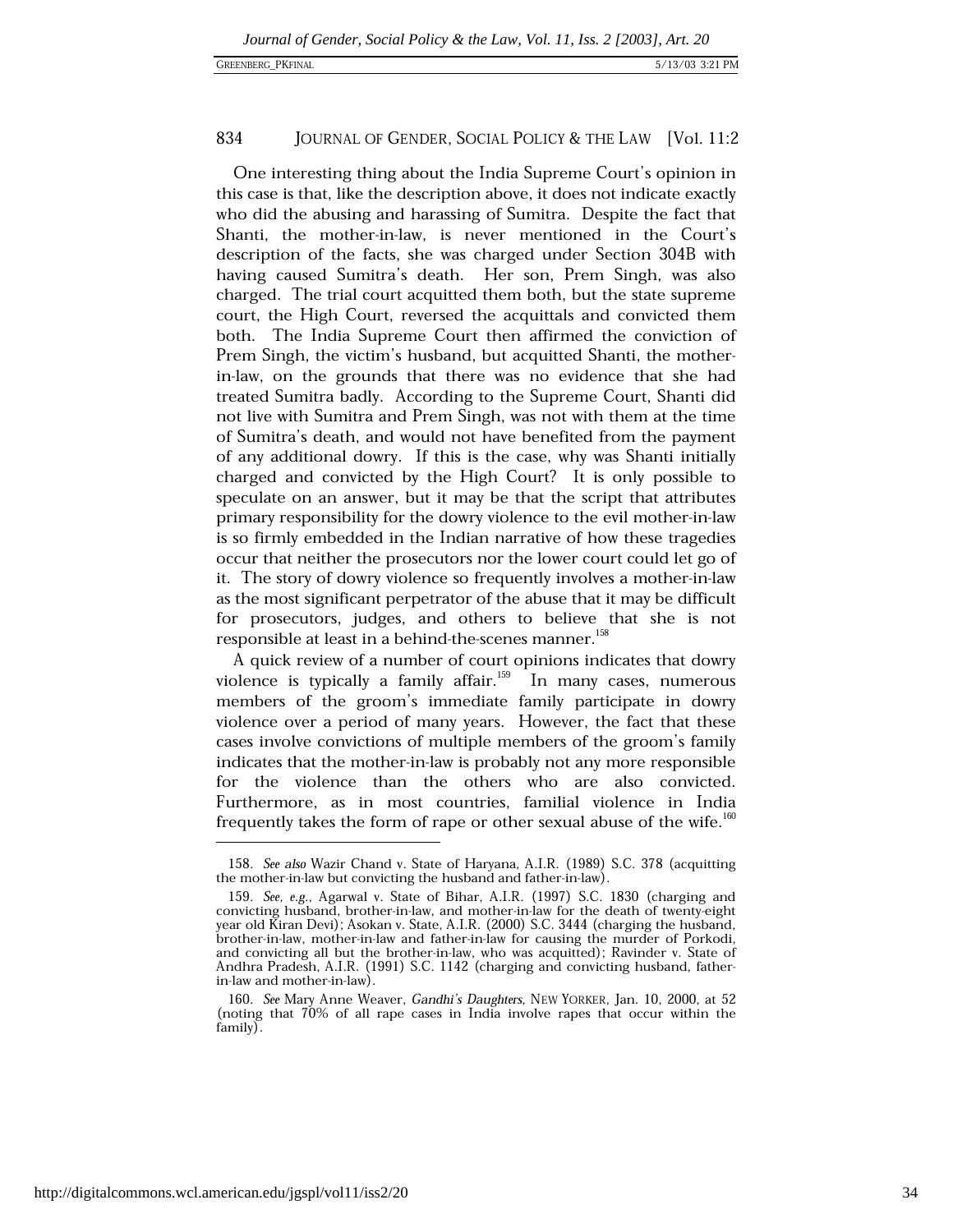GREENBERG\_PKFINAL

2003] CRIMINALIZING DOWRY DEATHS 835

This is a form of violence for which mothers-in-law are likely to be less responsible than other family members.

There is also some evidence that mothers-in-law, instead of instigating violence, may reduce the level of abuse that their daughters-in-law experience at the hands of other family members. This is illustrated by the story of Ms. Harjit, who initially lived in a joint family with her husband and his parents.<sup>161</sup> After the in-laws moved away, her husband's abuse of her increased. Eventually, she fled to her in-laws' home. Although life with her in-laws was not wonderful-she had to leave when they tried to marry off her daughters in ways she did not like-it was better than life with her husband. Ms. Harjit stayed with her in-laws for ten years. Similarly, one study of 120 college-educated, professional women from Delhi found that although most of them did not live in joint families, the women indicated that many of their mothers-in-law treated them the same as the older women treated their own daughters.<sup>162</sup> Indeed, one study found that women in nuclear families are abused at a 50% rate. while only 30% of women in joint families are abused.<sup>163</sup> This would imply that life with one's in-laws may be protective for wives.

My point is not to attribute blame for dowry violence to particular family members nor is it to absolve others of blame. It is likely that colonialism, Western consumerism, and mothers-in-law all bear some responsibility for the dowry practices and violence of modern India. Instead, I am arguing that the criminalization of dowry violence encourages the search for socially-marginalized people and for external forces that can be blamed for activities that have been declared to be socially reprehensible. Whatever responsibility may appropriately be placed on these people and forces, the current legal discussion tends to obscure the role of the men who dominate the family structure. Furthermore, blaming mothers-in-law, colonialism and consumerism-all of which are already viewed as "evil"-makes fundamental change in family power relationships appear unnecessary. In this way, criminal laws that were originally seen as a tool for change lose their reformist edge.

<sup>161.</sup> See MAHAJAN & MADHURIMA, supra note 42, at 51-54.

<sup>162.</sup> See LIDDLE & JOSHI, supra note 146, at 146 (demonstrating how mothers-inlaws treat their sons' wives in "new" joint families).

<sup>163.</sup> See Visaria, supra note 36, at 11 (referring to psychological and physical abuse); see also Govind, supra note 98 (noting that Kerala women from nuclear households are more likely to be abused than those from non-nuclear households).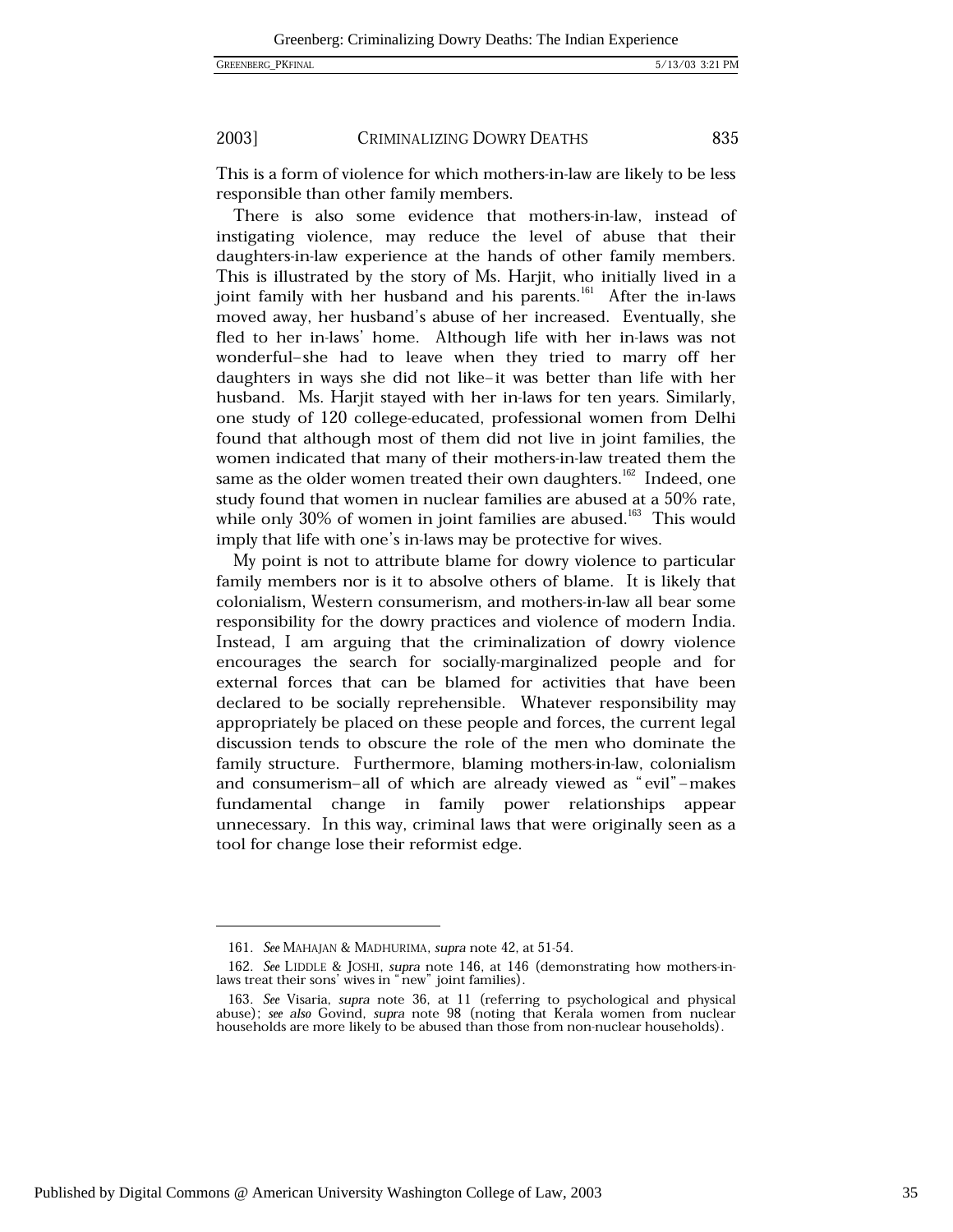### V. PROBLEM FOUR: CRIMINAL LAW IS INDIVIDUALISTIC IN NATURE

Criminal law makes a public statement that a particular prohibited activity is anti-social. Criminal laws that target domestic violence or even dowry violence announce that those practices, which previously were considered private problems (at best) or non-problematic (at worst), are problems worthy of the attention of public officials and public resources. This is an important statement. However, while they do this, laws that criminalize domestic violence often fail to recognize that the problem is systemic and not just individual.

Criminal law focuses on individual wrong-doing, not on problematic social structures. Thus, prosecutions for dowry violence charge particular individuals, not whole segments of society, with violating social norms. Similarly, criminal prosecutions assume a victim who is initially able to bring the offenses to the attention of the appropriate public officials and is then able to persevere with the prosecution. As anthropologist Sally Merry says, the criminal law offers victims of domestic violence the "promise of liberal legalism."  $164$  For many women around the world, this is an empty promise. For a variety of reasons, their ties to their families are too strong and their alternatives too unattractive for them to go forward, alone, with a criminal prosecution.

The institution of marriage and the marital family are particularly important to Indian women. It is considered a disgrace to a woman's natal family if a woman is unmarried past marriageable age.<sup>165</sup> In the 1980s, the average age of marriage for Indian women was 18.4; in some rural areas of Rajasthan it was 15.8.<sup>166</sup> Although it has crept up since then,  $167$  the relatively early marriage age and the emphasis on the necessity of marriage for women mean that for natal families, one of the major obligations to daughters is to find an appropriate husband.<sup>168</sup> For many families, marriage is a religious obligation. A

<sup>164.</sup> See SCHNEIDER, supra note 11, at 52 (2000) (stating that such promise is disconnected from the realities of women's lives because this "connection" with the legal system is inadequate).

<sup>165.</sup> See BADAMI, supra note 144 (telling the story that a brother is aware of his failure in his duty to his sister in not finding her a husband); SHEEL, supra note 97, at 18 (stating that a "bride's family either reluctantly or eagerly complies with 'gift demands' primarily because of the socio-cultural stigma attached to keeping the girl in parental house beyond the marriageable age").

<sup>166.</sup> See Billig, supra note 41, at 344 (noting the low mean age of marriage for females in India and particularly the state of Rajasthan).

<sup>167.</sup> See MEDICAL COMPUTER SOC. OF INDIA, AVERAGE MARRIAGE AGE (last visited Jan. 19, 2003) (noting that in 1991, nineteen years old was the average age at marriage for women in India), available at http://www.medindia.net/health\_statistics/ general/marriageage.asp.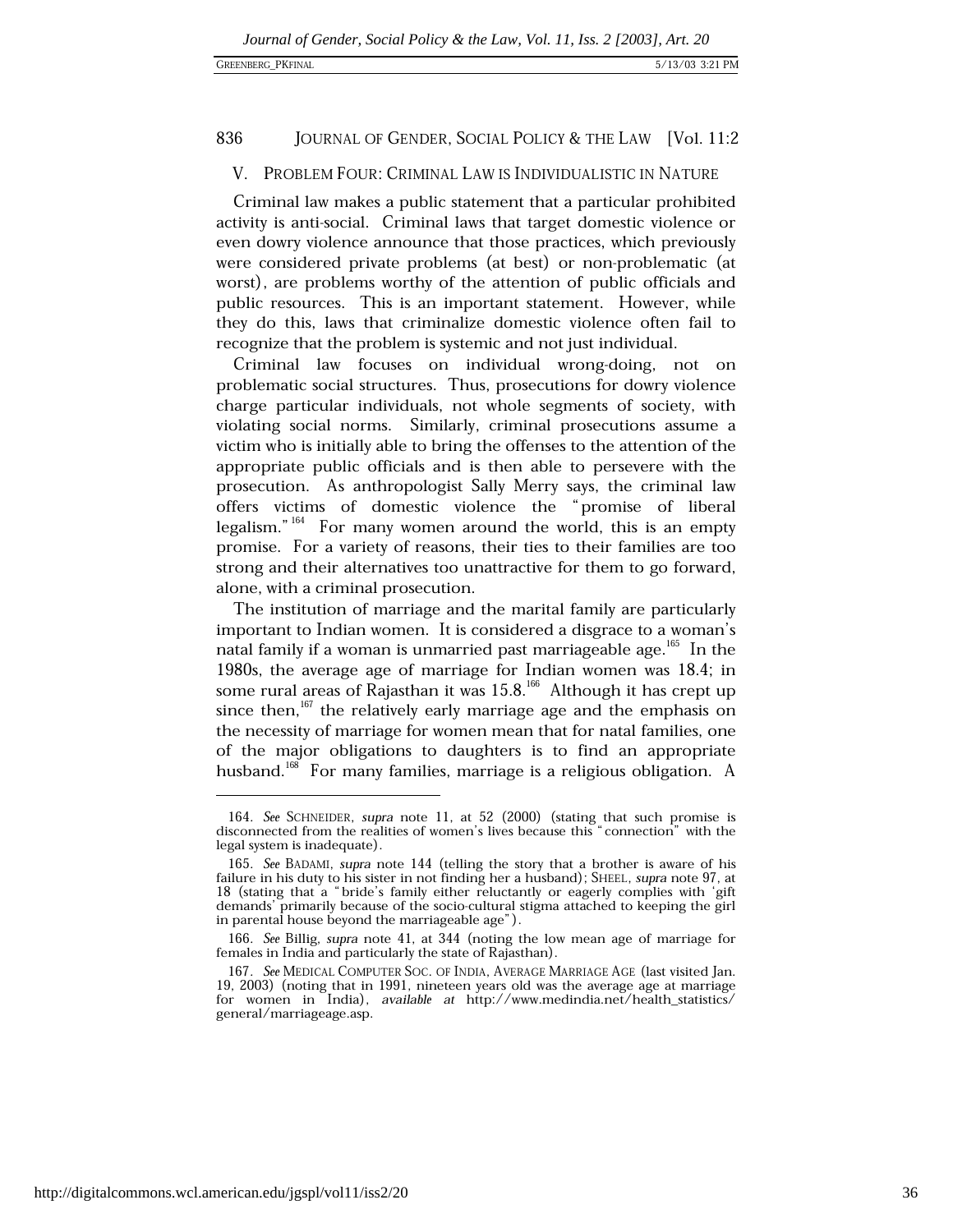#### 2003] CRIMINALIZING DOWRY DEATHS

girl's purpose in life is to become a wife and mother.<sup>169</sup>

Since marriage is such an important part of Indian women's identity, it is often especially difficult for them to escape from violent marriages. Abused women's natal families frequently feel unable to help. Some parents feel that their major responsibility to their daughter is to secure a marriage for her. Once this is accomplished, their obligations toward her are ended. Folk wisdom claims that Hindu parents tell their daughter as they leave for her wedding that now she will enter her husband's home, and she is not to leave it, except for her own funeral. $170$  The married daughter who wishes to return permanently to her parents' home often recognizes that she will no longer receive the love, honor and respect that she enjoyed there earlier.<sup>171</sup> Parents who respond this way to their own daughter's violent marriages may be reacting to the same social pressures faced by everyone. If their daughter returns home, they will now have to care for her in addition to the extended families of their sons to whom they have committed themselves. Often it is the abused woman's brothers and their wives who are particularly resentful of her return home.<sup>172</sup> Furthermore, if the victim of abuse has unmarried younger sisters, her return home is likely to seriously complicate their marriage prospects.<sup>173</sup> As a result, for many abused women, a permanent return to their natal families is not likely to be a possibility.<sup>174</sup>

169. See MAHAJAN & MADHURIMA, supra note 42, at 58.

172. See Kishwar, supra note 171 (stating that resentment of a new bride's return to her family comes from both her sisters-in-law and her brothers because of the additional responsibilities she imposes); MITRA, supra note 33, at 10 (stating that an abused woman is often considered a burden at her parents' home and likely to be beaten by her own brothers).

173. See Flavia, Violence in the Family: Wife Beating, in WOMEN IN INDIAN SOCIETY 151, 157-58 (Rehana Ghadially ed., 1988) (noting how an abused woman could not return to her natal family because she had two younger sisters, and it would be too hard to find husbands for them if she remained at home).

174. See OLDENBURG, supra note 73, at 183-200 (providing examples of parents who respond to the discovery of their daughter's abuse by acting to remove her). Naturally, there are many parents who come to their daughters aid. I have heard and read individual stories of parents doing their utmost to help their daughters leave abusive marriages and to provide for them subsequently.

837

<sup>168.</sup> See Billig, supra note 41, at 348 (indicating that the common preference is for a woman to marry into a family of her own status or into one that is of higher status).

<sup>170.</sup> See Mahajan, supra note 35, at 8.

<sup>171.</sup> See Jethmalani & Prasad, supra note  $143$ , at  $146$  (stating that new brides cannot return to their natal homes because "from the moment a young woman's marriage is negotiated, her parents condition her to serve her own likes and dislikes"); Madhu Kishwar, When Homes are Torture Chambers [An Interview with Celine Suguna of Vimochana], 110 MANUSHI (1999) (viewing daughters who return to their natal homes as liabilities), available at http://free.freespeech. org/manushi/110/vimochana.html.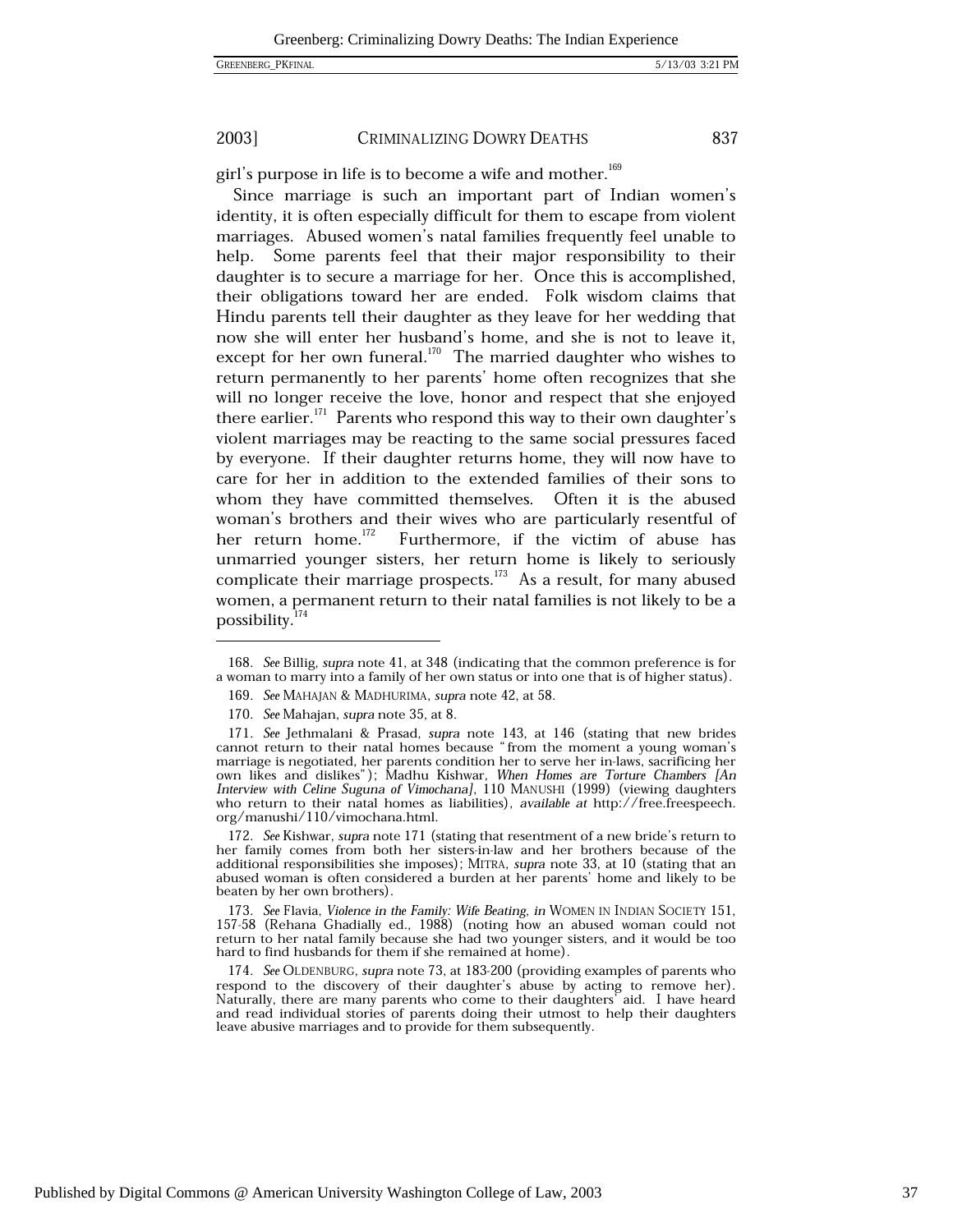Nor is there any place in much of Indian society for an unmarried adult woman. Divorce, although legal, is not an option.<sup>175</sup> In 1991, the divorce rate was  $0.3\%$ <sup>176</sup> Women who leave their husbands' homes are often forced by social pressures to return. For example, the well-known feminist Flavia Agnes tells the story of Prema, who fled from her husband's home to live with a friend.<sup>177</sup> Immediately, the walls of the factory where she worked were covered with signs saying that she was a slut who had run off with another man. Prema was forced to work alone and spent most of her time crying. She did not even try to get a divorce. By the end of two years, the social pressure was so great that she returned to her husband. Not only was her life miserable, but her daughter was approaching her early teens and Prema knew she would not be able to find a husband for the child if she herself remained separated from her own husband.<sup>178</sup>

When Prema left her husband, she had to move in with a friend. This was uncomfortable and contributed to her return to her husband because the apartment was overcrowded with the addition of Prema and her daughter.<sup>179</sup> Lack of housing is a major problem for women who would like to leave their husbands' homes. For example, in 1997, only 0.03% of the budget of the Social Welfare Board of Madhya Pradesh was used to support shelters for women.<sup>180</sup> One study reported that nearly one-third of abused women had considered fleeing from their husbands, but had decided against doing so because they had nowhere to go and were afraid they would have to leave their children behind.<sup>181</sup>

Women's economic position in India makes it very difficult for most women to leave their husbands. Only 22% of women are employed, as compared with 52% of men.<sup>182</sup> Most Indian workers,

<sup>175.</sup> See id.

<sup>176.</sup> See BLOCH & RAO, supra note 36, at 5. As in many countries, the divorce rate in India varies widely in different geographical areas. One article claims that the<br>divorce rate has reached a "scary" 30% in metropolitan India. See Neelu Kang,<br>Marriages Caught in a Whirlpool of Stress, TRIB. (India), Ja http://www.tribuneindia.com/2002/20020113/herworld.htm#1.

<sup>177.</sup> See Flavia, supra note 173, at 158 (recounting the story of a working woman named Prema who faced social difficulties after leaving her husband).

<sup>178.</sup> See id.

<sup>179.</sup> See id.

<sup>180.</sup> See Mitra, supra note 46, at 23 (reporting also that 6.9% of the Board's budget was allocated to counseling services.) These funds usually support efforts to encourage the abused woman to return to her husband. See supra notes 48-52 and accompanying text.

<sup>181.</sup> Conclusion, in A SUMMARY REPORT OF THREE STUDIES 42 (1999).

<sup>182.</sup> See INDIA AT A GLANCE: WORK PARTICIPATION RATES, 1991 CENSUS OF INDIA, available at http://www.censusindia.net/workpart.html.; see also Steady Growth in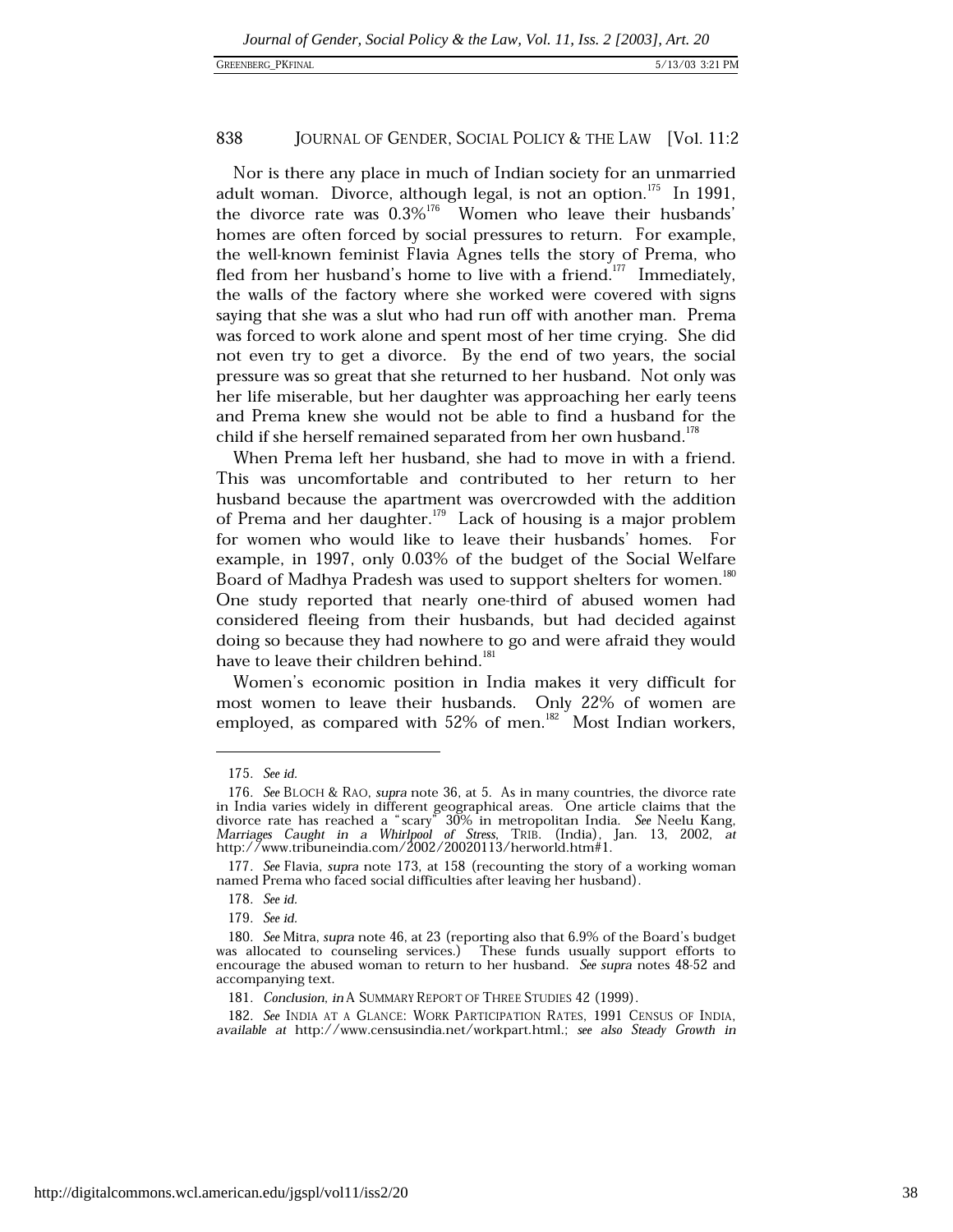#### 2003] CRIMINALIZING DOWRY DEATHS 839

male or female, are employed in the agricultural sector.<sup>183</sup> The Indian census divides agricultural workers into three categories: cultivators, laborers, and other. Cultivators usually have some ownership rights to the land and frequently direct or supervise the work of others, while laborers work on another's land for wages.<sup>184</sup> More than half of the female agricultural workers are laborers but only one-third of male workers are.<sup>185</sup> Female agricultural laborers are likely to be working on family farms in which they do not have a property interest, in contrast to men working the same farms who probably do have an ownership or leasehold interest. Furthermore, the agricultural laborer positions are lower-skilled and more poorly paid than the cultivator positions.<sup>186</sup> Even in laborer positions, women are usually paid only  $40\%$  to  $60\%$  of what men earn.<sup>187</sup> Consistent with this, experts estimate that as many as 90% of working women toil in the informal, undocumented sector.<sup>188</sup> Again, these jobs are unskilled, low paying and do not provide benefits.<sup>189</sup> Nor is life easy for Indian women with professional educations. One study found that even these women believe that they are discriminated against in the workplace and must work harder than men to receive comparable benefits.<sup>190</sup> The result is that most women are unable to support themselves apart from their husbands.

The criminal law does not help women to cope with these social difficulties. Instead, a woman who invokes its protection would be left to fend for herself. She would be forced to turn to her own parents for assistance. If they are unable or unwilling to help, she may have very few options for survival. As a result, it is not likely that women will report the violence that they suffer to criminal

Women's Employment (citing HINDU, Oct. 22, 2000) (women's employment is 16.3% of employment in the organized sector), available at http://www.indiasocial.org/ result.asp?id=1351.

<sup>183.</sup> See JOHN E. DUNLOP & VICTORIA A. VELKOFF, BUREAU OF THE CENSUS, U.S. DEP'T OF COMM.. WOMEN AND THE ECONOMY IN INDIA (1999) (showing that 63% of male workers and 81% of female workers are employed in the agricultural sector), available at http://www.census.gov/ipc/prod/wid-9802.pdf.

<sup>184.</sup> See id. (pinpointing the differences between cultivators and agricultural laborers).

<sup>185.</sup> See id.

<sup>186.</sup> See id.

<sup>187.</sup> See id.

<sup>188.</sup> See id. (stating that women in the undocumented sector plow fields, harvest crops, weave, make handicrafts, sell food, gather wood, etc.).

<sup>189.</sup> See id.

<sup>190.</sup> See id. (stating that nearly two-thirds of the women in the study felt compelled to work harder to receive comparable benefits).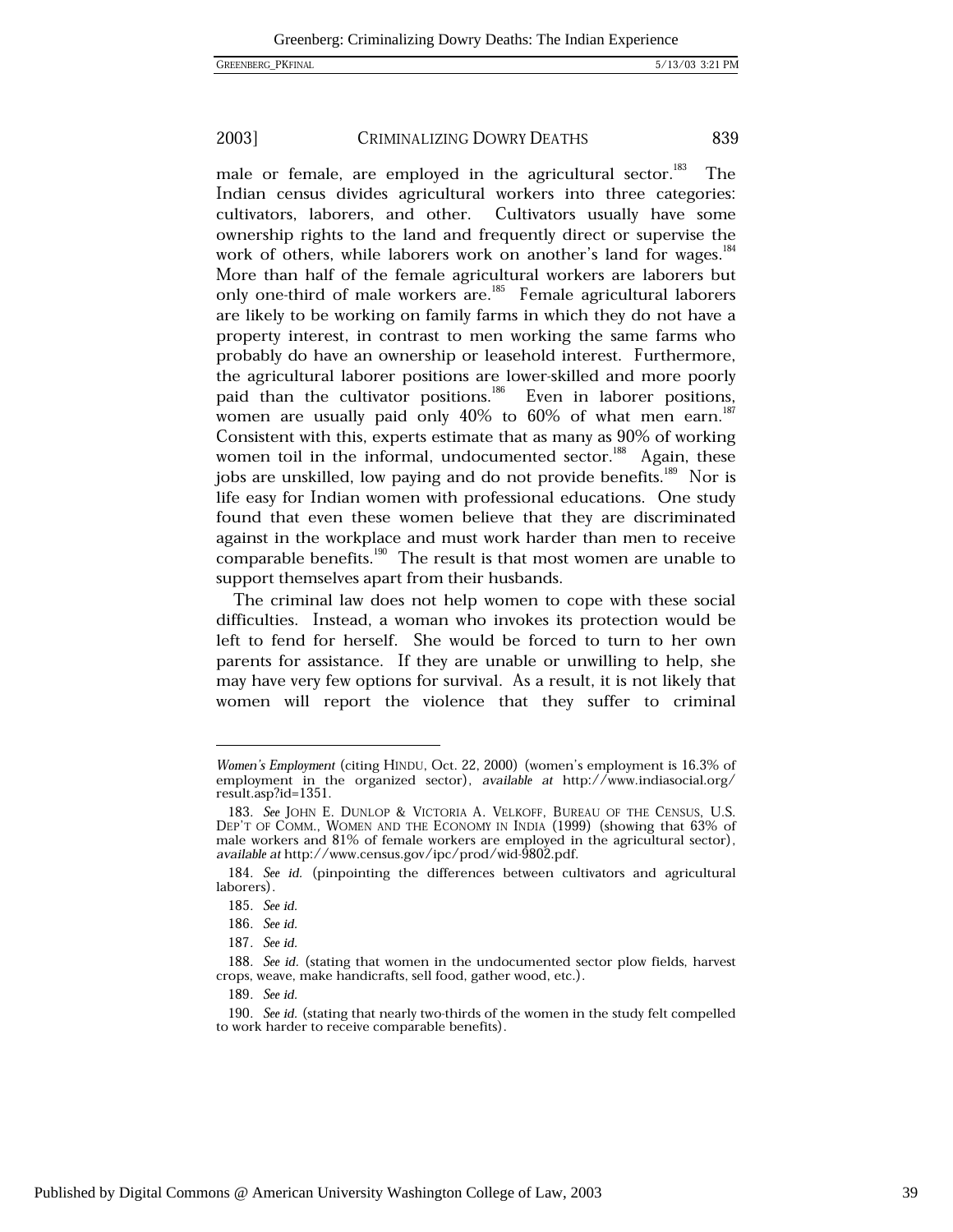authorities.<sup>191</sup> The vast underreporting of domestic abuse that is described above is undoubtedly due in part to women's overall subordination, both economically and within the family. Until women have options outside of their marital families, we should not be surprised that they choose to stay in violent relations instead of leaving for lives of economic oppression and social ostracism.

### **CONCLUSION**

Criminal law is a flawed vehicle for reducing the level of domestic violence in India for multiple reasons. This is particularly true of the current system which focuses primarily on dowry-related violence. First, criminal law relies for its implementation on a police force and a judiciary that have often not understood the dynamics of family violence. As a result, instead of taking the initiative to investigate incidents and arrest the abusers, the police have often encouraged women to return to their homes to work out the problem. This does nothing to change the power dynamics within the home because the police have not traditionally seen the problem as one of power dynamics. Courts have also misunderstood the motivating factors in violent relations and have interpreted the statutes as if individual incidents of assault are not part of a larger mechanism for asserting and maintaining control over the victimized spouse. This means that courts do not look at all of the relevant evidence and therefore fail to invoke the available presumption about who caused the death. The courts' misunderstanding of the dynamics of domestic violence actually undercuts their ability to enforce the criminal laws which were meant to attack exactly the problem of such violence.

Second, the statutes' focus on making a clear statement of the evils of dowry violence has left other forms of domestic violence in an ambiguous position. Presumably few Indians advocate the beating of wives.<sup>192</sup> However, such violence certainly occurs.<sup>193</sup> The courts' interpretations of the anti-dowry violence criminal laws has often resulted in making action against non-dowry violence less likely. Instead of defining "cruelty" broadly, the courts have often defined it in restrictive ways that require extreme injury before the statute can be used. This means that much non-dowry violence will be hard to prosecute.<sup>194</sup> It also means that the police are likely to view non-dowry

<sup>191.</sup> See supra notes 97-100 and accompanying text.

<sup>192.</sup> Nevertheless, many people in India believe that husbands are privileged by the fact of their marriage to beat their wives. See supra notes 96-100 and accompanying text.

<sup>193.</sup> See id.

<sup>194.</sup> In the United States most domestic violence involves comparatively low levels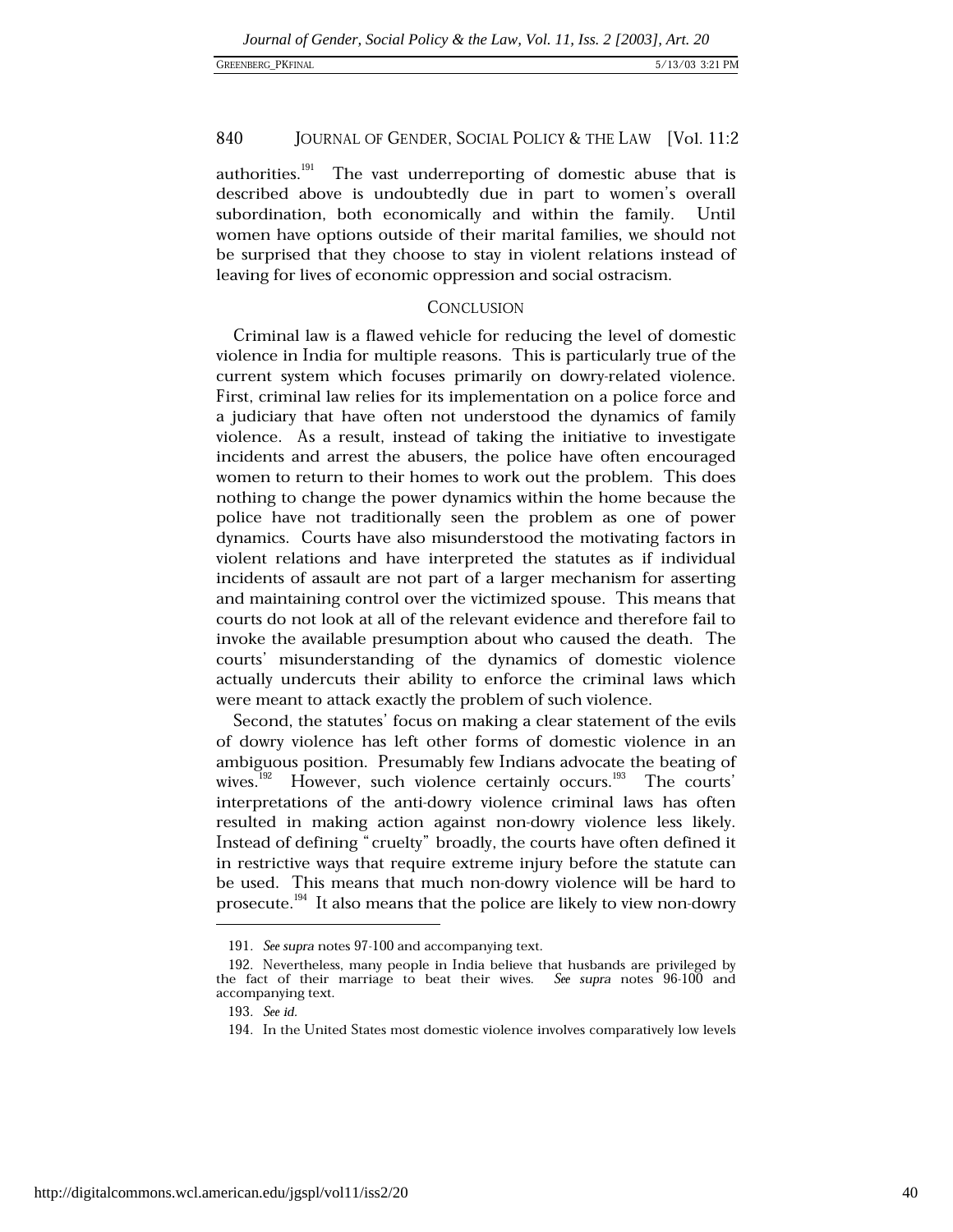#### 2003] CRIMINALIZING DOWRY DEATHS

violence as not covered by the statute. This provides yet another reason for them to recommend to the victimized wife that she return home and try to work things out with her husband and his family.

The police and the courts' tendency to understand domestic violence in terms of individuals' maladjustment to marriage and the over-emphasis on dowry violence at the expense of the more general phenomenon of domestic violence open the way for blaming dowry violence on forces or people that are not central to the structure of a marriage. Accusing colonialism, consumerism, and mothers-in-law of instigating dowry violence means that one can imagine reducing dowry violence without changing the gendered power dynamics that currently result in wives' inability to end the violence against them. Although colonialism may have strengthened men's position in marriage and in the family,  $195$  the colonial period itself has long since ended and domestic violence continues. Furthermore, we must be very careful because efforts to blame consumerism can easily be converted into platforms for family values that call for women to remain subordinated in the home.<sup>196</sup> Blaming mothers-in-law simply disempowers older women without helping the younger ones.

Finally, the criminal law is an unlikely vehicle for creating significant change in the power relations within families because it relies on the powerless to take control in situations in which they have almost no alternatives to disempowerment. If neither the police, the courts, nor their own natal families are likely to come to their aid and if there are few opportunities for them to live independently, how can one expect victims of domestic violence to jeopardize their already threatened positions within their marital families in order to invoke the sanctions of the criminal law? Certainly, we must offer something more than this.

Of course, one solution is to improve the overall position of women in India. This is crucial. This includes providing more education to

of violence that would not be subject to prosecution if major injuries were required. See BUREAU OF JUST. STATS., U.S. DEP'T OF JUSTICE, INTIMATE PARTNER VIOLENCE AND AGE OF VICTIM, 1993-1999 2 (2001) (indicating that approximately two-thirds of violent crimes against female intimate partners are simple assaults as opposed to rape/sexual assault, robberty, or aggravated assault..

<sup>195.</sup> See OLDENBURG, supra note 73, at 1 (suggesting that the collusion of colonialism and Punjabi men reconfigured patriarchial values and manly ideals ever more strongly).

<sup>196.</sup> See, e.g., Murli Manohar Joshi, Women's Liberation: The Indian Way (Dec. 24, 1995) (statement by one commentator for the Bharatiya Janata Party, a major Hindu nationalist party in India, contrasting western consumer values with the focus on lifelong relationships and the respect for husband and wife in India), available at http://www.bjp.org/major/mmj-wlib.html.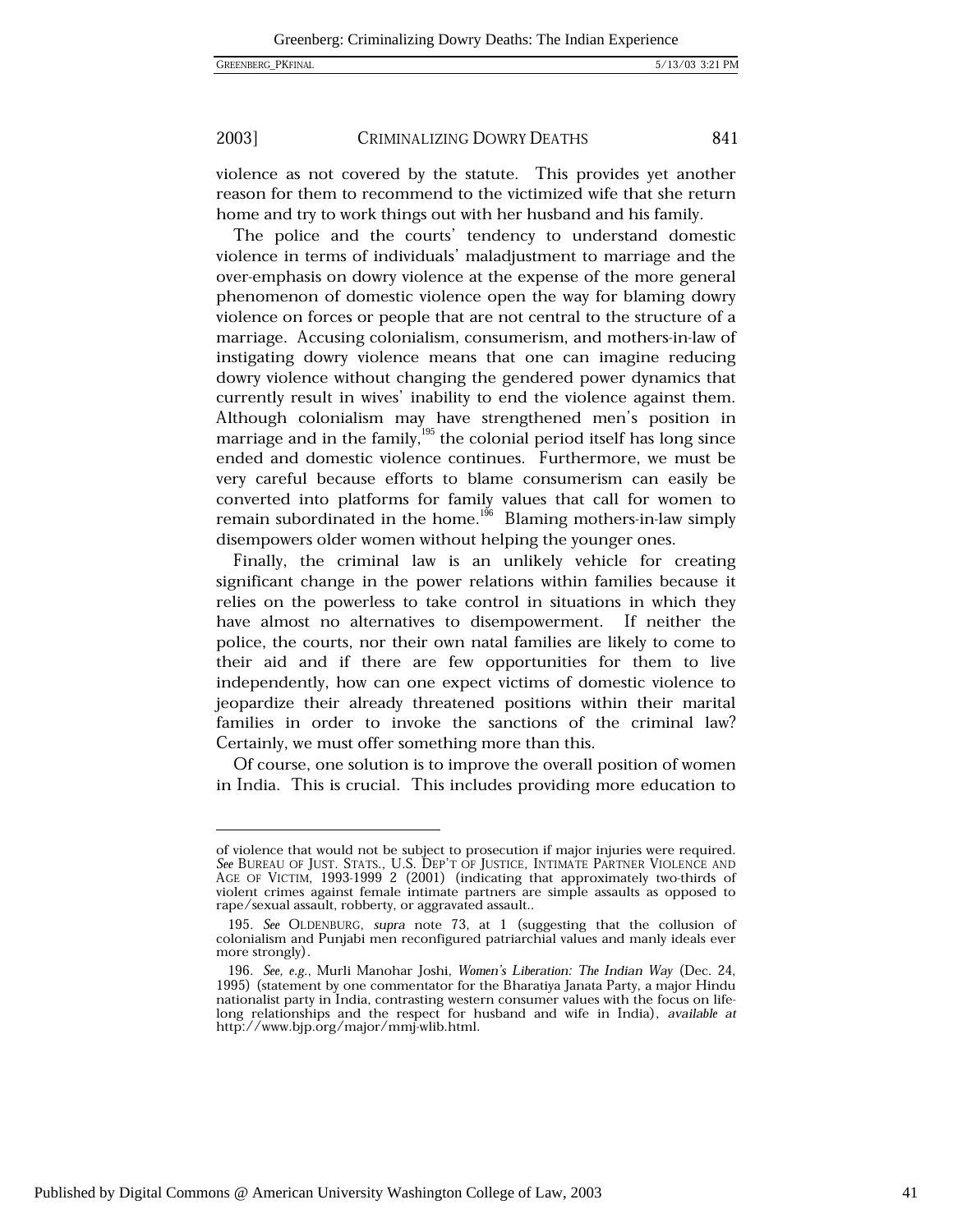women.<sup>197</sup> better employment opportunities, additional opportunities for independent living, and the chance to participate in the political system. Changes in these areas of society and the economy will provide women with choices that may favorably affect the patterns of subordination that currently make it difficult to reduce the levels of violence that women face. Women may even have better chances to participate in the political system. However, these changes, even if they are essential to improving women's situations, are beyond the scope of this Article.

What changes in the legal system might hold more promise for abused women than the criminal remedies have so far? There are at least two current initiatives in India. The first is a campaign to create a civil restraining order regime that would provide remedies without reliance on the criminal justice system and the second is a series of efforts at training the police and judiciary in issues relating to gender equality including the problems of domestic violence. Both of these are actively supported by groups within the Indian women's movement.

Beginning in December 1999, the Lawyers Collective, Women's Rights Initiative ("LCWRI") began an effort to develop new legislation on domestic violence without any limitation to, or focus on dowry violence.<sup>198</sup> After nationwide conversations, the LCWRI developed a bill that would permit the courts to issue a civil order

<sup>197.</sup> See CENSUS OF INDIA, PROVISIONAL POPULATION TOTALS: INDIA, CENSUS OF INDIA, 2001 (last visited Jan. 20, 2003) (reporting 2001 census data showing 54% female versus 76% male literacy), available at http://www.censusindia.net/ results/resultsmain.html. The 2001 figures represent a significant improvement over the 1991 figures which showed a female literacy rate of only 39% and a male literacy rate of 64%. CENSUS OF INDIA, NUMBER OF LITERATES AND LITERACY RATES (last visited Apr. 11, 2003), available at http://www.censusindia.net/literates1.html. The 1991 figures in turn showed an imporvement over past censuses. In 1971, only 22% of women and 46% of men were literate. Victoria A. Welkoff, *Women's Education in* India (1998), available at http://www.census.gov/ipc/prod/wid-9801.pdf. for more information on the history of women's education in post-colonial India, see Aparna Basu, Women's Education in India: Achievements and Challenges, in FROM INDEPENDENCE TOWARDS FREEDOM: INDIAN WOMEN SINCE 1947 135 (Bharati Ray & Aparna Basu eds., 1999).

There is tremendous regional variation in literacy rates, with Kerala having a female literacy rate of 86% and Bihar and Uttar Pradesh having rates of 30%. Velkoff, supra. In 1993, 61% of girls or primary school age were attending school, compared to  $75\%$ of boys. Girls are much more likely to be taken out of school to help with family responsibilities, or, when they reach puberty, to protect their honor. As a result, the proportion of girls attending school decreases with age, while it remains stable for boys. In 1993, only 13% of all Indian women had more than a primary school education. Id.

<sup>198.</sup> See LAWYER'S COLLECTIVE, WOMEN'S RIGHTS INITIATIVE PROPOSAL: THE DOMESTIC VIOLENCE AGAINST WOMEN (PREVENTION) BILL, 2001 (permitting courts to grant orders to protect victims of domestic violence).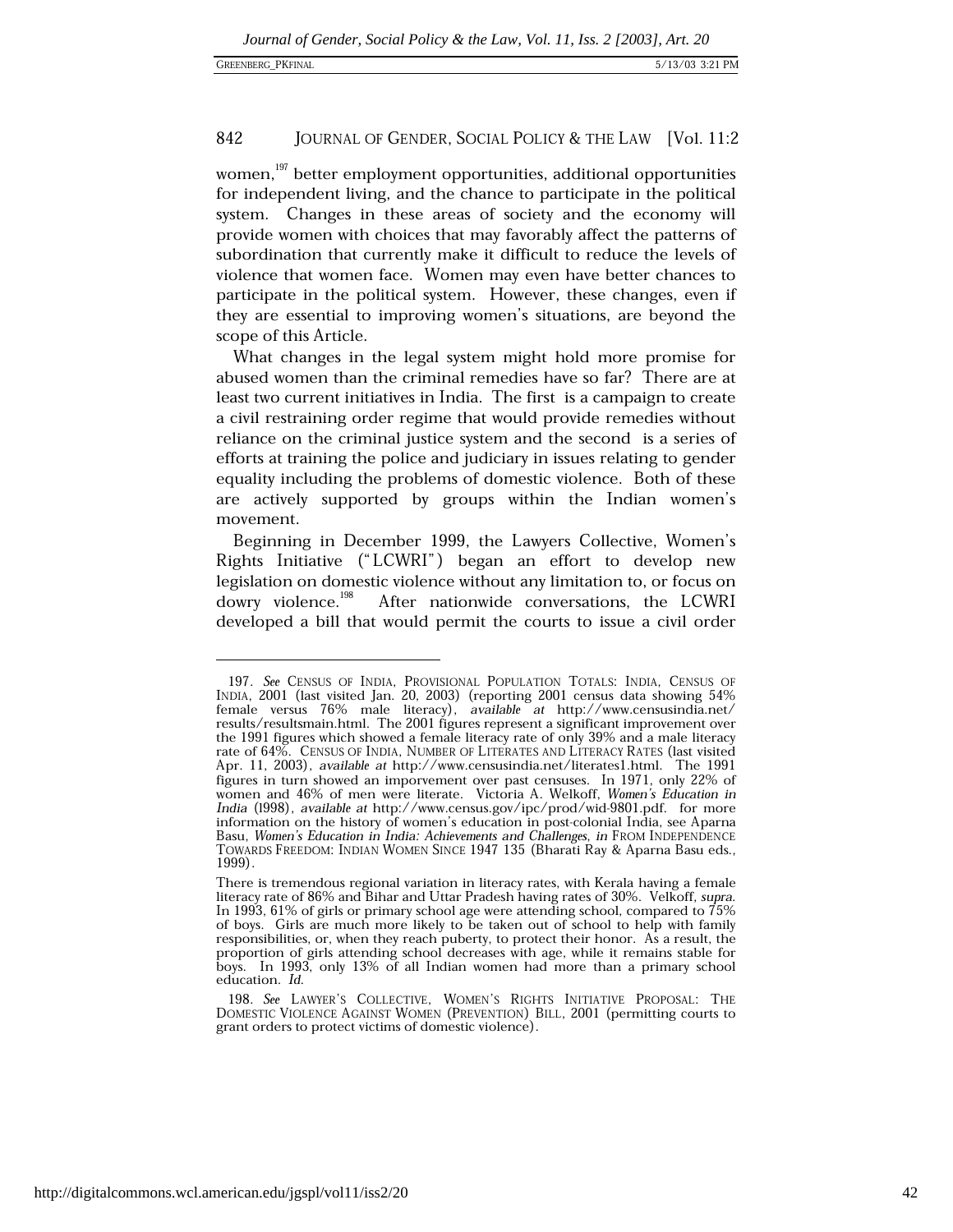#### 2003] CRIMINALIZING DOWRY DEATHS

requiring the abuser to stop the violence. This is similar to the protective order regimes that exist in the United States.<sup>199</sup> However, the bill's authors carefully tailored their proposed statute so that it recognizes the particular difficulties faced by victims of domestic violence within India's particular system of subordination of women. First, the definition of domestic violence includes not just physical and sexual abuse, but also economic abuse.<sup>200</sup> Furthermore, since, as indicated above, married women in India usually have very limited opportunities to earn a satisfactory living on their own and no claim on their natal families for assistance, the bill provides that the victim should be able to remain in the marital residence even after the petition for protection is granted.<sup>201</sup> The proposal also allows the

The court may pass a residence order to:

i) restrain the respondent form alienating or dispossessing the shared household or encumbering the same;

ii) restrain the respondent from renouncing his rights int he shared household except in favour of the person aggrieved;

iii) require the respondent to permit the person aggrieved to enter and remain in the shared household or part thereof;

iv) prohibit, suspend or restrict the exercise by the respondent of his right to occupy the shared household;

v) restrain the respondent from dispossessing the aggrieved person from

<sup>199.</sup> See Barbara Hart, State Codes on Domestic Violence: Analysis, Commentary and Recommendations, excerpted in CLARE DALTON & ELIZABETH M. SCHNEIDER, BATTERED WOMEN AND THE LAW 512-15 (2001) (describing the variety of state restraining order regimes). For a discussion of the effectiveness of restraining orders in the United States, see Adele Harrell & Barbara E. Smith, Effects of Restraining Orders on Domestic Violence Victims, in DO ARRESTS AND RESTRAINING ORDERS WORK? 214 (Eve S. Buzawa & Carl G. Buzawa eds., 1996).

<sup>200.</sup> See LAWYER'S COLLECTIVE, WOMEN'S RIGHTS INITIATIVE: CAMPAIGN FOR A CIVIL LAW ON DOMESTIC VIOLENCE 7 (last visited Mar. 17, 2003), available at http://www. learningpartnership.org/events/newsalerts/india0202/compare\_bills.pdf. This article explains that "economic abuse" includes:

a) deprivation of any or all economic or financial resources to which the person aggrieved is entitled ... including but not limited to household necessities... stridhan, property, jointly or separately owned by the person aggrieved, payment of rental related to the shared household and maintenance;

b) disposal of household effects . . . valuables, shares, securities . . . or other property in which the person aggrieved has an interest or is entitled to use by virtue of the domestic relationship . . . ; or,

c) prohibiting or restricting continued access to resources or facilities which the person aggrieved is entitled to use or enjoy by virtue of the domestic relationship including access to the shared household.

Id.

<sup>201.</sup> See LAWYER'S COLLECTIVE, WOMEN'S RIGHTS INITIATIVE PROPOSAL: THE DOMESTIC VIOLENCE AGAINST WOMEN (PREVENTION) BILL, 2001, § 3 (last visited Mar.<br>17, 2003) (stating under the rights of an aggrieved person, "every woman in a domestic relationship shall have the right to reside in the shared household ... [and] not to be evicted or excluded from the same ...."), available at http://www. learningpartnership.org/events/newalerts/india0202/lcwri\_proposedbill.pdf. In addition, section 7 of the bill provides: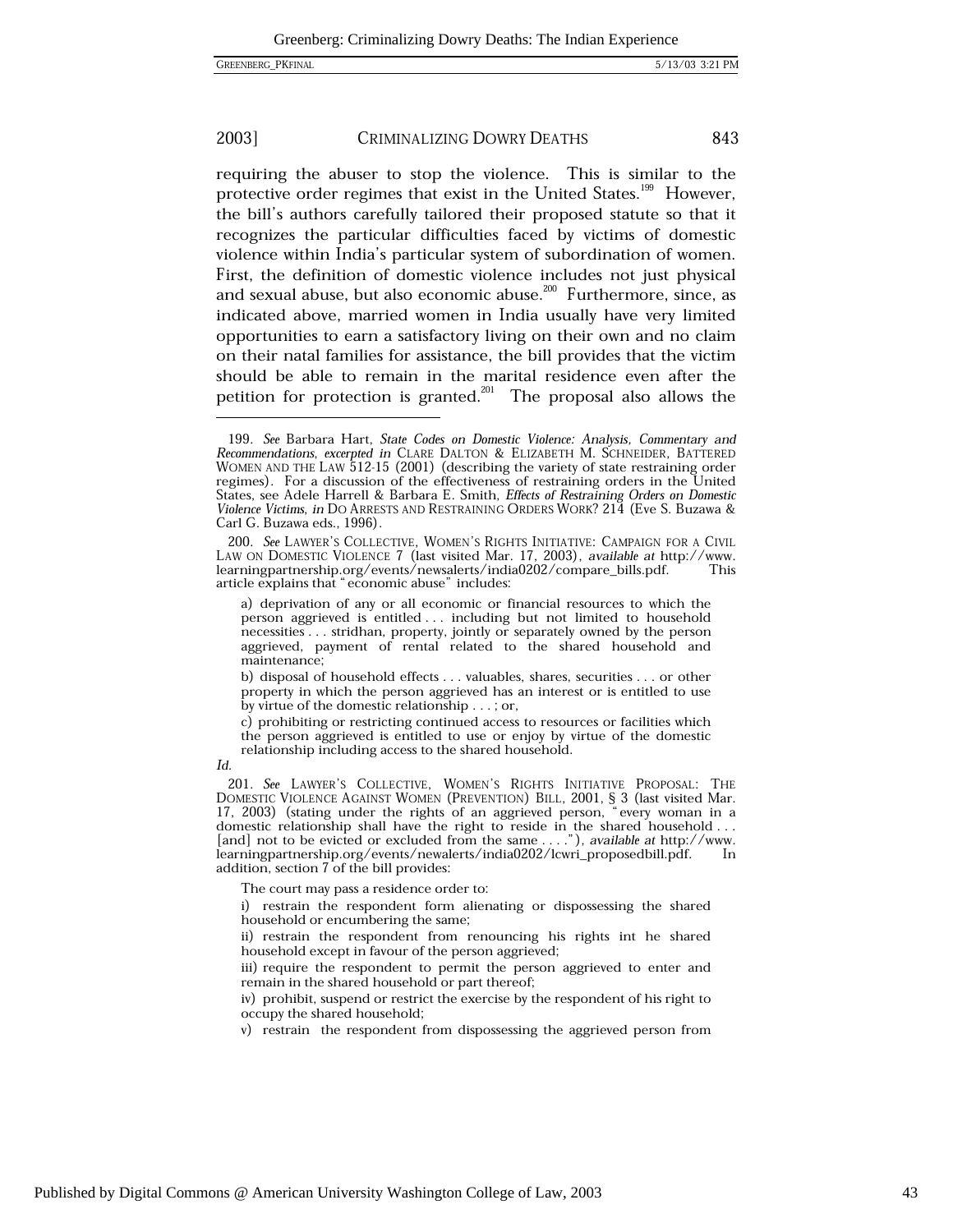court to order the payment of maintenance for the victim of violence and her children.<sup>202</sup> These provisions are a start in creating economic rights for abused women, especially if courts can be convinced to grant maintenance payments that continue throughout the woman's life and that are large enough for her to support herself and her children. Enactment of the proposal would provide some entitlements which clearly belong to her, not to her husband or his family. Finally, the proposal provides that the court may grant temporary custody of any children to the victim.<sup>203</sup> This would have the effect of challenging the abuser's power and control over the family.

Furthermore, the proposal begins to recognize society's responsibility for the fact that women occupy a position in which they can be victimized. The proposal would allow someone other than the victim-perhaps a friend or NGO-to bring the petition on the victim's behalf, with the consent of the victim.<sup>204</sup> The bill also calls for the appointment of a Coordinator for the Prevention of Domestic Violence to investigate issues relating to domestic violence in general and complaints about the implementation of the law in particular.<sup>205</sup> Although neither of these provisions expressly acknowledges society's role in enabling the violence, they implicitly recognize that systemic changes in the balance of power are necessary if victimization of women within their families is to stop.<sup>206</sup>

Unfortunately, the bill that the government introduced into the Lok Sabha, India's Parliament, was so different from the one proposed by the women's groups that the women's organizations ultimately ended up opposing its passage.<sup>207</sup> The government bill

the shared household; and

vi) direct the respondent to secure alternate accommodation for the person aggrieved or to pay rent for the same, if for sufficient reasons, the court is of the opinion that it will be harmful or injurious for the person aggrieved to live with the erspondent in the shared household, having regard to the circumstances of the case.

Id. § 7.

<sup>202.</sup> See id. § 6 (directing monetary relief).

<sup>203.</sup> See id. § 8 (outlining custody order).

<sup>204.</sup> See id. § 12 (permitting petition by next friend).

<sup>205.</sup> See id.  $\S$  34 (establishing the duty of government to ensure effective implentation of the act).

<sup>206.</sup> See LAWYER'S COLLECTIVE, WOMEN'S RIGHTS INITIATIVE PROPOSAL: THE DOMESTIC VIOLENCE AGAINST WOMEN (PREVENTION) BILL, 2001, 2 (last visited Mar. 17, 2003) (stating in the Preamble "domestic violence has operated as a severe form of<br>oppression of women...."), available at http://www.learningpartnership.org/<br>events/newalerts/india0202/lcwri\_proposedbill.pdf.

<sup>207.</sup> See BILL JUSTIFYING BATTERY INTRODUCED ON WOMEN'S DAY (last visited Jan. 20, 2003) (calling for women to mail protests to the government), available at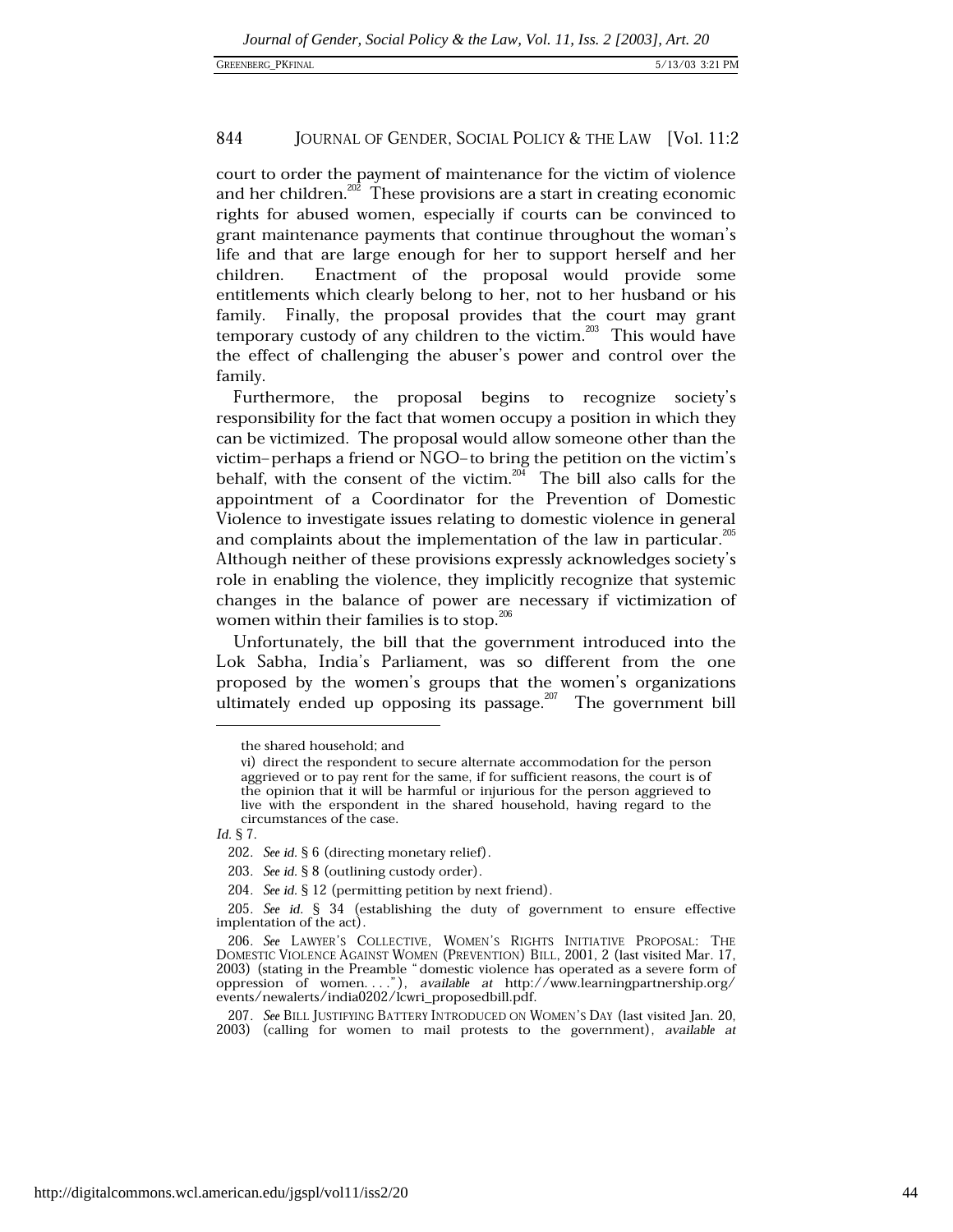2003] CRIMINALIZING DOWRY DEATHS

alters the definition of domestic violence, eliminates the victim's rights to remain in the marital home or to be awarded either maintenance or custody, and permits the court to order the victim and abuser to undergo counseling.<sup>208</sup> Together these changes undermine whatever economic stability the LCWRI proposal could have provided. The provision allowing a court to require mandatory joint counseling reinforces the initial power imbalance between the husband and the wife by implying that the violence against her was partially her fault. These provisions, taken together, indicate a decreased willingness on the part of society to recognize social responsibility for the subordination of women and the role that violence plays in that subordination. Reliance on the internal resources of the family, for example through counseling, will work to reinforce the current power relations.<sup>209</sup>

The second promising initiative currently underway relates to judicial and police training. In 1997, Sakshi, a women's organization, held a conference for judges and other legal luminaries in Southeast Asia to focus on the links between violence against women and gender inequality. It was intended as a first step in creating a dialogue with the judiciary on gender expectations for women and on how these expectations affect courts' decisions.<sup>210</sup> The conference participants were senior members of the region's judiciary and bar, whom Sakshi saw as facilitators for gender equality training. These included several Justices of the Indian Supreme Court and the states' High Courts, leading members of the Indian bar, and their counterparts from other countries in Southeast Asia. The conference participants concluded that there was gender bias within the judiciary

Published by Digital Commons @ American University Washington College of Law, 2003

www.umiacs.umd.edu/users/sawweb/sawnet/news/8Mar02.html.

<sup>208.</sup> The Protection from Domestic Violence Bill (India), Gov't Bill No. 133  $(2001).$ 

<sup>209.</sup> In December, 2002, the Parliamentary Standing Committee on Human Resource Development finally reported out a bill that makes many of the changes that the LCWRI recommended in the government bill. See E-mail from Indira Jaisi Ng, Lawyer's Collective, Secretary, and Women's Rights Initiative, Project Director, to Judith G. Greenberg, Professor of Law, New England School of Law (Dec. 14, 2002, 02:34 EST) (on file with author). The Committee's version of the bill reinstates the court's authority to order that the aggrieved person be awarded a right to remain in the marital home, extends the bill's coverage to those who are living in relations similar to marriage, and deletes both the provisions for mandatory counseling and the defense of self-defense that was available to aggressors under the government bill.

<sup>210.</sup> See Sakshi, Report: Regional Perspectives on Gender Equality (Jan. 4-5, 1997) (unpublished pamphlet, on file with author) [hereinafter Sakshi Report]. Founded in 1992, Sakshi is a violence intervention center in New Delhi that provides training, counseling, and education about violence against women. For information on Sakshi visit http://www.mnet.fr/webparticulier/a/aiindex/sakshi.html (last visited Mar. 19, 2003).